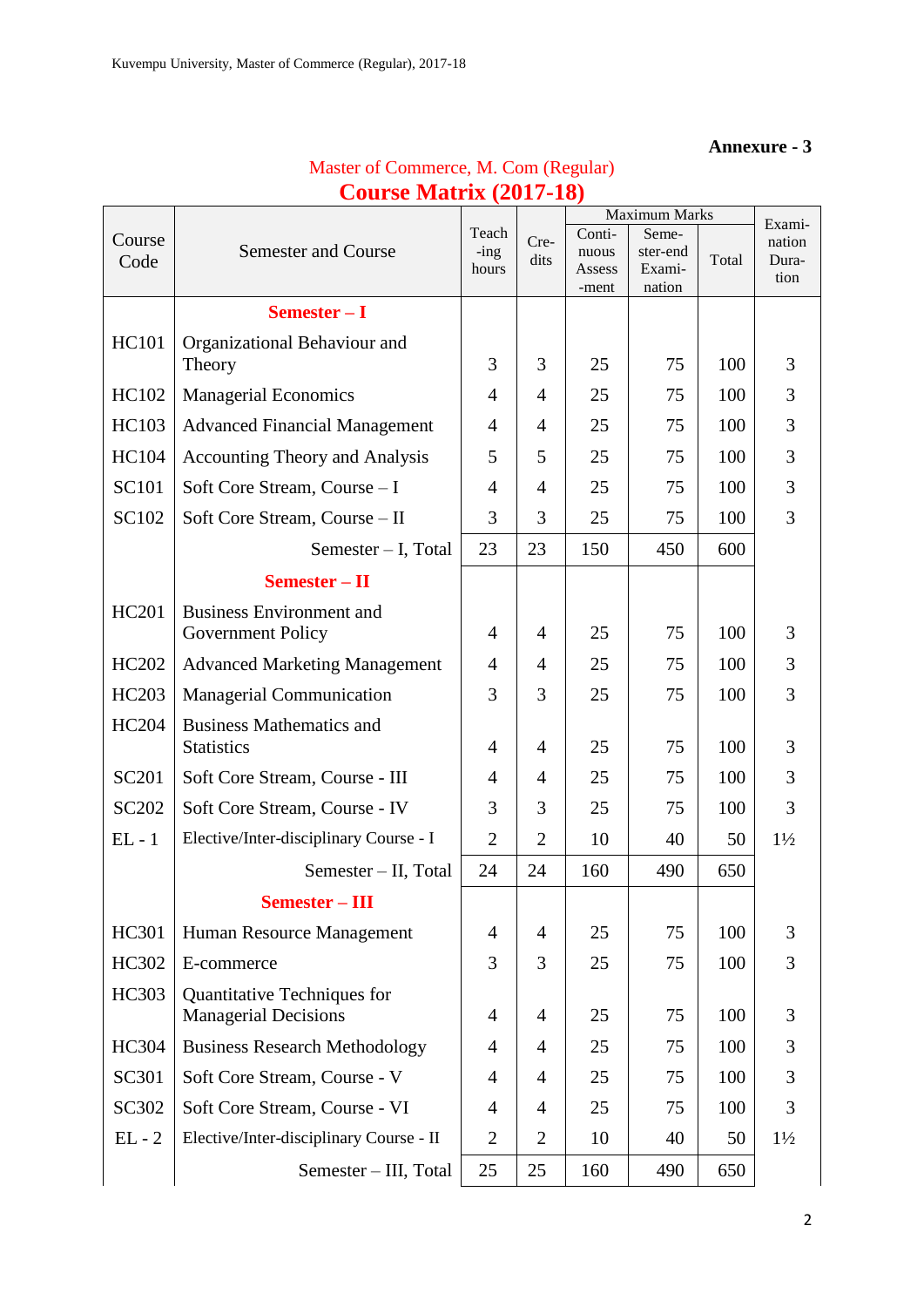|              | <b>M.Com, Semester – IV</b>                                  |                |                |     |      |      |   |
|--------------|--------------------------------------------------------------|----------------|----------------|-----|------|------|---|
| HC401        | Strategic Management and<br>Corporate Governance             | 3              | 3              | 25  | 75   | 100  | 3 |
| <b>HC402</b> | Global Business Management                                   | $\overline{4}$ | $\overline{4}$ | 25  | 75   | 100  | 3 |
| HC403        | Production and Operations<br>Management                      | $\overline{4}$ | $\overline{4}$ | 25  | 75   | 100  | 3 |
| <b>HC404</b> | Entrepreneurial Development and<br><b>Project Management</b> | 3              | 3              | 25  | 75   | 100  | 3 |
| HC405        | <b>Inplant Training and Project Report</b>                   | 3              | 3              | 25  | 75   | 100  |   |
| SC401        | Soft Core Stream, Course - VII                               | 4              | $\overline{4}$ | 25  | 75   | 100  | 3 |
| SC402        | Soft Core Stream, Course - VIII                              | 4              | $\overline{4}$ | 25  | 75   | 100  | 3 |
|              | Semester – IV, Total                                         | 25             | 25             | 175 | 525  | 700  |   |
|              | Semesters – I to IV, Grand Total                             | 97             | 97             | 645 | 1955 | 2600 |   |

Besides, the students have to study three soft skill courses in the first year and these courses are (1) Communication Skills, (2) Computer Skills and (3) Life Skills. These courses carry one credit each.

|               | Soft Core Stream – A: Accounting and<br><b>Taxation</b> | Soft Core Stream – B: Accounting and<br><b>Finance</b>     |                                              |
|---------------|---------------------------------------------------------|------------------------------------------------------------|----------------------------------------------|
| <b>SC101A</b> | <b>Advanced Management Accounting</b>                   | <b>SC101B</b>                                              | <b>Advanced Management Accounting</b>        |
| SC102A        | Corporate Tax Planning and<br>Management                | <b>SC102B</b>                                              | <b>Indian Financial System</b>               |
| SC201A        | <b>Strategic Cost Management</b>                        | SC201B                                                     | <b>Strategic Cost Management</b>             |
| SC202A        | Goods and Services Tax                                  | SC202B                                                     | <b>Investment Management</b>                 |
| <b>SC301A</b> | <b>Marginal Costing for Managerial</b><br>Decisions     | <b>SC301B</b>                                              | Marginal Costing for Managerial<br>Decisions |
| SC302A        | Indian Accounting Standards - I                         | SC302B                                                     | <b>Derivatives Market</b>                    |
| <b>SC401A</b> | Indian Accounting Standards - II                        | <b>SC401B</b>                                              | <b>Indian Accounting Standards</b>           |
| SC402A        | Cost Accounting Standards and<br><b>Other Issues</b>    | <b>SC402B</b>                                              | <b>Global Business Finance</b>               |
|               | Soft Core Stream – C: Banking and<br><b>Insurance</b>   | <b>Soft Core Stream – D: Banking and</b><br><b>Finance</b> |                                              |
| <b>SC101C</b> | <b>Indian Banking System</b>                            | <b>SC101D</b>                                              | <b>Indian Banking System</b>                 |
| <b>SC102C</b> | Principles and Practice of Insurance                    | <b>SC102D</b>                                              | <b>Indian Financial System</b>               |
| <b>SC201C</b> | <b>Credit Management in Banks</b>                       | <b>SC201D</b>                                              | <b>Credit Management in Banks</b>            |
| SC202C        | Management of Life Insurance                            | SC202D                                                     | <b>Investment Management</b>                 |
| <b>SC301C</b> | <b>Indian Accounting Standards</b>                      | <b>SC301D</b>                                              | <b>Indian Accounting Standards</b>           |
| <b>SC302C</b> | Management of Non-life Insurance                        | <b>SC302D</b>                                              | <b>Derivatives Market</b>                    |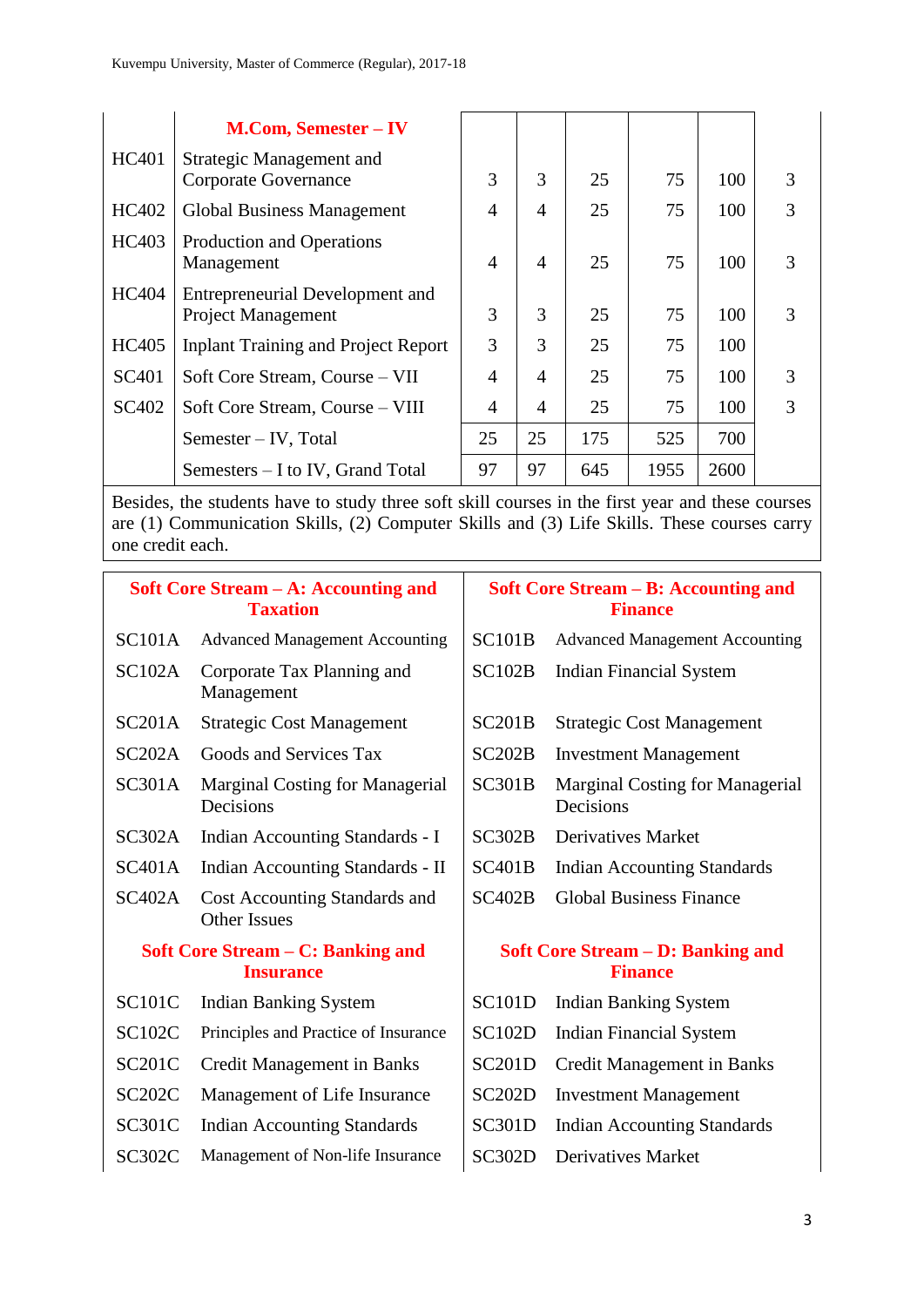|                                                                                 | SC401C International Banking                     |  | SC401D International Banking   |  |  |
|---------------------------------------------------------------------------------|--------------------------------------------------|--|--------------------------------|--|--|
|                                                                                 | SC402C Actuarial Science                         |  | SC402D Global Business Finance |  |  |
| <b>Soft Core Stream – E: Marketing Management and Human Resource Management</b> |                                                  |  |                                |  |  |
| <b>SC101E</b>                                                                   | <b>Consumer Behaviour and Marketing Research</b> |  |                                |  |  |
|                                                                                 | <b>SC102E</b> Human Resource Development         |  |                                |  |  |
|                                                                                 | SC201E Services Marketing                        |  |                                |  |  |
| SC <sub>202</sub> E                                                             | Competency Mapping and Succession Planning       |  |                                |  |  |
| SC301E                                                                          | <b>Retailing and Brand Management</b>            |  |                                |  |  |
| SC302E                                                                          | <b>Industrial Relations and Employee Welfare</b> |  |                                |  |  |
| SC401E                                                                          | <b>International Marketing Management</b>        |  |                                |  |  |
| <b>SC402E</b>                                                                   | <b>International Human Resource Management</b>   |  |                                |  |  |

**Elective Courses** (for the students of other Disciplines):

**Semester – II** (Even Semester):

EL201: Personal Financial Planning

EL202: Principles of Marketing

**Semester – III** (Odd Semester):

EL301: Micro Finance

EL302: Income Tax Law and Practice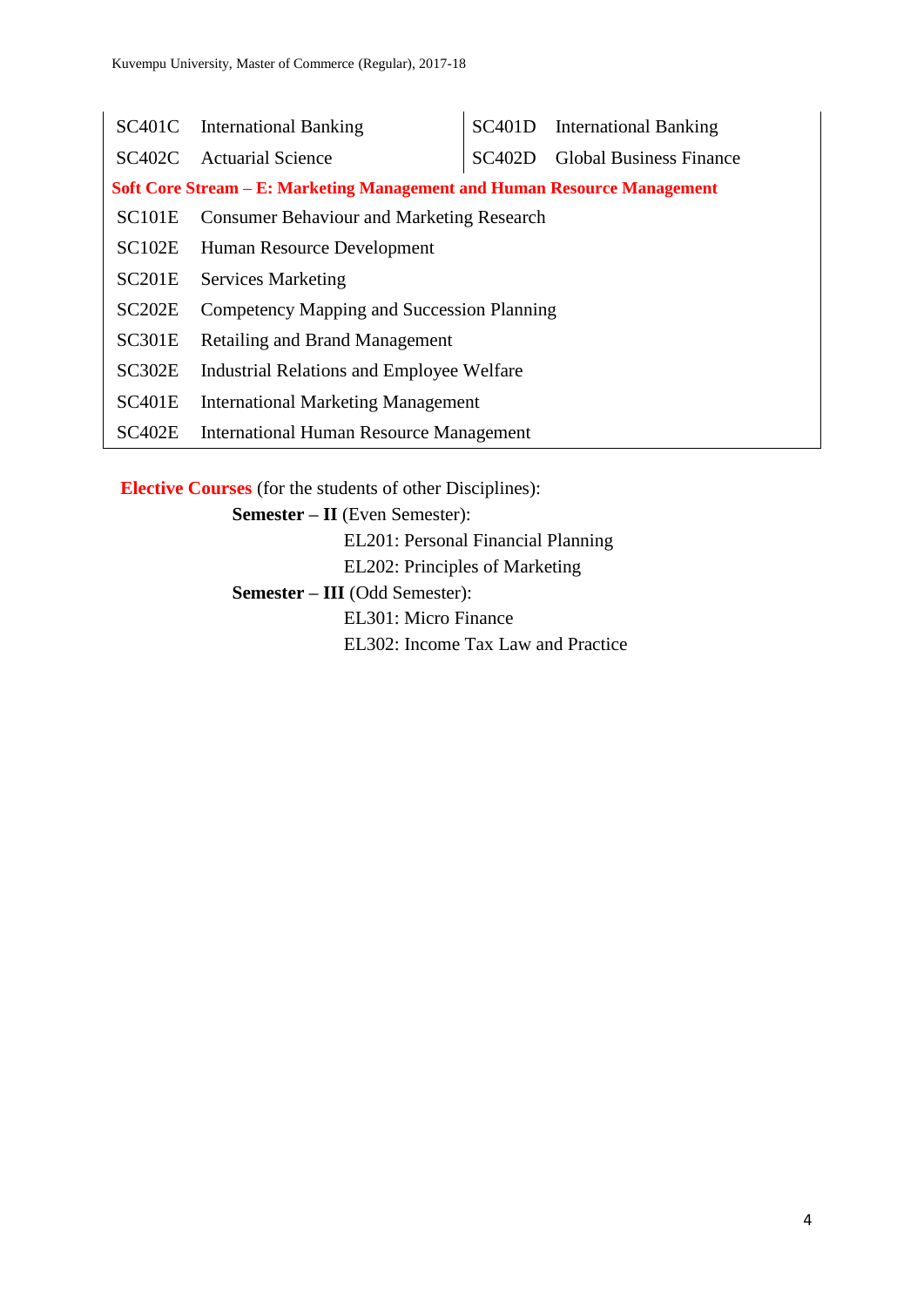#### Semester – I

# **Course – HC101: Organizational Behaviour and Theory**

Weekly Teaching Hours: 3 Examination Duration: 3 hours Credits: 3 Maximum Marks: 100

Objective: To develop a theoretical understanding among students about the structure and behaviour of organizations and to make them capable of realizing the competitiveness of firms.

Pedagogy: A combination of Lectures, Case Analysis, Group Discussion, Seminars, Assignments, *etc*.

### **Course Inputs**

- Unit 1: **Organization Theory**: Introduction to Organization, Organization Theory Classical, Neo-Classical and Contemporary, Authority, Power, Status, Formal and Informal Structure.
- Unit 2: **Organizational Structure and Design:** Introduction, Meaning, Determinants and Types – Line, Staff, Line and Staff, Functional and Divisional; and Project Matrix.
- Unit 3: **Organizational Behaviour (OB):** Meaning and Definition, Nature, Fundamental Concepts, Scope of OB, Challenges and Opportunities for Organization Behaviour, Contributing Disciplines to the field of OB, and Organization Behaviour Models.
- Unit 4: **Individual Behaviour:** Causes of Human Behaviour.

Personality: Meaning and Definition, Determination of Personality, Personality Traits.

Perception: Meaning and Definition, Perceptual Process, Factors influencing Perception, The Link between Perception and Individual Decision Making, Perceptual Biases/Errors, Honing Perceptual Skills.

Learning: Meaning, Theories.

Attitude: Sources of Attitude.

Values: Types of Values.

Job Satisfaction.

- Unit 5: **Group Behaviour:** Determinants of Group Behaviour, Group Process, Group Tasks, Types of Groups – Formal and Informal, Group Norms, Group Cohesiveness; Leadership – Styles of Leadership, and Decision Making in Group.
- Unit 6: **Organizational Change and Development:** Concept and Determinants of Organizational Culture; Organization Development – Concept and Intervention Techniques, Individual and Organizational Factors to Stress, Consequences of Stress of Individual and Organization, and Management of Stress.

- 1. Stephen P. Robbins, Organization Behaviour, Pearson Education.
- 2. John M Ivancevich, Robert Konopaske and Michael T Matteson, Organizational Behavior and Management.
- 3. Keith Davis, Human Behaviour at Work, PHI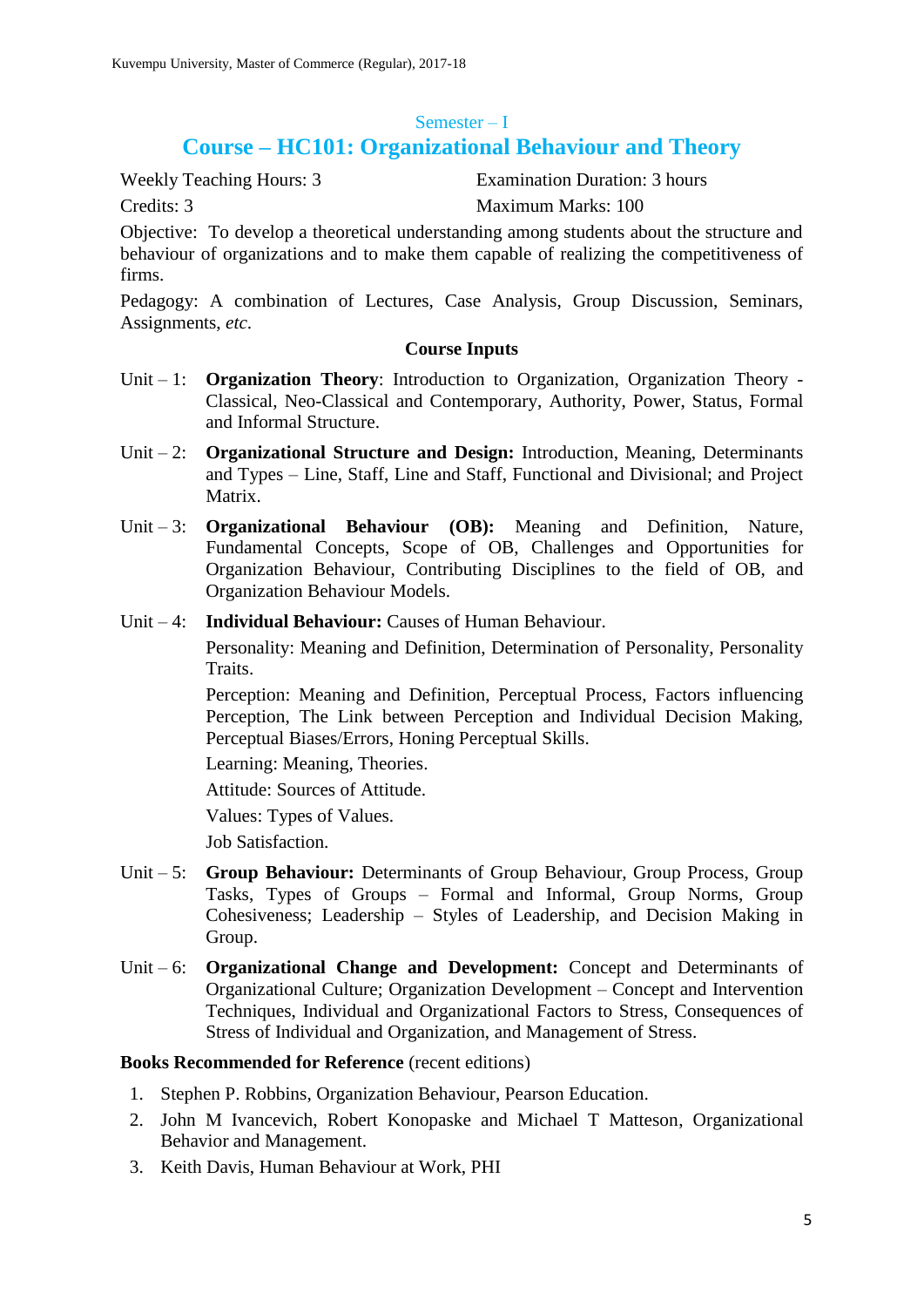- 4. Subba Rao, Management and Organizational Behaviour, HPH
- 5. Luthans Fred, Organization Behaviour, McGraw Hill International
- 6. Ashwathappa K, Organization Behaviour: Text, Cases and Games, HPH
- 7. Don Hell Siegal *et al,* Organization Behaviour, South Western Thomson Learning.

### Semester – I

# **Course – HC102: Managerial Economics**

| <b>Weekly Teaching Hours: 4</b> | Examination Duration: 3 hours |
|---------------------------------|-------------------------------|
| Credits: 4                      | Maximum Marks: 100            |

Objective: To improve managerial decision making in the framework of a firm or organization by enabling the students to expose and analyze their acquired knowledge in Managerial Economics and aid to take up managerial responsibilities.

Pedagogy: A combination of Lectures, Problem Solving, Case Analysis, Group Discussion, Seminars, Assignments, *etc*.

### **Course Inputs**

- Unit 1: **Introduction to Managerial Economics**: Economy and Economies, Essential Process and Problems of Economy, Nature and Scope of Managerial Economics, Managerial Economics and other Disciplines, Basic Concepts of Managerial Economics.
- Unit 2: **Demand Analysis and Forecasting:** Concept of Demand, Determinants and Types of Demand, Elasticity of Demand, Demand Function, Demand and Supply Interaction, Market Equilibrium; Demand Forecasting - Techniques of Demand Forecasting.
- Unit 3: **Production Analysis:** Production Factors; Production Function; Short-run and Long-run Production Functions; Graphical and Mathematical Approaches in finding Firm Equilibrium; ISOQUANT, ISOCOST, Least Cost Combination of Inputs, Law of Returns, Economies of Scale and Scope, Cob-Douglas Production Function, and Managerial implications of Production Function.
- Unit 4: **Cost and Revenue Analysis:** Concepts of Cost, Determinants of Cost, Cost-Output Relationship in Short- and Long-Run, Economies of Scale *Vs* Diseconomies of Scale, Cost Control and Cost Reduction, Revenue Concepts, Functional Relationship between Marginal Revenue, Total Revenue, Marginal Cost and Total Cost.
- Unit 5: **Market Structure and Pricing Practices:** Market Structure Classification, Price and Output determination under Monopoly, Oligopoly, Monopolistic and Perfect Competitive Market Conditions; Price Discrimination - Degrees of Price Discrimination, International Price Discrimination and Dumping.
- Unit 6: **Pricing Methods and Strategies:** Introduction to Pricing; Factors influencing Pricing; Pricing Practices; Process of Price Determination; Pricing Strategies; Pricing in Public Interest, and Government Intervention and Pricing.

- 1. Yogesh Maheshwari, Managerial Economics, Sultan Chand Publication.
- 2. Gupta G S, Managerial Economics, Tata McGraw-Hill Publishing Company Ltd
- 3. John Sloman and Mark Sutcliffe, Economics for Business, Pearson Publications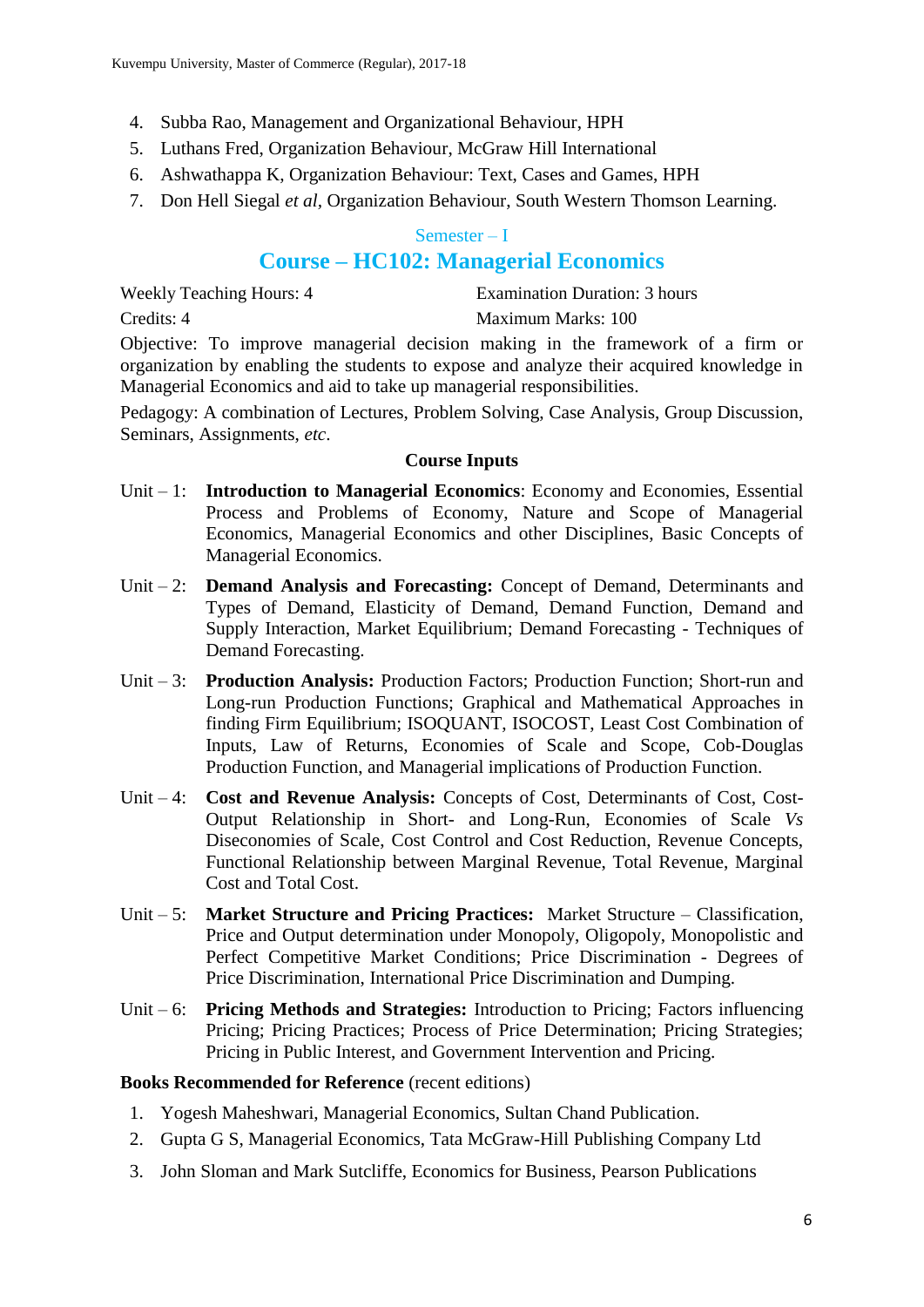- 4. William J. Baumol and Alan S. Blinder, Microeconomics Principles and Policy, Thomson Publication
- 5. Dwivedi D.N, Managerial Economics, Vikas Publishing House
- 6. T.N. Hajela, Public Finance, Ane Books Pvt ltd
- 7. Richard A. Musgrave and Peggy B. Musgrave, Public Finance in Theory and Practice, McGraw Hill Book Co
- 8. Richard J. Aronson, Public Finance, McGraw Hill Book Co
- 9. John F. Due and Ann F. Friedlaender, Government Finance, A.I.T.B.S. Publishers and Distributors
- 10. H. L. Bhatia, International Economics, Vikas Publication
- 11. Joel Dean, Managerial Economics, PHI
- 12. Rangarajan, Principles of Macro Economics, TMH

#### Semester - I

# **Course – HC103: Advanced Financial Management**

| <b>Weekly Teaching Hours: 4</b> | Examination Duration: 3 hours |
|---------------------------------|-------------------------------|
| Credits: 4                      | Maximum Marks: 100            |

Objective: To facilitate understanding of the conceptual and practical applicability of various techniques of Financial Management in different segments of business.

Pedagogy: A combination of Lectures, Problem Solving, Case Analysis, Group Discussion, Seminars, Assignments, *etc*.

- Unit 1: **Introduction**: Meaning and Objectives of Financial Management, Profit *Vs*  Wealth Maximization, Interrelation among Financial Decisions, Interface of Financial Management with other Disciplines, and Measuring Shareholders' Value Creation; Time Value of Money - Concept, Importance, Factors contributing to the Time Value of Money, Techniques of Time Value of Money, and Loan Amortisation Schedule.
- Unit 2: **Financing Decisions**: Capital Structure Introduction, Determinants, Patterns, Point of Indifference and Theories of Capital Structure; Leverages – Meaning, Uses, and Types; Cost of Capital – Concept, Definition, Computation of Specific Cost of Capital and WACC.
- Unit 3: **Long-Term Investment Decisions**: Capital Budgeting Importance, Process, Non-discounted and Discounted Techniques of Capital Budgeting; Analysis of Risk in Capital Budgeting – Concept, and Risk Evaluation Approaches.
- Unit 4: **Dividend Decisions**: Introduction, Types of Dividend Policy, Factors influencing Dividend Policy, Stock Split, Bonus Share and SEBI guidelines for issuing Bonus Shares, Legal Provisions relating to Dividend in India, Dividend and Market Valuation – Walter's Model, Gorden's Model and MM Approach.
- Unit 5: **Inventory Management**: Concept, Objectives, Motives, Costs of Holding Inventories, Risk and Benefits of Holding Inventory, Determining of Stock Levels, EOQ and ABC.
- Unit 6: **Cash and Receivables Management**: Objectives of Cash Management, Cash Conversion Cycle, Baumol Model of Cash Management; Receivables Management - Concept, Objectives, Costs of Accounts Receivable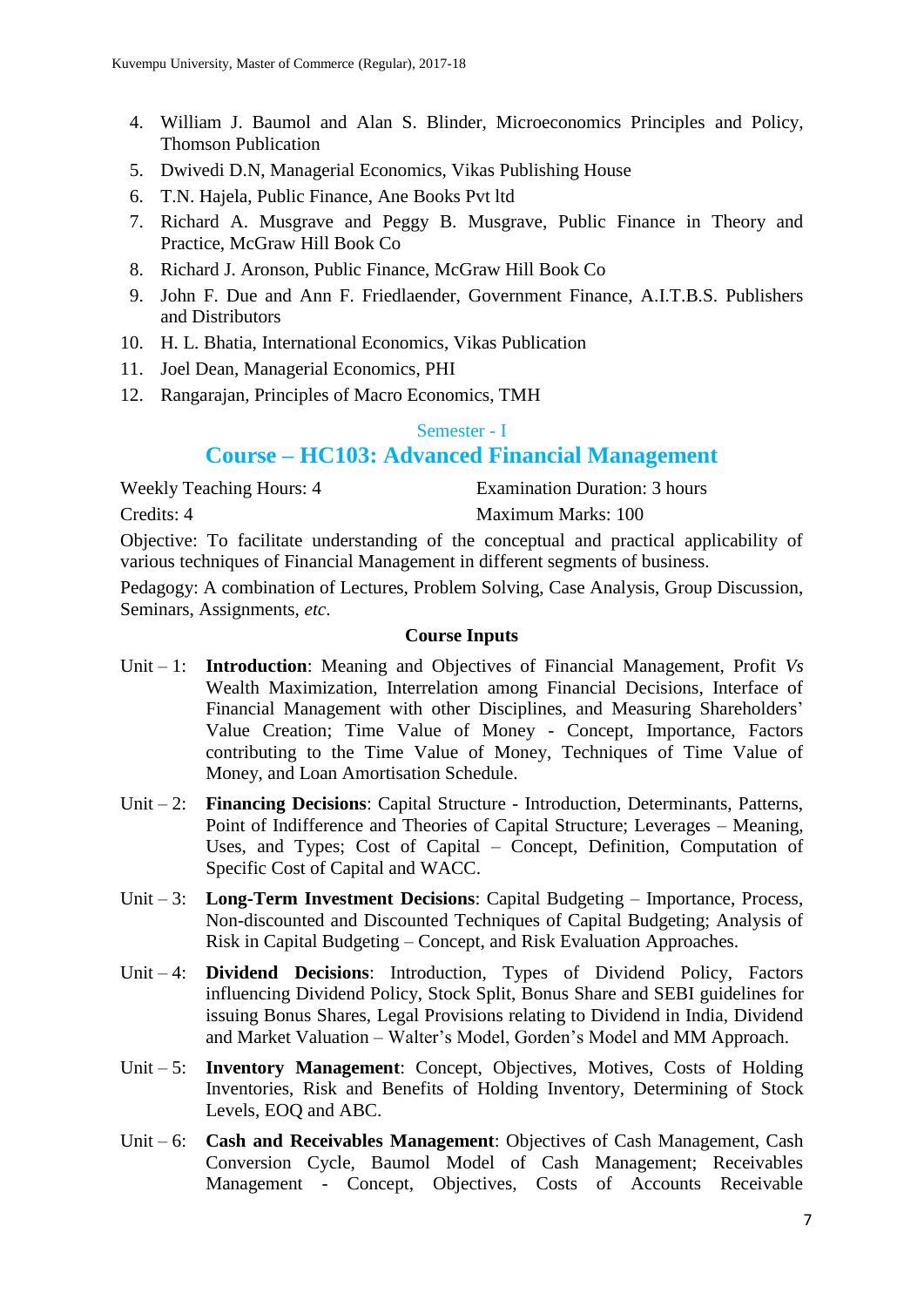Management, Factors influencing the size of Investment in Receivables, Credit Policy and Determination of appropriate Credit Policies.

### **Books Recommended for Reference**

- 1. Vyuptakesh Sharan, Fundamental of Financial Management, Pearson Education Publication
- 2. Sudhindra Bhat, Financial Management: Principles and Practice, Excel books Publication
- 3. G. Sudarshana Reddy, Financial Management: Principles and Practice, Himalaya Publishing House
- 4. Ravi M. Kishore, Financial Management: Problems and Solutions, Taxman
- 5. M Y Khan and P K Jain, Financial Management, TMH Publication
- 6. Shashi K. Gupta and R. K Sharma, Financial Management: Theory and Practice, Kalyani Publisher
- 7. Prasanna Chandra, Financial Management: Theory and Practice, TMH Publication
- 8. I M Pandey, Financial Management, Vikas Publishing
- 9. Kohok M. A, Advanced Financial Management, Everest Publication
- 10. J. Van Horne, Fundamentals of Financial Management, Prentice Hall of India
- 11. Horne J C V, Financial Management and Policy, Pearson Education Publication
- 12. Brigham, Financial Management: Theory and Practice, Cengage Publication

### Semester - I

# **Course - HC104: Accounting Theory and Analysis**

| <b>Weekly Teaching Hours: 5</b> | Examination Duration: 3 hours |
|---------------------------------|-------------------------------|
| Credits: 5                      | Maximum Marks: 100            |

Objective: To enable to the students to acquaint with a coherent set of logical principles and a general frame of reference for evaluation and development of sound accounting practices and also to enable them to understand the important contemporary issues in Accounting, and the Tools for analysis and interpretation of Financial Statements.

Pedagogy: A combination of Lectures, Problem Solving, Case Analysis, Group Discussion, Seminars, Assignments, *etc*.

### **Course Inputs**

Unit – 1: **Generally Accepted Accounting Principles (GAAPs)**: Introduction, Definition of Accounting – Financial, Cost and Management; Accounting as the Language of Business, Accounting as the Information System, and Users and Uses of Accounting Information.

> GAAPs: Introduction; Need for Accounting Principles; Meaning of Accounting Principles; Structure of GAAPs – (a) Accounting Assumptions - Business Entity Concept, Going Concern Concept and Money Measurement Concept; (b) Accounting Concepts - Accounting Period Concept, Objectivity, and Dual-Aspect Concept; (c) Accounting Principles - Cost Principle, Matching Principle - Recognition of Revenue, Realization Principle, and Systems of Accounting; (d) Accounting Conventions – Conservatism, Consistency, Materiality, and Disclosure; and (e) Accounting Rules and Policies.

Unit – 2: **Accounting Theory**: Introduction; Importance of Accounting Theories;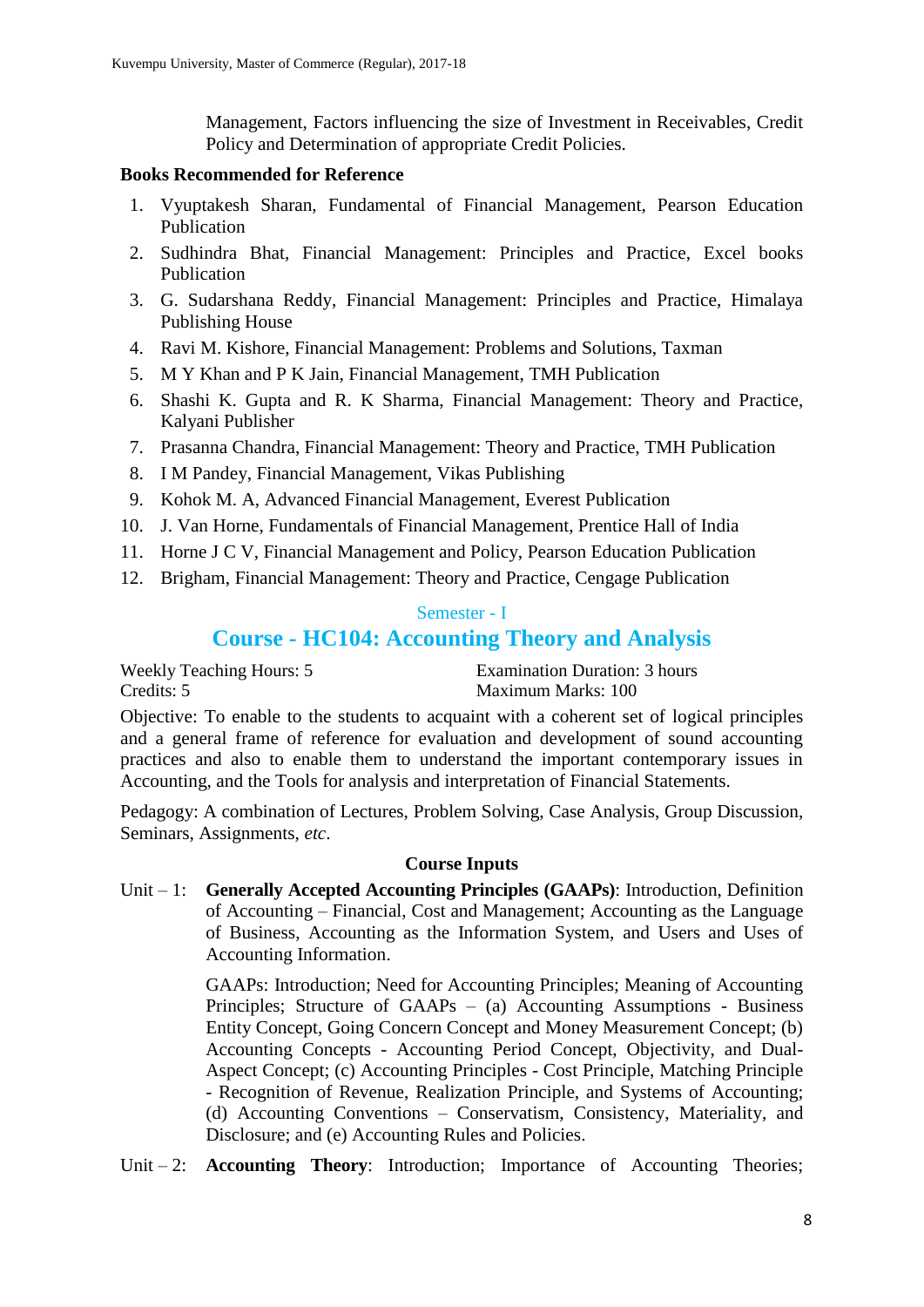Accounting Theory – Meaning and Definitions; Classification of Accounting Theories - Structural (Syntactical) Theories, Interpretational (Semantical) Theories, and Behavioural (Pragmatic) Theories; Approaches to Formulation of Accounting Theory - Descriptive Approach, Normative Approach, and Ethical Approach; Few Basic Equity Theories - Proprietary Theory, Entity Theory, and Fund Theory.

- Unit 3: **Accounting for Price Level Changes**: Introduction; Effects of Inflation; Approaches to Inflation Accounting - Entry and Exit Value Approaches – Partial and Complete Revaluation Methods – (a) Current Purchasing Power Method - Forward and Backward Approaches, Conversion Factor, Monetary and Non-monetary Items, and Restatement of Items of Financial Statements and Preparation of Inflation-adjusted Financial Statements under CPP Method; (b) Current Cost Accounting Method - Current Cost Profit and Loss Account - Cost of Sales Adjustment, Depreciation Adjustment, Monetary Working Capital Adjustment, and Gearing Adjustment, and Current Cost Balance Sheet.
- Unit 4: **Human Resource Accounting**: Introduction; Human Resource Accounting Definitions and Features; Premises of Human Resource Accounting; Classification of Human Resource Costs; Approaches of Human Resource Accounting – (a) Cost Approaches - Acquisition Cost Method, and Replacement Cost Method; and (b) Value Approaches - Present Value of Future Earnings Method, Adjusted Discounted Future Wages Method, Hermanson's Unpurchased Goodwill Method, Economic Value Method, Competitive Bidding or Opportunity Cost Model, Morse's Net Benefits Method, and Ogan's Discounted Certainty Equivalent Net Benefits Model; Comprehensive Model – Quantification and Recognition of Qualities of HR into HRA Model; Advantages; and Indian Scenario.
- Unit 5: **Financial Reporting**: Financial Reporting Concept, Objectives and Benefits, Trueblood Report and Stamp Report, Qualities of Financial Information, The Companies Act, 2013 and Financial Statements; Ind AS – 1: Presentation of Financial Statements and Ind AS - 7: Statement of Cash Flows.
- Unit 6: **Analysis and Interpretation of Financial Statements**: An Overview of Tools of Analysis and Interpretation – (a) Comparative Financial Statements, (b) Common-size Financial Statements, (c) Trend Analysis, (d) Ratio Analysis, and (e) Funds Flow Statement (Note: The students have studied this Unit at the B.Com level and therefore, the Course Teacher is expected to provide only an overview of this Unit and to focus on solving advanced problems involving analysis and interpretation of Financial Statements).

### **Books Recommended for Reference**

- 1. J. Madegowda, Accounting Theory and Analysis, Himalaya Publishing House
- 2. J. Madegowda, Advanced Management Accounting, Himalaya Publishing House
- 3. Robert N Antony and James S Reece, Accounting Text and Cases
- 4. Sidney Davidson and Roman L. Weil, Handbook of Modern Accounting
- 5. Porwal, Accounting Theory, PHI
- 6. Jawaharlal, Accounting Theory, HPH
- 7. S.K. Bhattacharya and John Dearden, Accounting For Management Text and Cases
- 8. Pyle, White and Larson, Fundamentals of Accounting Principles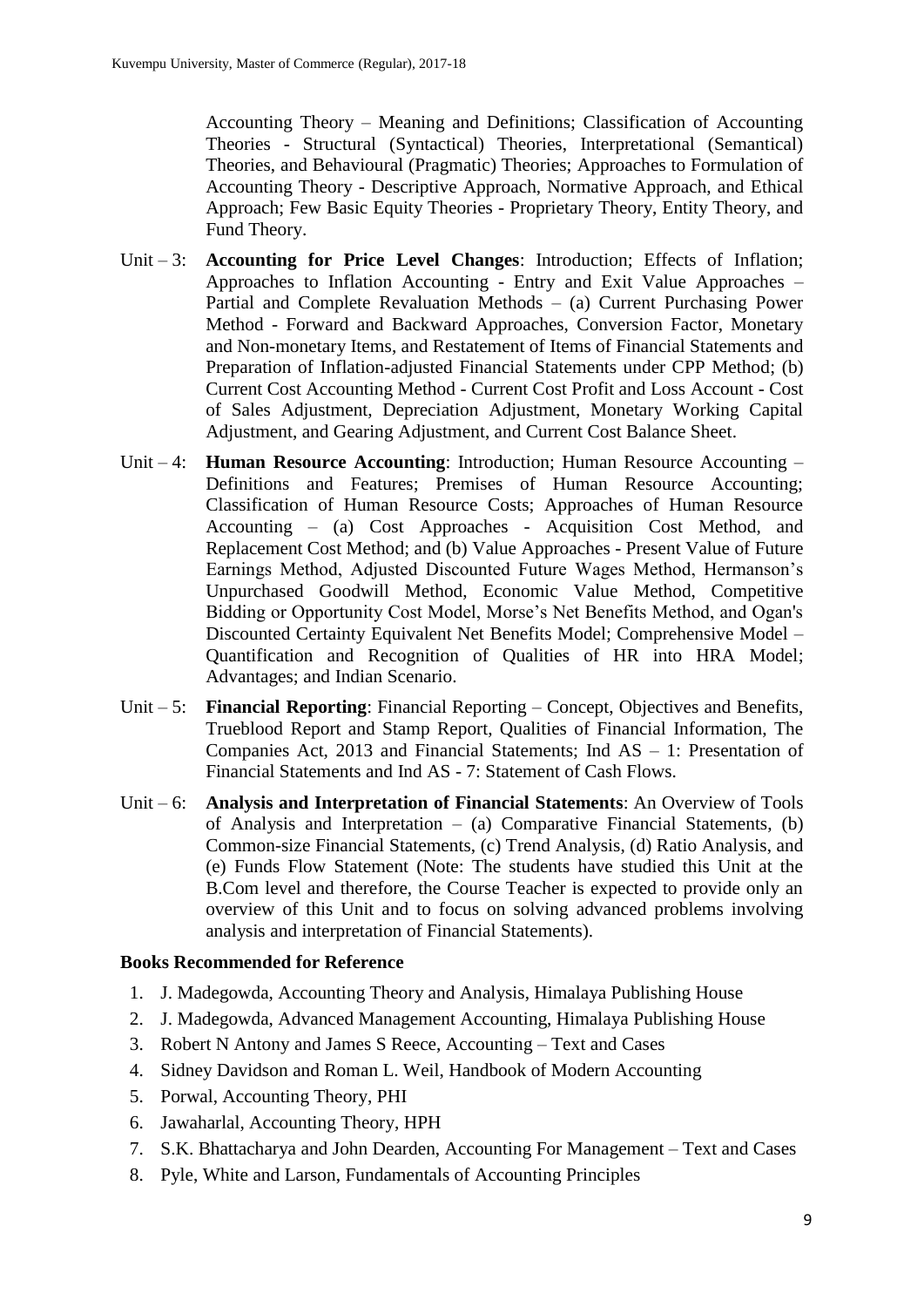- 9. Hendriksen, Accounting Theory
- 10. William W. Pyle and Kermit D Larson, Financial Accounting
- 11. Jain and Narang, Accounting Theory, Kalyani Publishers
- 12. S. N. Maheshwari, Advanced Accounting, Vikas Publishing House

### Semester I

# **Course –SC101A/B: Advanced Management Accounting**

| <b>Weekly Teaching Hours: 4</b> | <b>Examination Duration: 3hours</b> |
|---------------------------------|-------------------------------------|
| Credits: 4                      | Maximum Marks: 100                  |

Objective: To enable the students to acquire adequate knowledge about different aspects of Management Accounting and to equip them with requisite competence to use them in managerial decisions.

Pedagogy: A combination of Lectures, Problem Solving, Case Analysis, Group Discussion, Seminars, Assignments, *etc*.

### **Course Inputs**

- Unit 1: **Introduction**: Meaning, Definitions, Significance, Nature and Scope, Objectives, Functions, Uses and Limitations, Tools and Techniques of Management Accounting, Installation of Management Accounting System; Management Accounting as a separate branch of Accounting; and Management Accountant – Functions, Duties, and Essential Qualities.
- Unit 2: **Budgetary Control:** Meaning and Objectives of Budget, Budgeting and Budgetary Control; Nature and Importance of Budgetary Control; Classification and Preparation of Functional and Master Budgets, and Fixed and Flexible Budget; and Zero Based Budget; and Advantages and Limitations of Budgetary Control.
- Unit 3: **Standard Costing and Variance Analysis:** Introduction, Meaning, Objectives, and Significance of Standard Costing, Budgetary Control *Vs* Standard Costing, Prerequisites of Standard Costing, Types of Standards; Variance Analysis - Materials, Labour, Overhead Variances, Sales and Profit Variances, Accounting treatment of Variances; and Managerial Uses of Variance Analysis.
- Unit 4: **Responsibility Accounting:** Responsibility Accounting Definition, Meaning, Basic Principles, Process in Implementation, Controllable and Non-controllable Costs, Responsibility Reporting, Determinants of Responsibility Centers, Difficulties in Implementation, Responsibility Centre Performance Measurement Reporting to different levels of Management.

Transfer Pricing: Need, Methods of Transfer Pricing – Full Cost Method, Standard Cost Method, Marginal Cost Method, Market-based Transfer Price, Dual Transfer Prices, Negotiated Price Method, Arbitrary Transfer Price and Cost Plus Method; General Rules of Transfer Pricing.

- Unit 5: **Inter Firm Comparison:** Introduction, Meaning and Definitions, Procedure and Requirements – Establishment of Central Organization, Adoption of Uniform Costing Principles and Practices.
- Unit 6: **Managerial Reporting and Management Audit:** Introduction, Management Reporting – Meaning and Definitions, Fundamental Principles of Managerial Reports, Modes and Types of Reporting; Management Audit – Meaning,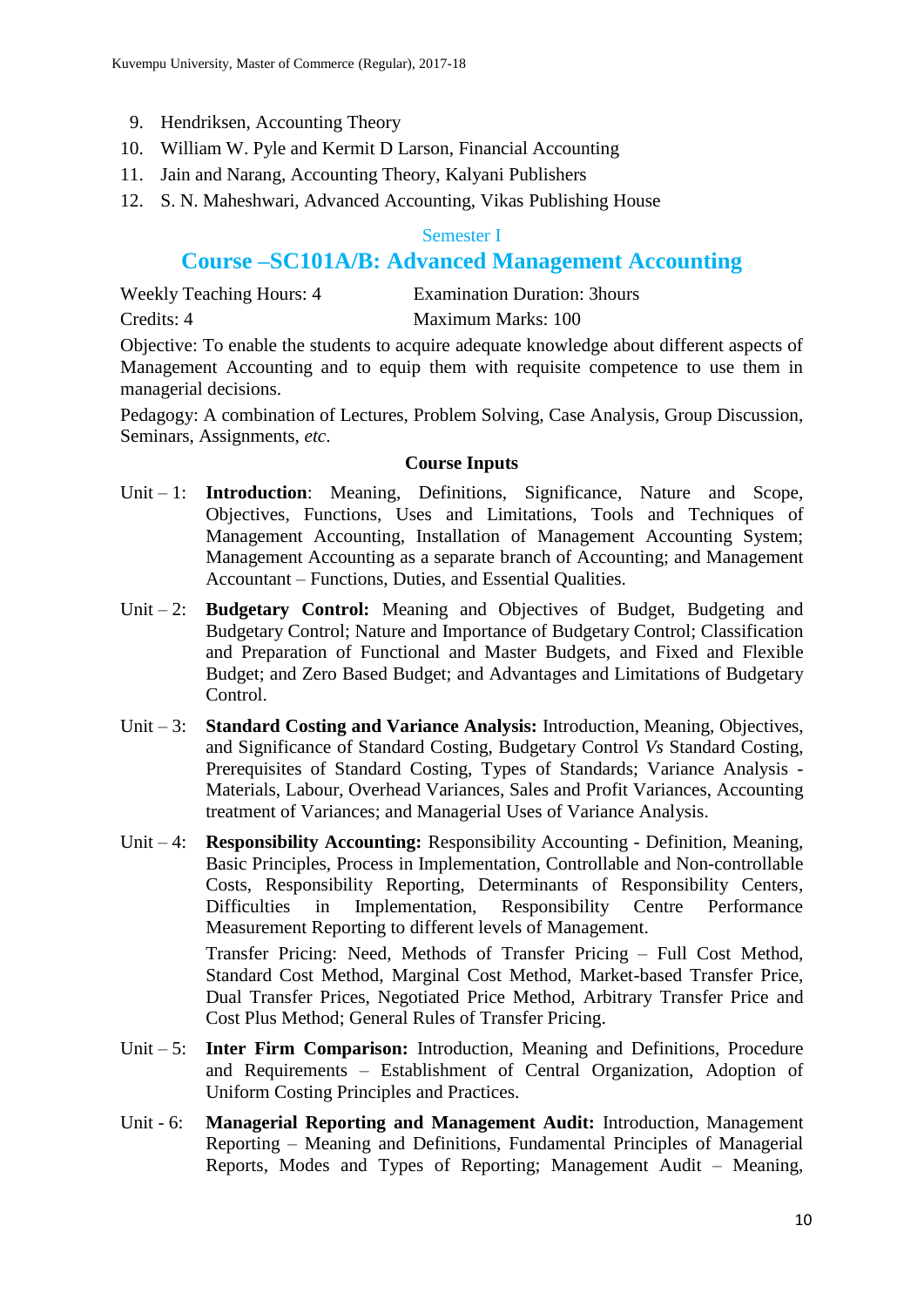Responsibility Accounting as an aid to Management Audit, and Management Auditor.

### **Books Recommended for Reference** (recent editions)

- 1. J. Madegowda, Advanced Management Accounting, Himalaya Publishing House
- 2. Vij, Madhu, Management Accounting, McMillan
- 3. Atkinson Anthony A, Rajiv D. Banker, Robert Kaplan and S. Mark Young, Management Accounting, Prentice Hall
- 4. Horngreen, Charles T, and Gary L. Sundem and William O. Stratton, Introduction to Management Accounting, Prentice Hall of India.
- 5. Drury Colin, Management and Cost Accounting, Thomson Learning
- 6. Garison R. H and E. W. Noreeb, Managerial Accounting, McGraw Hill.
- 7. Ronald W. Hilton, Managerial Accounting, McGraw Hill Education.
- 8. Khan and Jain, Management Accounting, Tata McGraw Hill
- 9. Jawahar Lal, Advanced Management Accounting Text, Problems and Cases, S Chand & Co
- 10. Jain and Narang, Advanced Cost Accounting, Kalyani Publications
- 11. Ronald W. Hilton, Managerial Accounting, McGraw Hill.
- 12. Pandey I. M, Management Accounting, Vani Publications

### Semester - I

# **Course – SC101C/D: Indian Banking System**

Weekly Teaching Hours: 4 Examination Duration: 3 hours

Credits: 4 Maximum Marks: 100

Objective: To expose the students to the fundamental concepts of Banking, its operation and innovations in Banking Sector.

Pedagogy: A combination of Lectures, Problem Solving, Case Analysis, Group Discussion, Seminars, Assignments, *etc*.

- Unit 1: **Commercial Banking**. Banking System in India, Phases of Indian Banking, Classification of Banks, Impact of Nationalization and Liberalization on Indian Banking, Challenges after Nationalization and Liberalization, Nature and Structure of Commercial Banking in India; and Recent Development in Commercial Banking.
- Unit 2: **Central Banking**: Central Banking Policy in Developed and Developing Economies, Functions - Note Issue, Bankers to the Government; Bankers to Commercial Banks; Credit Control Techniques; Structure and Organization of RBI - Role of RBI as Central Bank, Banking Regulation Act, 1949; The Reserve Bank of India Act, 1934 and Monetary Policy, Instruments; and Role of Monetary Policy Committee.
- Unit 3: **Rural Banking**: Functions of Co-Operative Banks, Co-Operative Credit, RRBs and their Functions, Structural Changes, Reforms in Co-Operative Credit; NABARD - Its Functions, Objectives and Working, Role of NABARD in Agriculture Finance, and Rural Infrastructure Development Funds.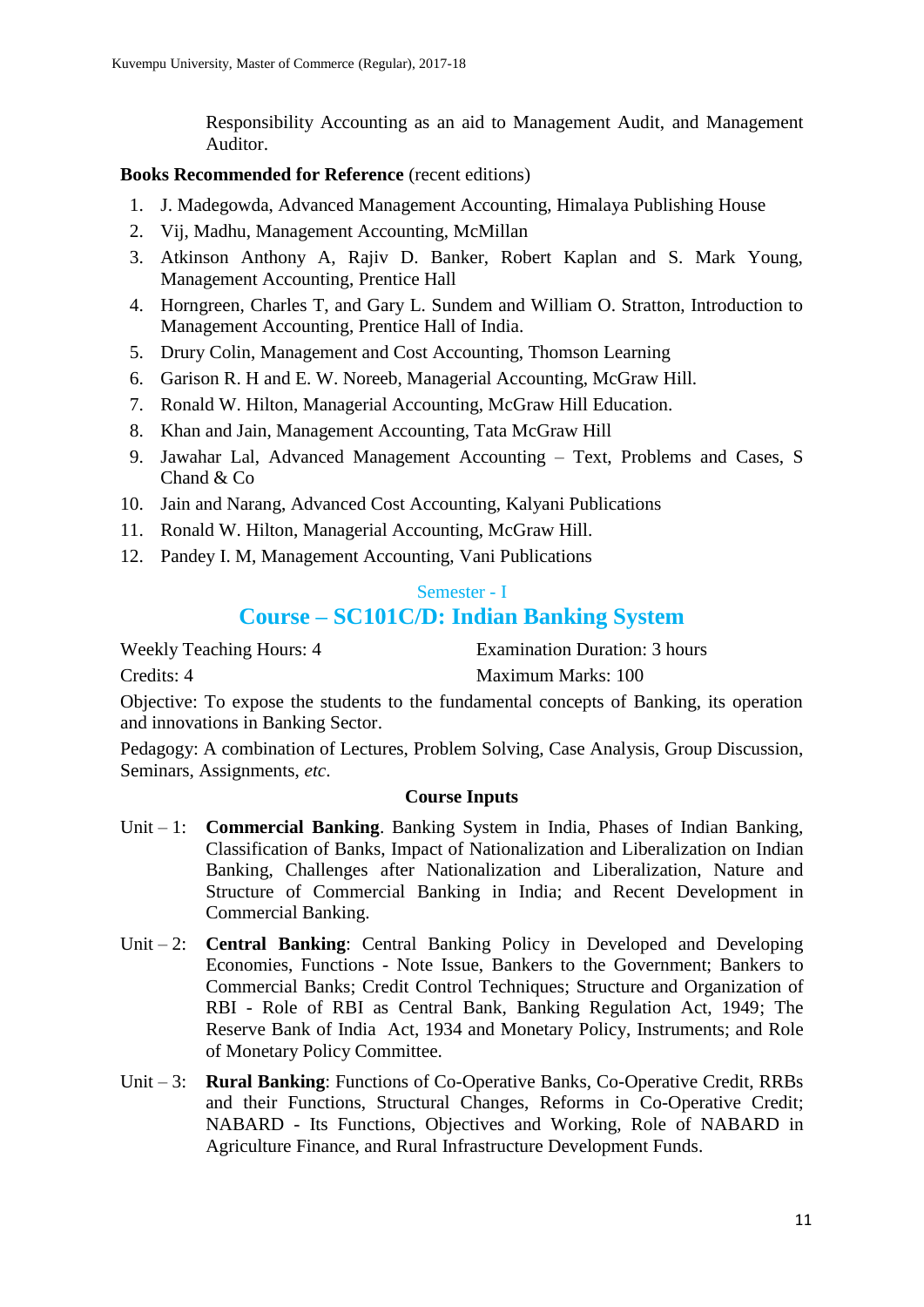- Unit 4: **Information Technology in Banks**: Impact of Technology in Banking, Core Banking, Plastic Money, ATMs, Mobile Banking, Internet Banking, Electronic Payment System, RTGS, NEFT, ECS, CTS, Facets of E-banking, Challenges and Opportunities of E-banking, Committee Recommendations, Cashless Banking; Implementation Computerization and Security.
- Unit 5: **Capital Adequacy Requirements**: Capital Adequacy in Banks, Capital Adequacy Norms, Maintenance of CRAR, Basel Accord Framework, Basel Accords – I, II and III; Impact of Basel Accords on Indian Banking System; Statutory Requirements - Need for Reserve Requirements, and Computation of CRR and SLR.
- Unit 6: **Financial Services and Reforms**: Consumer Finance, Housing Finance, Depository Services, and Insurance Services; Banking Ombudsman Scheme, and Narasimhan Committee Recommendations.

Financial Sector Reforms in India - Need for Reforms, Major Reforms after 1991, Issues and Impact of Financial Reforms, KYC Norms, and Money Laundering Regulations Act, 2002.

### **Books Recommended for Reference** (recent editions)

- 1. J. F Sinkey, Commercial Bank Financial Management, Macmillan Publishing Co
- 2. Hawtrey, The Art of Central Banking, Augustus Publishers
- 3. Charless L Prather, Money and Banking, Richard. D. Irwin Inc
- 4. Benton E. Gup, Commercial Banking The Management of Risk, Wiley
- 5. Jain Rathi Sharma, Banking Service Operations, RBD Publication
- 6. Indian Institute of Banking and Finance, Principle and Practice of Banking, Macmillan
- 7. B S Khubchandani, Practice and Law of Banking, Macmillan India Limited
- 8. K. P. M Sundharam and P. N Varshney, Banking Theory Law and Practice, Pearson
- 9. Pai Panandikar and N C Mehra, Rural Banking, National Institute of Bank Management
- 10. S Natarajan and R. Parameswaran, Indian Banking, S. Chand
- 11. Mongia J. N, Banking Around the World, Allied Publishers Pvt Ltd
- 12. Padmalatha, Suresh and Justin Paul, Management of Banking and Financial Services, Dorling Kindersley

### Semester - I

# **Course – SC101E: Consumer Behaviour and Marketing Research**

Weekly Teaching Hours: 4 Examination Duration: 3 hours Credits: 4 Maximum Marks: 100

Objective: To enable the students to understand consumer behaviour and different aspects of marketing research.

Pedagogy: A combination of Lectures, Case Analysis, Group Discussion, Seminars, Assignments, *etc*.

### **Course Inputs**

Unit – 1: **Consumer Behaviour:** Introduction, Definition, Consumer Behaviour and Marketing, Application of Consumer Behaviour Science, Significance, Stages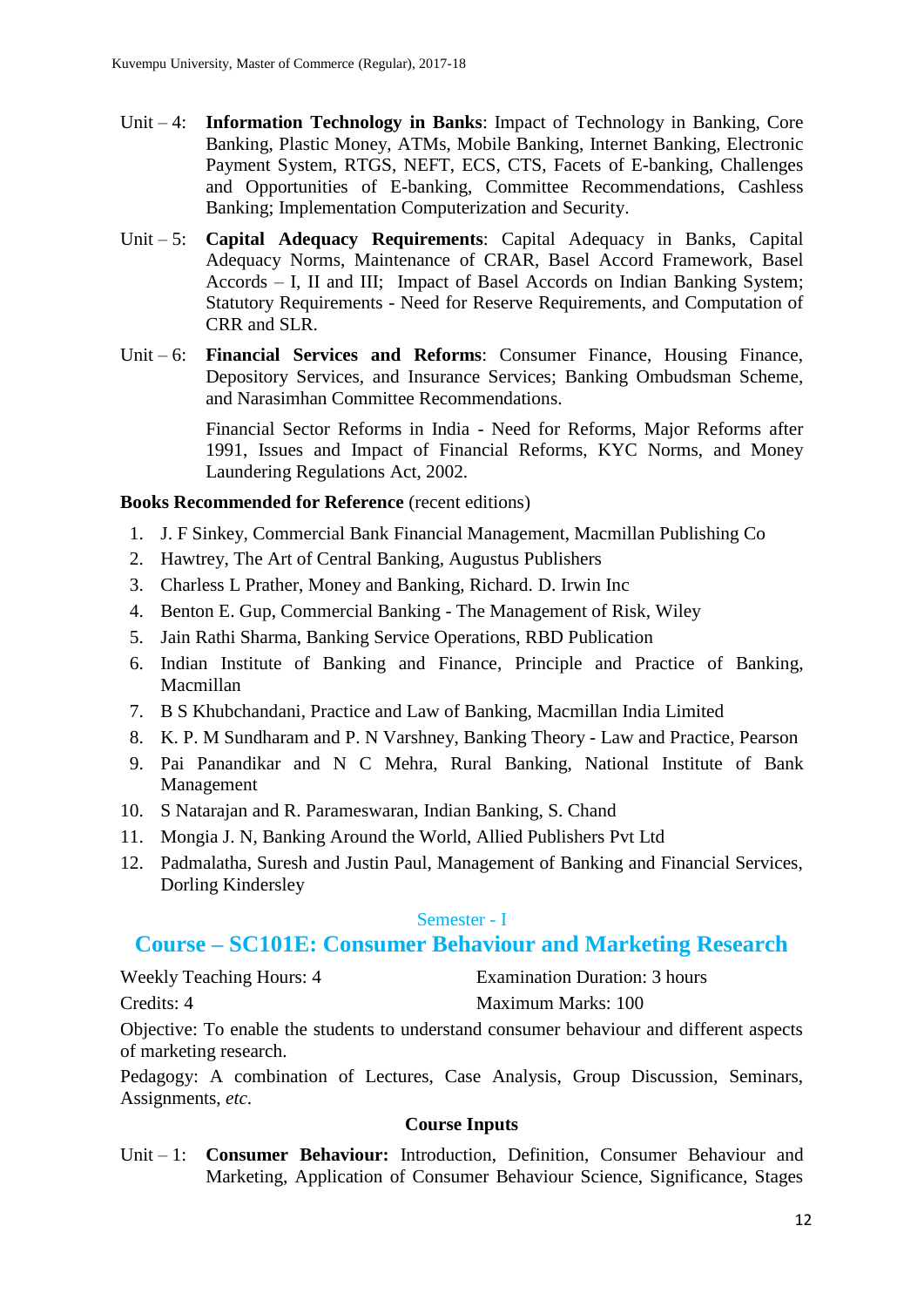in Consumer Decision Making, Characteristics of Indian Consumers, Types of Consumer Decision Making, Diversity of Consumer Behaviour, Consumer Needs and Motivation - Positive and Negative Motivation, Rational *Vs* Emotional Motives, Consumer Models - The Economic Model, Learning Model, Psycho-analytical Model, and Sociological Model.

- Unit 2: **Determinants of Consumer Behavior:** Individual Determinants of Consumer Behaviour, Personality and Self Concept, Consumer Perception, Consumer Learning, Consumer Attitude Formation and Change; Consumer Relevant Reference Groups - Opinion Leaders - Family Decision Making and Consumption Related Roles - Family Life Cycle - Social Class and Consumer Behavior - Influence of Culture on Consumer Behavior - Cross Cultural Context; Diffusion of Innovations - The Diffusion and Adoption Process - Consumer Innovativeness and Personality Traits.
- Unit 3: **Consumer Decision Making:** Models of Consumer Decision Making Engle-Kollatt Blackwell Model, Howard-Sheth Model, Bettman's Model, and HCB Model; Concept of Involvement, Extensive/Limited Problem Solving – Reutilized Responsive Behaviour. Post-Purchase Behavior - Consumer Satisfaction Concept and Models - Expectancy Disconfirmation, Desires Congruency Model, Equity Theory, Attribution Theory, Cognitive Dissonance, Consumer Delight, and Consumer Complaint Behaviour.
- Unit 4: **Consumerism:** Evolution of Consumer Society; Definition of Consumerism, Buyers and Sellers Rights, Effects of Consumerism; Organizational Buying - Concept and Comparison with Consumer Buying – Influence of Economic, Political, Legal, Suppliers, Technology, Customers, Government, and Labour Factors; Analyzing Buyers' Strengths and Negotiation Capabilities.
- Unit 5: **Conceptual Framework of Marketing Research:** Marketing Research, Role of Marketing Research in Marketing, Research Process; Implications of Marketing Research on Marketing Mix, Limitations of Marketing Research, Ethics in Marketing Research, and Prominent Market Research Agencies in India.
- Unit 6: **Application of Marketing Research:** Cluster Analysis for Identifying Market Segments, Conjoint Analysis for Product Research, Multi-Dimensional Scaling, Discriminate Analysis and Perceptual Mapping for Brand Positioning; Advertising Research - Copy Testing, Media Selection, Media Scheduling, Market and Sales Analysis; Sales Forecasting - Objective and Subjective Methods, Test Marketing, and Industrial *Vs* Consumer Marketing Research.

- 1. Debraj Datta and Mahua Datta, Consumer Behaviour and Advertising Management, Vrinda Publication Pvt Ltd
- 2. S. Sumathi and P. Saravanavel, Marketing Research and Consumer Behavior, Vikas Publishing House Pvt Ltd
- 3. Leon Schiffman and Lazar Kanuk, Consumer Behaviour, PHI
- 4. Paco Underhill, Why We Buy: The Science of Shopping, Simon and Schuster
- 5. Rama Bijapurkar, We Are like that Only, Penguin India
- 6. Damodar Mall, Super Marketwala: Secrets to Winning Consumer India, Random House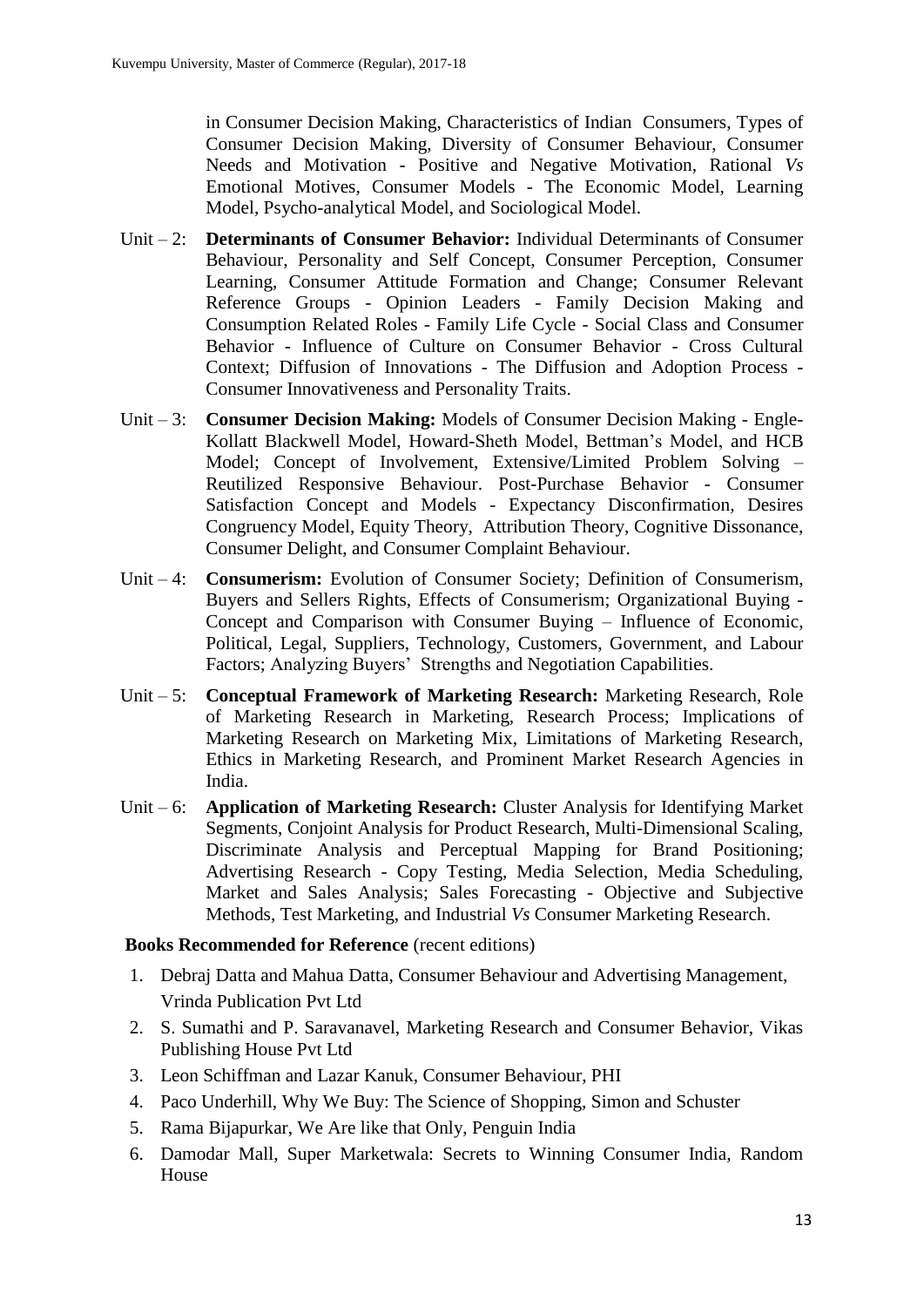- 7. Green Paul, Tull Donald, and Albaurn Gerald, Research for Marketing Decisions
- 8. Akar, Kumar and Day, Marketing Research
- 9. Tull S Donald and Hawkins I Del, Marketing Research Measurement and Methods
- 10. Mittal Sheth, Customer Behavior A Managerial Perspective, Thomson
- 11. Hawkins, Best and Coney, Consumer Behavior, TMH
- 12. Schiffman Leon, Kanuk Lazar Leslie, Consumer Behavior, Pearson

#### Semester - I

# **Course – SC102A: Corporate Tax planning and Management**

| <b>Weekly Teaching Hours: 3</b> | Examination Duration: 3 hours |
|---------------------------------|-------------------------------|
| Credits: 3                      | Maximum Marks: 100            |

Objective: The course aims at making students conversant with the concept of Corporate Tax Laws and also their implications on Tax Planning and Management.

Pedagogy: A combination of Lectures, Case Analysis, Group Discussion, Seminars, Assignments, *etc*.

#### **Course Inputs**

- Unit 1: **Basic Concepts**: Income Tax; Corporate Tax; Assessee; Assessment Year; Previous Year; Company, Different kinds of Companies - Indian Company, Foreign Company, Widely Held Company, Closely Held Company, Domestic Company; and Incidence of Tax.
- Unit 2: **Tax Planning and Company Promotion**: Meaning of Tax Planning, Tax Avoidance, Tax Evasion and Tax Management; Features; Scope for Tax Planning; Business Location and Tax Planning; Nature of Business and Tax Planning.
- Unit 3: **Computation of Corporate Tax**: Carry Forward and Set Off of Losses in the case of Companies, Computation of Taxable Income of Companies; Computation of Corporate Tax Liability; Minimum Alternate Tax; and Tax on Distributed Profits of Domestic Companies.
- Unit 4: **Tax Planning with reference to Financial and Managerial Decisions**: Capital Structure Decisions; Dividend Policy; Bonus Shares and Capital Gains. Tax Planning with reference to Managerial Decisions - Own or Lease of an Asset, Installment or Hire Purchase, Make or Buy Decisions, Buying an Asset with own Fund or Borrowed Fund and Tax Planning with reference to Amalgamation and Demerger of Companies.
- Unit 5: **Exemptions for Undertakings**: FTZ, Units in SEZ, 100% EOU, and Infrastructure Development.
- Unit 6: **TDS,** Advance Payment of Tax with reference to Corporate Assessee; and Assessment Procedure - Types of Assessment; Return on Income and E-filing.

- 1. Vinod K Singhania and Kapil Singhania, Direct Tax Planning and Management, Taxman.
- 2. Vinod, K. Singhania, Direct Taxes Law and Practices, Taxman.
- 3. Mehrotra, H. C, Income Tax Law and Accounts including Tax Planning, Sahitya Bhawan Publications.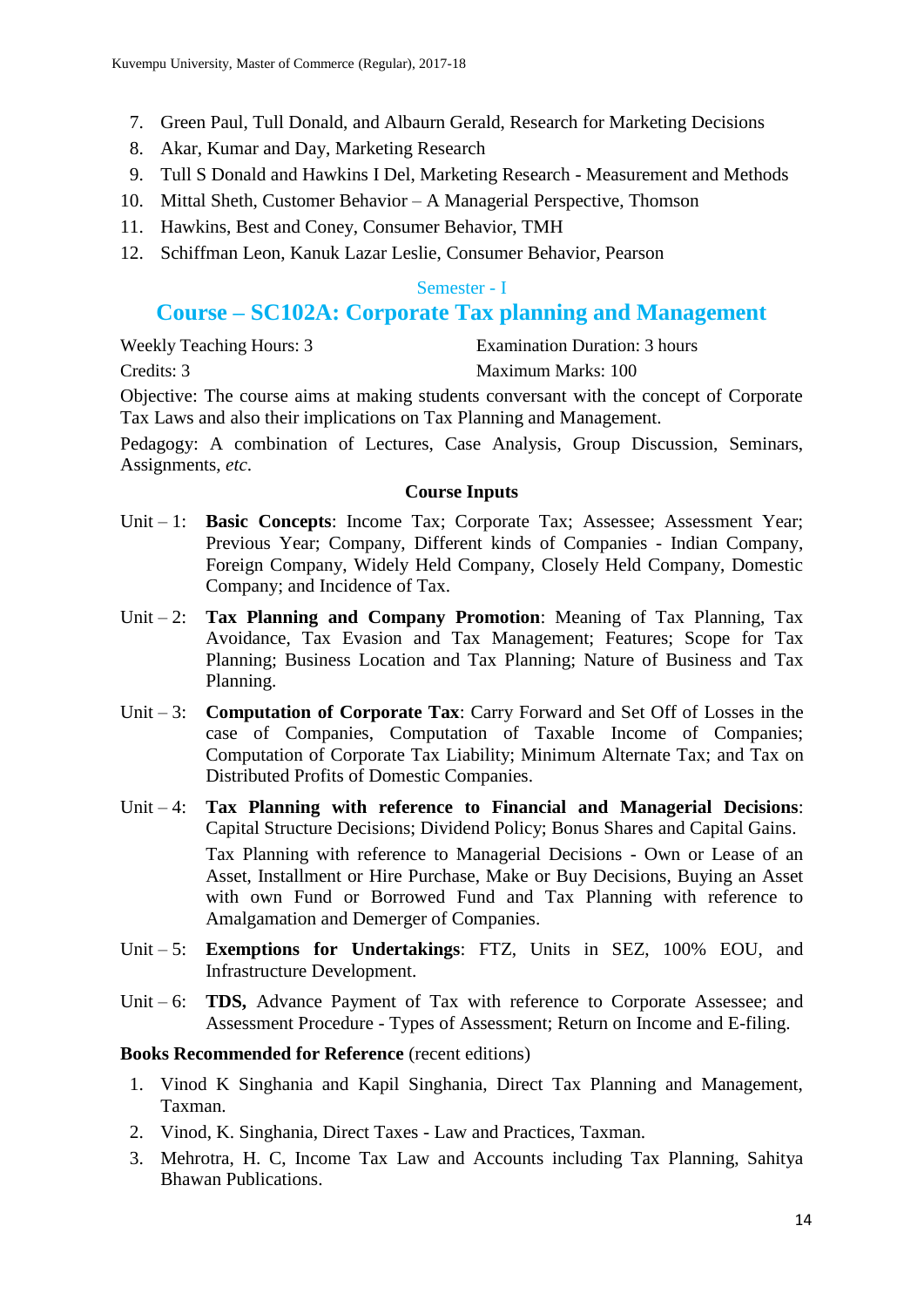- 4. Narang and Gaur, Income Tax, Himalaya Publishing House.
- 5. Prasad, B, Direct Taxes -Law and Practices, Wishwa Prakashana
- 6. T. N. Manoharan, Students Handbook on Income Tax Law, Snow White Publications
- 7. Harshad. C. Chowdhry, Central Excise and Customs, Ashoda Publications
- 8. E. A. Srinivas, Corporate Tax Planning, Tata McGraw Hill
- 9. V. S. Sundaram, Commentaries on the Law of Income-Tax in India, Law Publisher, Allahabad
- 10. A. C. Sampath Iyengar, Law of Income Tax, Bharat Publishing house
- 11. Bhagvati Prasad, Direct Taxes Laws and Practice, Wishwa Prakashana
- 12. Mehrotra and Goyanka, Direct Taxes Tax Planning and Management, Sahitya Bhavan

#### Semester - I

# **Course – SC102B/D: Indian Financial System**

Weekly Teaching Hours: 3 Examination Duration: 3 hours Credits: 3 Maximum Marks: 100

Objective: To equip the students with conceptual framework of functioning of financial markets, their structure and functioning of different players of financial markets.

Pedagogy: A combination of Lectures, Problem Solving, Case Analysis, Group Discussion, Seminars, Assignments, *etc*.

### **Course Inputs**

- Unit 1: **Overview of Indian Financial System**: Structure of Indian Financial system; Objectives and Functions of Financial System, Financial System and Economic Development; Niti Aayog; Financial Markets, Financial Instruments, Financial Institution and Financial Services.
- Unit 2: **Security Markets - Legal Environment:** SEBI Introduction, Objectives, Powers and Functions, Role of SEBI in Capital Market and Investor Protection, Security Contract Regulations Act, 1956; and Salient Features of SEBI Act, 1992.
- Unit 3: **Primary Market:** Primary Market Its Role and Functions; Issue of Capital Methods of issuing Securities in Primary Market, Intermediaries in New Issue Market - Merchant Bankers, Underwriters, Brokers, Registrars and Managers, Bankers, Pricing of Issue - Book Building, Green Shoes Option, Procedure for New Issues, and SEBI Guidelines for Issue in Primary Market.
- Unit 4: **Secondary Market Operations**: Stock Exchanges in India Importance and Functions, Listing of Securities in Stock Exchanges; Players in Stock Exchange - Investors, Speculators Market Makers, Stock Brokers; Eligibility Criteria; Trading in Stock Exchange, Stock Exchanges - Bombay Stock Exchange, National Stock Exchange, Over-the-Counter Exchange of India, and The SEBI (Central Listing Authority Regulations, 2003).

Trading Mechanism - BOLT, NEAT System, Screen Based System; Clearing and Settlement - Introduction, Terminologies, Transaction Cycle; Settlement Process - Demat and Trading Account; Trading Documents; Contract Note, Delivery Notes; Depositories - Role and Need; The Depositories Act, 1996; SEBI (Depositories and Participants Regulations) 1996; Depositories and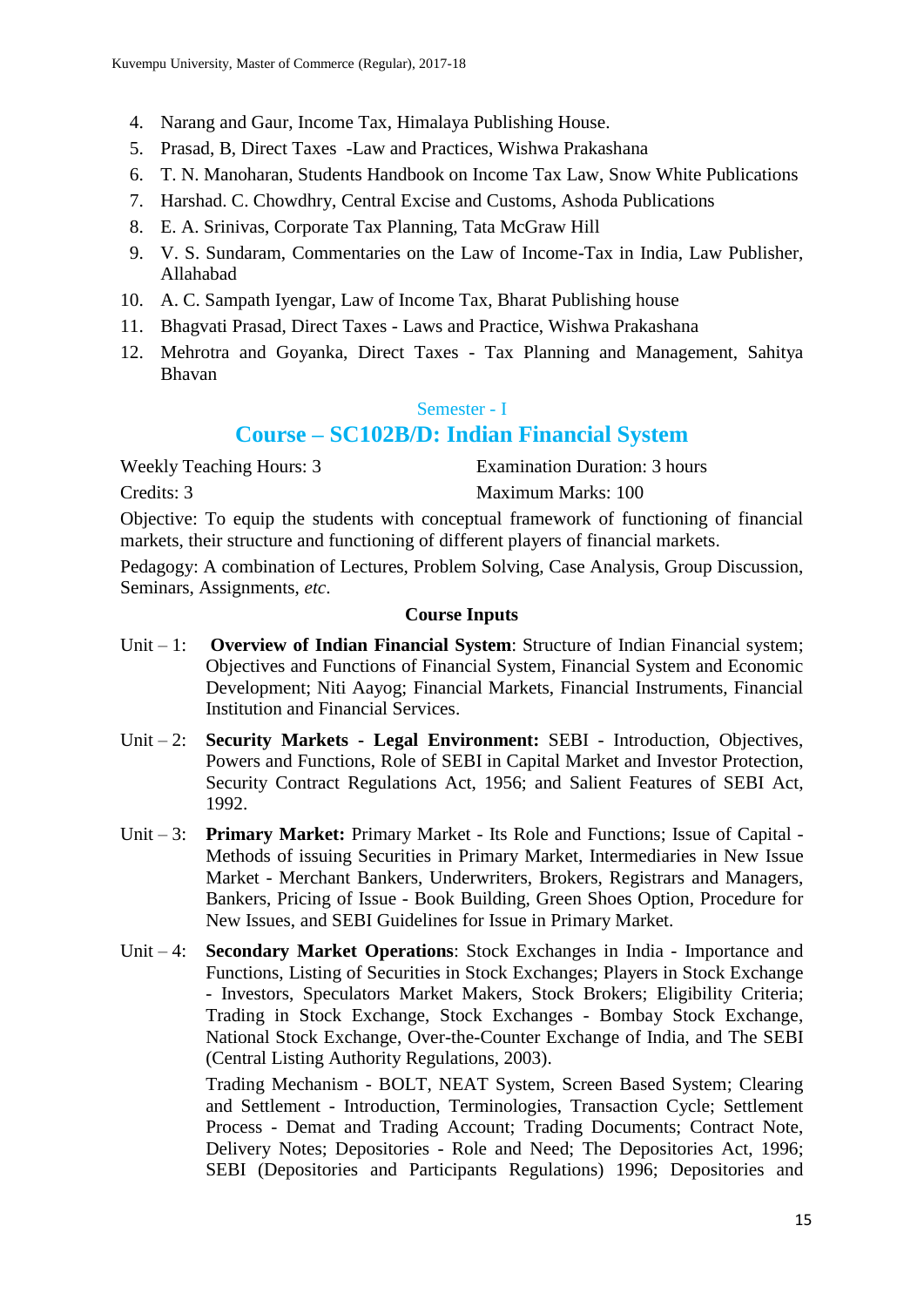Participants Regulations 2012; and Types of Depositories - NSDL, CDSL, and Depository Participant.

- Unit 5: **Money Market Operation:** Meaning, Scope, Functions, Players, Call Money Market Operation, Treasury Bills, Mechanism of Commercial Papers, Certificate of Deposits, Trade Bills, New Instruments in Money Markets, Regulatory Role of RBI in Money Markets, and Tools for managing Liquidity in the Money Markets.
- Unit 6: **Recent Developments in Indian and Global Capital Markets**: International Markets - FIIs, Euro Issues, ECB, Latest Guidelines of ECB, ADRs, GDRs, IDRs, FCCB, FDI; International Bonds - Bulldog, Yankee, and Bunny Bonds.

### **Books Recommended for Reference** (recent editions)

- 1. Cornett M. M and Sauders A, Fundamentals of Financial Institutions Management, McGraw Hill
- 2. Mandura Jeff, Financial Markets and Institutions, West Publishing Company
- 3. Thygerson Keneth J, Financial Markets and Institutions, Harper Collins
- 4. Rose and Marquis, Money and Capital Market: Financial Institutions and Instruments in a Global Market Place, McGraw Hill
- 5. Clifford Gmoez, Financial Markets, Institutions, and Financial Services, PHI
- 6. Mark Grinblatt, and Sheridan Titman, Financial Market and Corporate Strategy, Tata McGraw Hill
- 7. Meir Khon, Financial Institutions and Markets , Oxford University Press
- 8. M.Y Khan, Financial Services, Tata McGraw Hill
- 9. L.M Bhole, Financial Institution and Markets, Tata McGraw Hill
- 10. Sasidharam K and Mathew A, Financial Services and System, Tata McGraw Hill
- 11. Pathak B V, Indian Financial System, Pearson
- 12. Mishkin, Fredrick S and Stanley G Fakins, Financial Markets and Institutions, Pearson

# Semester - I

# **Course – SC102C: Principles and Practice of Insurance**

Weekly Teaching Hours: 3 Examination Duration: 3 hours Credits: 3 Maximum Marks: 100

Objective: To provide working knowledge of insurance to the students to enable them to translate the principles into practice.

Pedagogy: A combination of Lectures, Case Analysis, Group Discussion, Seminars, Assignments, *etc*.

- Unit 1: **Introduction**: Meaning and Definition of Insurance, Nature and Functions of Insurance, Principles of Insurance - Utmost Good Faith, Insurable Interest, Indemnity, Contribution, Subrogation, Proximate Cause; Essentials of Law of Insurance Contract, Classification of Insurance, Nomination and Assignment, Comparison between Life and General Insurance, and Human Life Value.
- Unit 2: **Principles of Organization**: Structure of Insurance Companies Stock Insurance Companies, Lloyd's Association, Mutual Insurance Companies;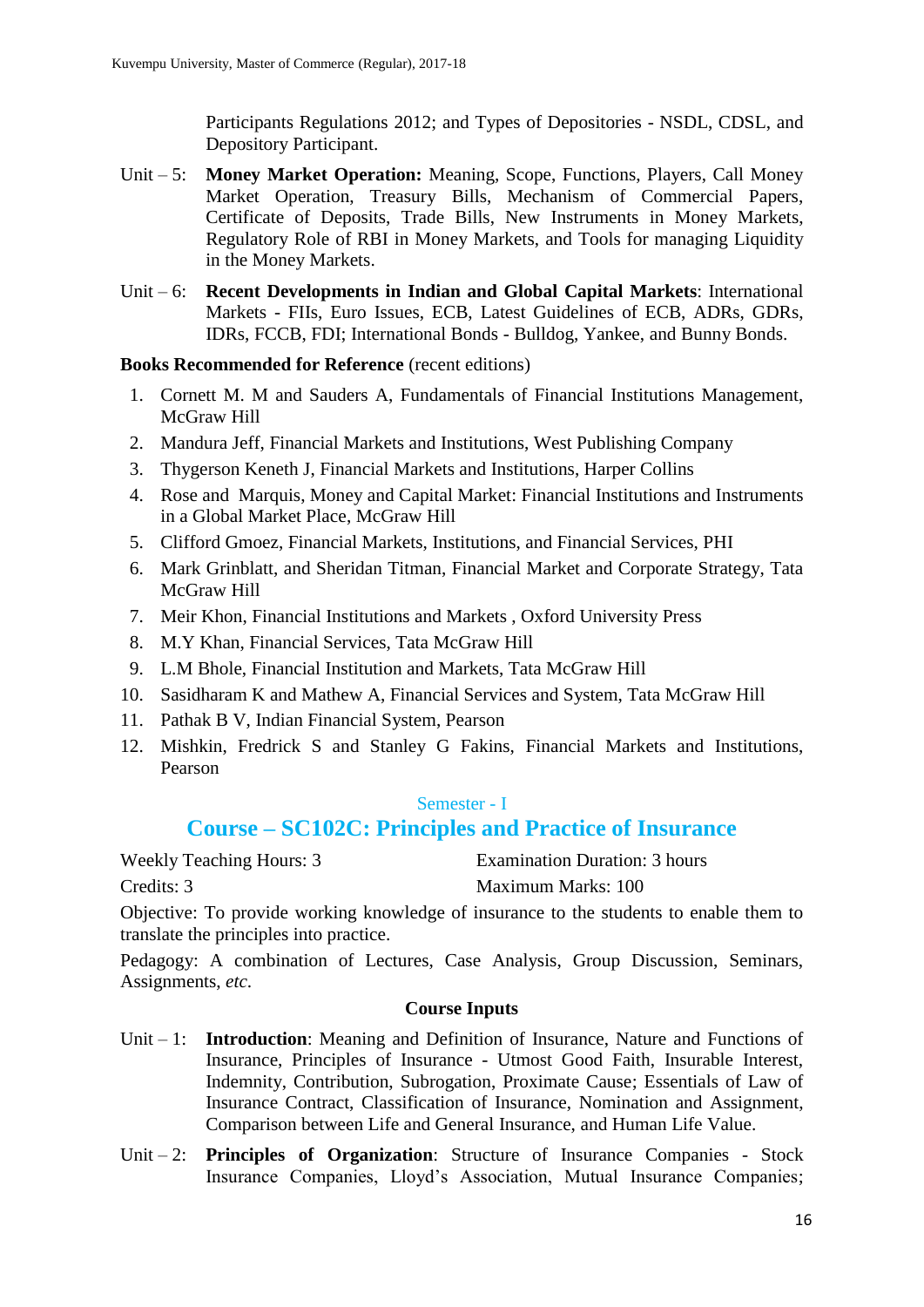Reciprocal Exchange, Office Procedure, Handling Grievances; Insurance Ombudsman - Powers, Duties, and Functions; Records, Forms, and Control. Technology for Insurance - IT Applications in fundamental Areas, E-Insurance, and Online Insurance.

- Unit 3: **Regulatory Environment**: History of Insurance Legislation in India, The Insurance Act, 1938 and its Provisions; The Insurance Regulatory and Development Authority - Powers, Functions and Duties; Motor Vehicles Act, 1988, and Information Technology Act, 2000; Registration of Insurance Companies – Renewal, Suspension and Revival of Registration, and Cancellation of Certificate of Registration.
- Unit 4: **Insurance Intermediaries:** Need for Intermediaries**,** IRDA Regulations towards appointments of Agents - Duties, Code of Conduct, Commission, Termination of Agency; Role of Surveyors and Loss Assessor in General Insurance, Brokers, and Third Party Administrator in Health Insurance.
- Unit 5: **Insurance Market:** Globalization and Privatization of Insurance Services, Liberalization of Insurance Sector, Malhotra Committee Recommendations, and Opportunities for Insurance Industry.
- Unit 6: **Management of Risk**: Definition of Risk, Peril and Risk, Nature of Risk, Classification of Risk, Risk Management Process, Techniques of Risk Management, and Risk Management Policy in Insurance.

### **Books Recommended for Reference** (recent editions)

- 1. M. N Mishra and S B Mishra, Principle and Practice Of Insurance, S. Chand and Co
- 2. T. S Mann, Law and Practice of Life Insurance in India, Deep and Deep
- 3. G. Krishna Swamy, Principle and Practice of Life Insurance, Excel Books
- 4. Swaroop C Sahoo and Suresh C Das, Insurance Management, HPH
- 5. Dr. S. V Joga Rao, Principles of Insurance Law, Wadhwa and Co
- 6. Badla B. S, Insurance Fundamentals, Deep and Deep Publication
- 7. Jawahar Lal U, Insurance Industry, ICFAI Press
- 8. K. C Mishra and G. E Thomas, General Insurance, Cengage Learning
- 9. K. C Mishra, Principles and Practice of General Insurance, Cengage Learning
- 10. Neelam C Gulati, Principles of Insurance Management, Excel Books
- 11. K. C Mishra and R. C Guria, Financial Management and Insurance Accounting, Cengage Learning
- 12. Mark S Dorfman, Risk Management and Insurance, PHI

### Semester - I

# **Course – SC102E: Human Resource Development**

Weekly Teaching Hours: 3 Examination Duration: 3 hours Credits: 3 Maximum Marks: 100

Objective: The objective of the course is to make students aware of the concepts, techniques and practices of human resource development. This course is intended to make students capable of applying the principles and techniques as professionals in organizations they work for.

Pedagogy: A combination of Lectures, Case Analysis, Group Discussion, Seminars,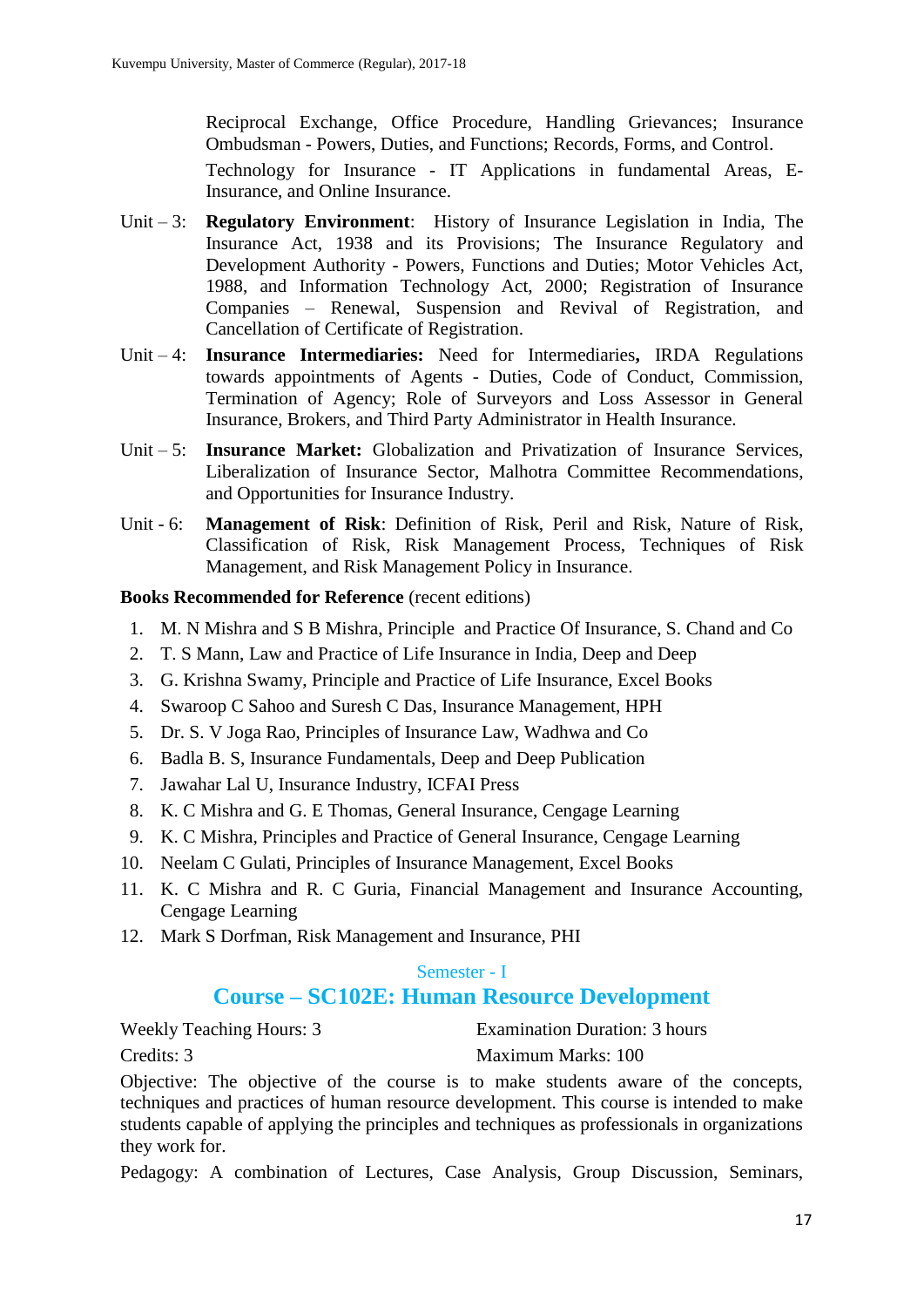Assignments, *etc*.

### **Course Inputs**

- Unit 1: **Human Resource Development** (HRD): Concept and Evolution, Human Resource Mobilization, HRD Conceptual Base, HRD at Micro and Macro Levels, Sub-systems of HRD, HRD Philosophy, Strategic Interventions in HRD Sector and Target Groups, HRD Mechanism, Processes and Outcomes, HRD Instruments.
- Unit 2: **HRD and Management**: Attitude of Top Management towards HRD, Motivational aspects of HRD, Trends and Practices, and Line Managers and HRD.

Management Development - Introduction, Needs and Priorities, Requirements, Nature and Elements of Management Development, Approaches to Management Development, Emotional Intelligence and Leadership Qualities, and Responsibility for Management Development.

- Unit 3: **HRD Activities**: HRD Culture and Climate, Elements of HRD Climate, Measurement of HRD Climate, Factors of HRD Climate, Determinant Needs, Developmental Supervisor, HRD for Workers - HRD Mechanisms for Workers, and Role of Trade Unions.
- Unit 4: **Organizational Learning**: The Learning Organizations, Process of Learning and Development, Learning Theory, Implications of Learning Theory and Concepts, Learning Styles, Learning Curve, and Technology of Learning.
- Unit 5: **HRD in Organizations**: Government Organizations, Educational Institutions, Armed Forces, Police and Industry, Private Sector and Public Sector Units; Emerging Issues in HRD, Creating Awareness and Commitment to HRD, Industrial Relations and HRD, Utilization of HRD Efforts, Future of HRD, and International Comparison of HRD.
- Unit 6: **Performance Appraisal System**: Introduction, History, Objectives, Criteria, Benefits and Pitfalls of Performance Appraisal, Modern Method, 360 Degree Feedback and the New Appraisal Systems.

- 1. Werner, Jon M and Randy L. Desimone, Human Resource Development, South-Western Educational Publishing.
- 2. Nadler, L (ed), Corporate Human Resources Development, Van Nostrand Reindhold.
- 3. Parek V and T. V. Rao, Designing and Planning Human Resource Systems, Oxford and IBH, New Delhi.
- 4. T. V. Rao and Udai Parek, Developing and Managing Human Resource System.
- 5. Peter Dowling, Lience Welch, Randall and Schuler, International Human Resource Management - Managing People in a Multinational Context, South Western College Publishing.
- 6. Michael Armstrong, A Handbook of Human Resources Management Practice, Kogan Page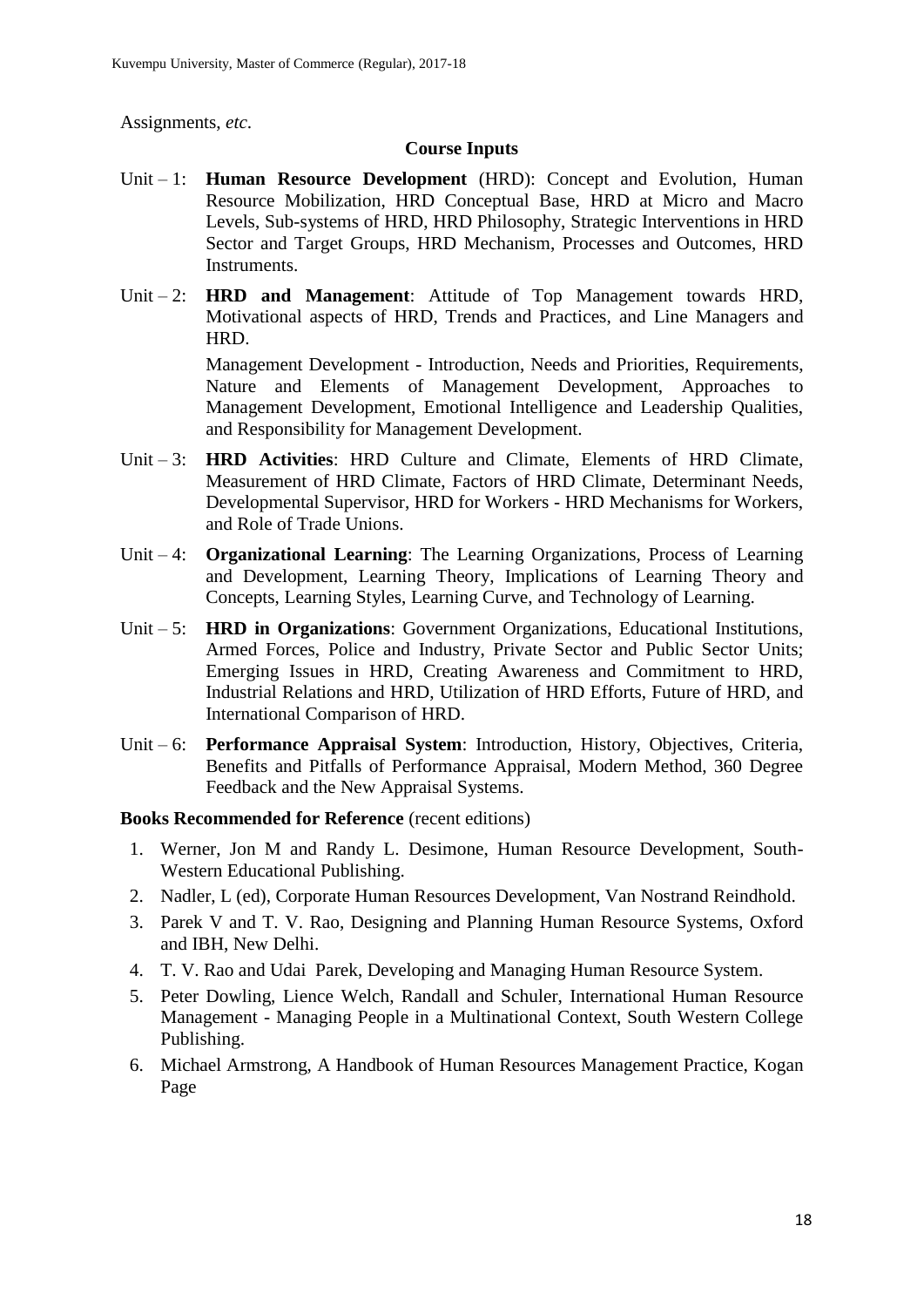#### Semester - II

# **Course – HC201: Business Environment and Government Policy**

Weekly Teaching Hours: 4 Examination Duration: 3 hours

Credits: 4 Maximum Marks: 100

Objective: To familiarize the students with the business environment prevailing in India and other parts of the world, and their implications on the business.

Pedagogy: A combination of Lectures, Case Analysis, Group Discussion, Seminars, Assignments, *etc*.

#### **Course Inputs**

- Unit 1: **Conceptual Framework of Business Environment:** Concept, Significance, and Nature of Business Environment – Internal and External, Changing Dimensions of Business Environment, Techniques of Environmental Scanning and Monitoring, and Business Policy.
- Unit 2: **State Intervention in Business:** Theory of Government Intervention in Business, Nature of Government Intervention in India – Recent Trends; State Policies affecting business. Roles of Government – Regulatory, Promotional, Entrepreneurial and Planning, and Recent Trends.
- Unit 3: **Industrial Policies and Reforms:** Industrial Policies A critical appraisal of New Industrial Policy 1991, Recent amendments to Industrial Policy, National Manufacturing Policy, Sickness in India – An overview of Sickness in Small Scale Industrial Units and Public Sector Enterprises, Causes for Sickness, Magnitude and Remedial Measures, Important Provisions of Sick Industrial Companies, (Special Provisions) Act, 1985 and their Applicability; FEMA; and Privatization and Disinvestment.
- Unit 4: **Competition Act, 2002:** Introduction, Definitions, Consumer, Enterprise, Goods, *etc*; Prohibition of Certain Agreements, Abuse of Dominant Position and Regulation of Combinations; Competition Commission of India - Duties, Powers and Functions of Commission; Duties of Director General; Competition Appellate Tribunal and Recent Changes.
- Unit 5: **Consumer Protection Act, 1986:** Introduction, Objectives, Applicability, Consumer and Rights of Consumers, Nature and Scope of Remedies available to Consumer and Recent Changes.
- Unit 6: **Global Environment:** Multinational Corporations, Foreign Collaborations and Indian Business – Foreign Direct Investment - Non-Resident Indians and Corporate Sector, Foreign Trade Policies and Recent Developments.

- 1. E. Bhattacharya, International Business, Excel Publications.
- 2. V. K. Puri and S. K. Misra, Economic Environment of Business, Himalaya Publishing House.
- 3. K. Ashwathappa, Business Environment, Himalaya Publishing House.
- 4. Bertozzi-Burgunder, Business, Government, and Public Policy: Concepts and Practices, Prentice Hall of India.
- 5. Buchholz, Business Environment and Public Policy; Implication for Management and Strategy formulation, Prentice Hall of India.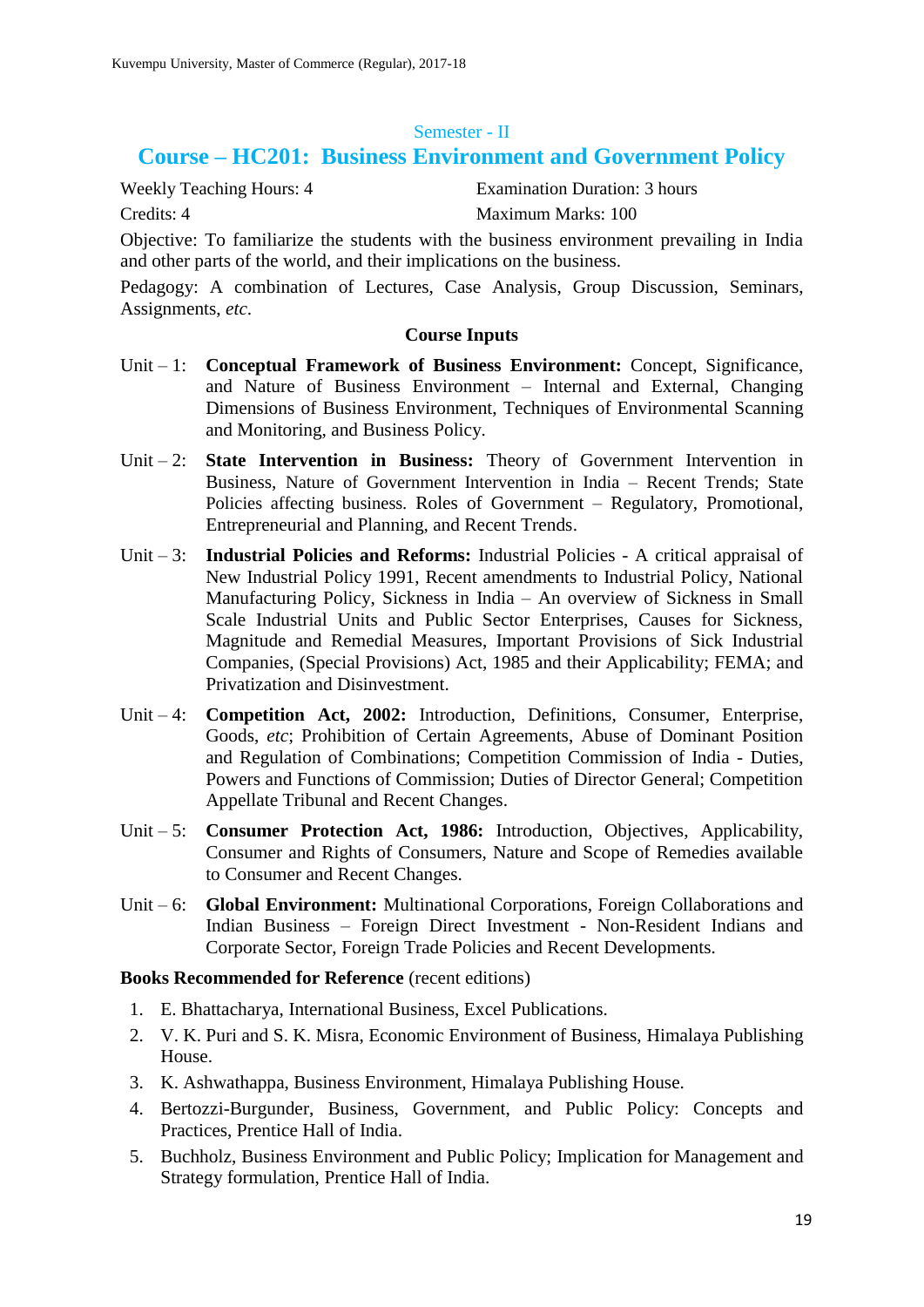- 6. F. Cherunilam, Business and Government, Himalaya Publishing House.
- 7. Victor, Strategic Management in the Regulating Environment: Cases and Industry Notes, Prentice Hall of India
- 8. Subba Rao, Business Policy and Strategic Management, Himalaya Publishing House.
- 9. GoI, Economic Survey (latest).
- 10. K. Ashwathappa, Essential of Business Environment, Himalaya Publishing House.
- 11. Ghosh and Kapoor, Business Policy and Environment, Himalaya Publishing House.
- 12. H Igar Ansoff, Corporate Strategy, Tata McGraw Hill.

### Semester - II

# **Course – HC202: Advanced Marketing Management**

Weekly Teaching Hours: 4 **Examination Duration: 3 hours** Credits: 4 Maximum Marks: 100

Objective: To facilitate understanding of the conceptual framework of Marketing and its connection with various strategies of Marketing in achieving Organizational Goals.

Pedagogy: A combination of Lectures, Case Analysis, Group Discussion, Seminars, Assignments, *etc*.

### **Course Inputs**

- Unit 1: **Marketing Concepts and Tools**: Meaning, Definitions of Marketing and Marketing Management, Core Marketing Concepts, Marketing Concept and Consumer Value, Marketing Myopia, and Marketing Environment.
- Unit 2: **Market Segmentation and Consumer Response:** Need for Segmentation, Requirements of Market Segments, Bases of Market Segmentation, Segmentation Strategies; Buying Motives, Input-Output Model, Pre- and Post-Purchase Behaviour Model, Sigmund Freudian Psycho-Analytical Model, and Maslow's Hierarchy of Needs.
- Unit 3: **Marketing Mix**: Product Types of Products, Diversification, Product Life Cycle and New Product Development and related Strategies, Product Identification and related Strategies.

Pricing – Pricing Policies, Determinants of Pricing, Role of Costs in Pricing, Pricing Methods.

Place – Channels of Distribution, Channel Policies, Channels and Conflicts.

Promotion – Elements of Promotion, Motivating sales force, Sales Promotion Techniques, Advertising, Types of Advertising, Determining Advertising Budget, and Media Selection.

- Unit 4: **Marketing Research**: Meaning, Purpose, Sequence of Steps in Marketing Research, Areas of Application, Methods of Marketing Research, Limitations of Marketing Research and Ethical Issues in Marketing Research.
- Unit 5: **Green Marketing:** Need for Green Marketing, Green Marketing Strategies, Principles of Green Marketing, Golden Rules of Green Marketing, Green Marketing Mix and Challenges in Green Marketing.
- Unit 6: **Retail and Rural Marketing:** Retailing, Types of Retailers, Retail Marketing Strategies, Global and Indian Trends in Retailing; Rural Marketing – Importance, Factors influencing Rural Buying Behaviour, and Marketing Mix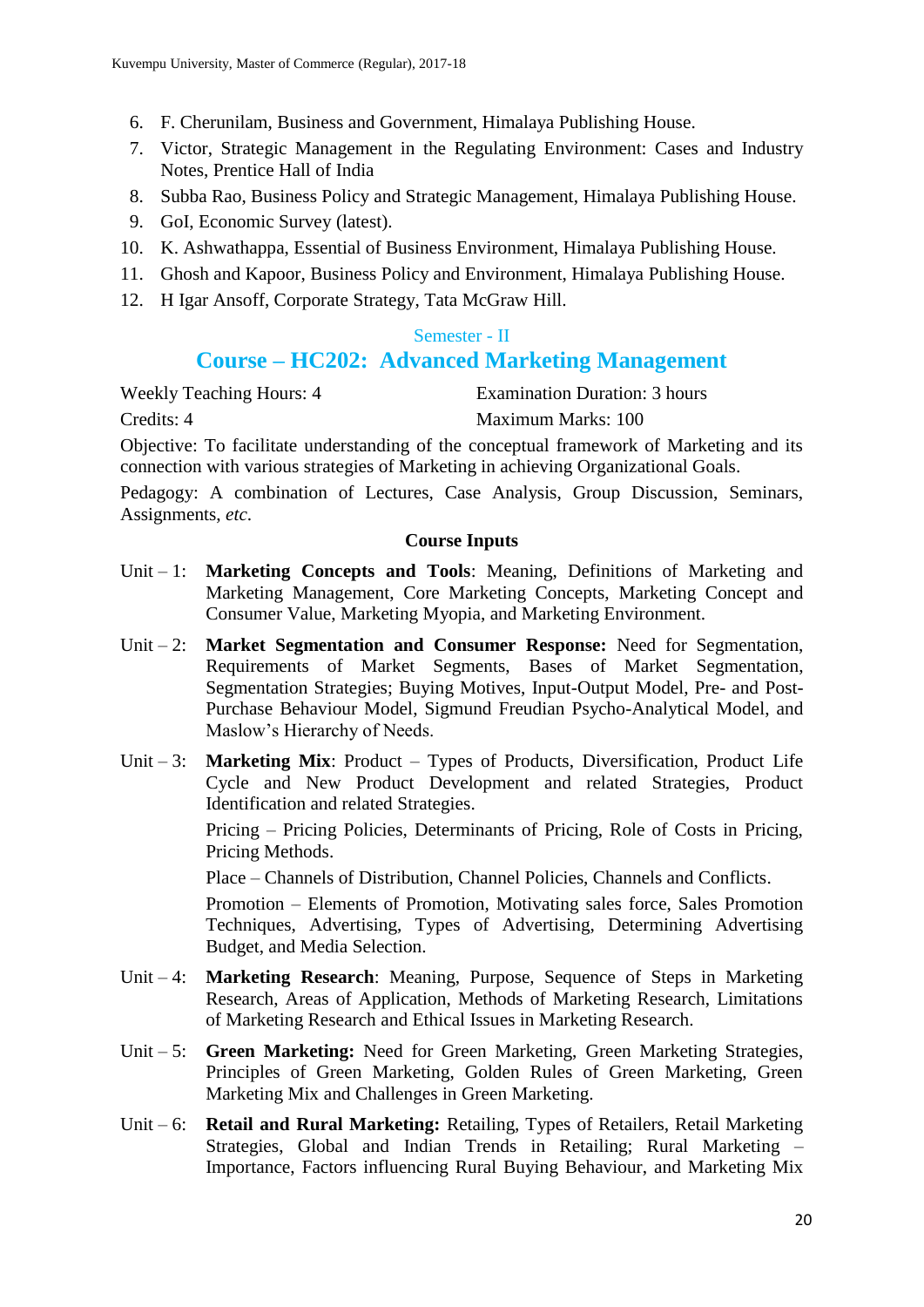Strategies in Rural Market.

### **Books Recommended for Reference**

- 1. V. S. Ramaswamy and S Namakumari, Marketing Management, Macmillan Publishers
- 2. S K Baral and S C Bihari, Advanced Approach to Marketing Management, A.I.T.B.S Publishers
- 3. David Jobber, John Fahy, Foundations of Marketing, TMH
- 4. William D Perreault, E Jerome Mc Carthy, Basic Marketing A Global Managerial Approach, McGraw-Hill Publishers
- 5. Michael J. Etzel, Bruce J Walker, William J Stanton, Ajay Pandit, Marketing Concepts and Cases, McGraw-Hill Publishers
- 6. Philip Kotler, Kevin Lane and Keller, Marketing Management, Pearson Education Publication
- 7. Philip Kotler, Armstrong, Principles of Marketing, Pearson Education Publication
- 8. Alexander Chernev, Strategic Marketing Management, Cerebellum Press Publication
- 9. Geoffery K Francis, Modern Marketing Management, TMH Publication
- 10. Ralph Westfall, Stanley, F Starch, Marketing Research Text and Cases, TMH Publication
- 11. C. Rajendra Kumar, Rural Marketing: New Dimension, Adhyayan Publisher
- 12. Jacquelyn A. Ottman, The New Rules of Green Marketing, Berret Koehler Publication

### Semester – II

# **Course – HC203: Managerial Communication**

| <b>Weekly Teaching Hours: 3</b> | <b>Examination Duration: 3 hours</b> |
|---------------------------------|--------------------------------------|
| Credits: 3                      | Maximum Marks: 100                   |

Objective: To make the students to understand the different aspects of Communication Skills.

Pedagogy: A combination of Lectures, Case Analysis, Group Discussion, Seminars, Assignments, *etc*.

- Unit 1: **Introduction:** Meaning, Importance of Communication, Purpose of Communication, Process of Communication, Communication Structure in Organisations, Barriers in Communication, Pre-requisites for Effective Communication, and Communication Network.
- Unit 2: **Verbal and Non-Verbal Communication:** Meaning, Principles of successful Oral Communication, Barriers in Oral Communication, Conversation Control – Reflection and Empathy, Effective Principles of Oral Communication; Nonverbal Communication – Meaning, Characteristics, Classification, and Guidelines for developing Non-verbal Communication.
- Unit 3: **Written Communication:** Meaning, Importance of skills in Written Communication, Purpose of Writing, Elements of Writing, and Principles of Effective Writing; Business Letters and Reports – Introduction, Meaning, Importance, Types of Business Letters and Report Writing, Writing of Business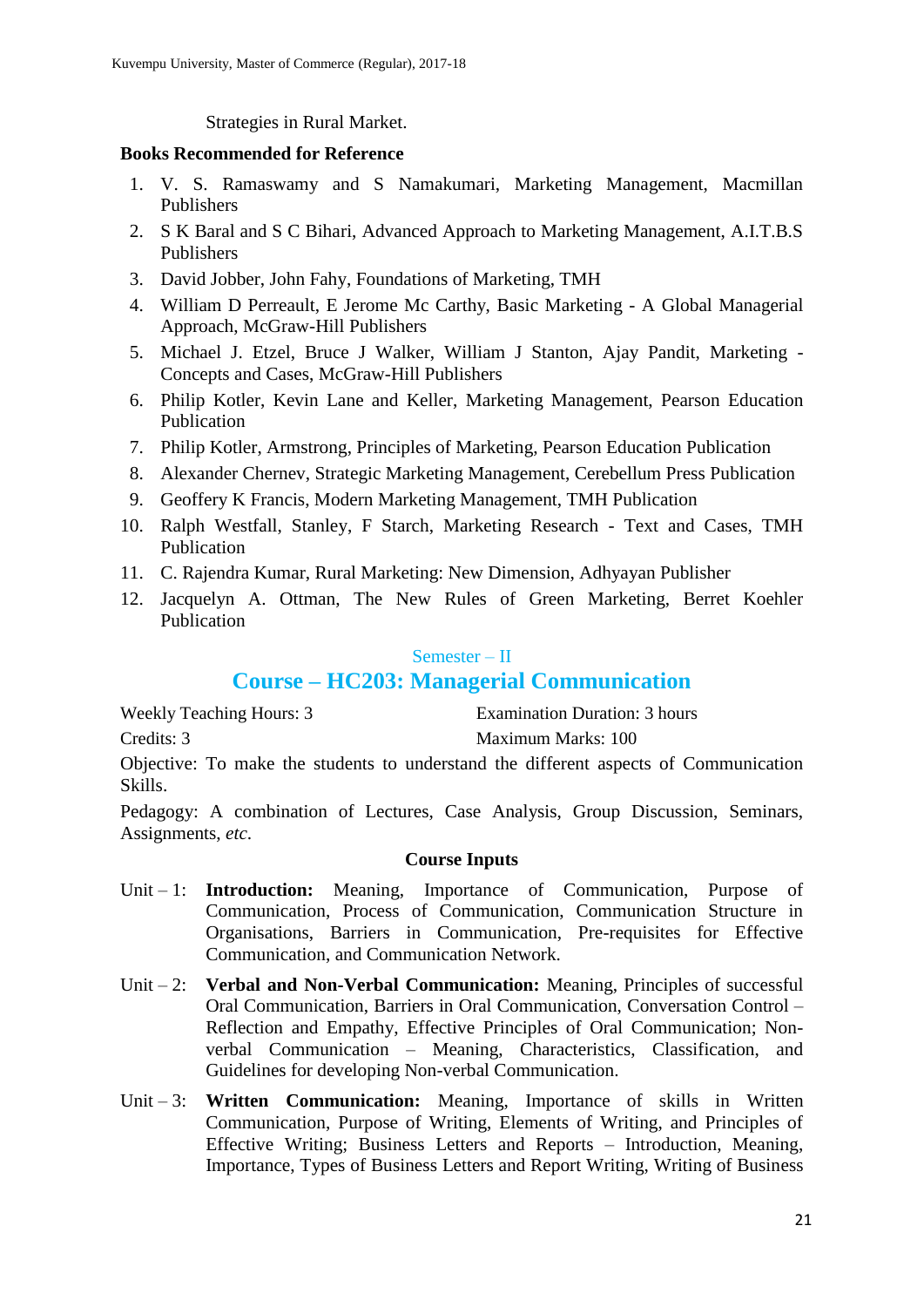Letters and Reports, and Writing of Memos; Reading Comprehension - Discussion of Passages with questions to be answered.

- Unit 4: **Listening:** Meaning, Significance, Types, Myths about Listening, Barriers and Overcoming Measures, Stages of Listening, and Body Language of an Active Listener.
- Unit 5: **Presentation Skills:** Meaning, Elements of Presentation, Designing a Presentation, Six great Helpers in Presentation, and Steps to a Successful Presentation; Group Communication - Meetings, Seminars, Conferences, Workshops and Business Etiquettes.
- Unit 6: **Employment Communication:** Introduction, Writing CVs, Group Discussion, Interview Skills and Impact of Technological Advancement on Business Communication.

### **Books Recommended for Reference** (recent editions)

- 1. M. K Seghal and V Khetrapals, Business Communication, Excel Books.
- 2. P. D Chaturvedi and Mukesh Chaturvedi, Business Communication: Concepts, Cases and Applications, Person Publications.
- 3. Asha Kaul, Business Communication, Himalaya Publishing House.
- 4. Rajesh Viswanathan, Business Communication, Himalaya Publishing House.
- 5. R. K Chopra, Communication Management, Himalaya Publishing House.
- 6. Dennis Tourish and Owen Hargie, Key Issues in Organizational Communication, Routledge.
- 7. Michael Kramer, Managing Uncertainty in Organizational Communication, Lawrence Erlbaum Associates.
- 8. Sandra M Oliver, Handbook of Corporation Communication and Public Relations: Pure and Applied, Routledge.
- 9. Renal Fox and John Fox, Organizational Discourse A Language-Ideology, Power Perspective, Prager.
- 10. Robert R Ulmar, Communication and Organizational Crisis, Power Perspective, Prager.
- 11. Neil James, Klrilingat Klork, How to Write Clearly, Effectively and Professionally, Allien and Onwin.

### Semester - II

# **Course – HC204: Business Mathematics and Statistics**

| <b>Weekly Teaching Hours: 4</b> | <b>Examination Duration: 3 hours</b> |
|---------------------------------|--------------------------------------|
| Credits: 4                      | Maximum Marks: 100                   |

Objective: To make the Students understand the managerial uses of mathematics and application of statistical tools and techniques for decision-making.

Pedagogy: A combination of Lectures, Problem Solving, Case Analysis, Group Discussion, Seminars, Assignments, *etc*.

### **Course Inputs**

Unit – 1: **Basic Mathematics of Finance:** Introduction, Nominal Rate of Interest and Effective Rate of Interest, Continuous Compounding, Compound Interest, Calculation at Varying Rate of Interest, Present Value, Interest and Discount,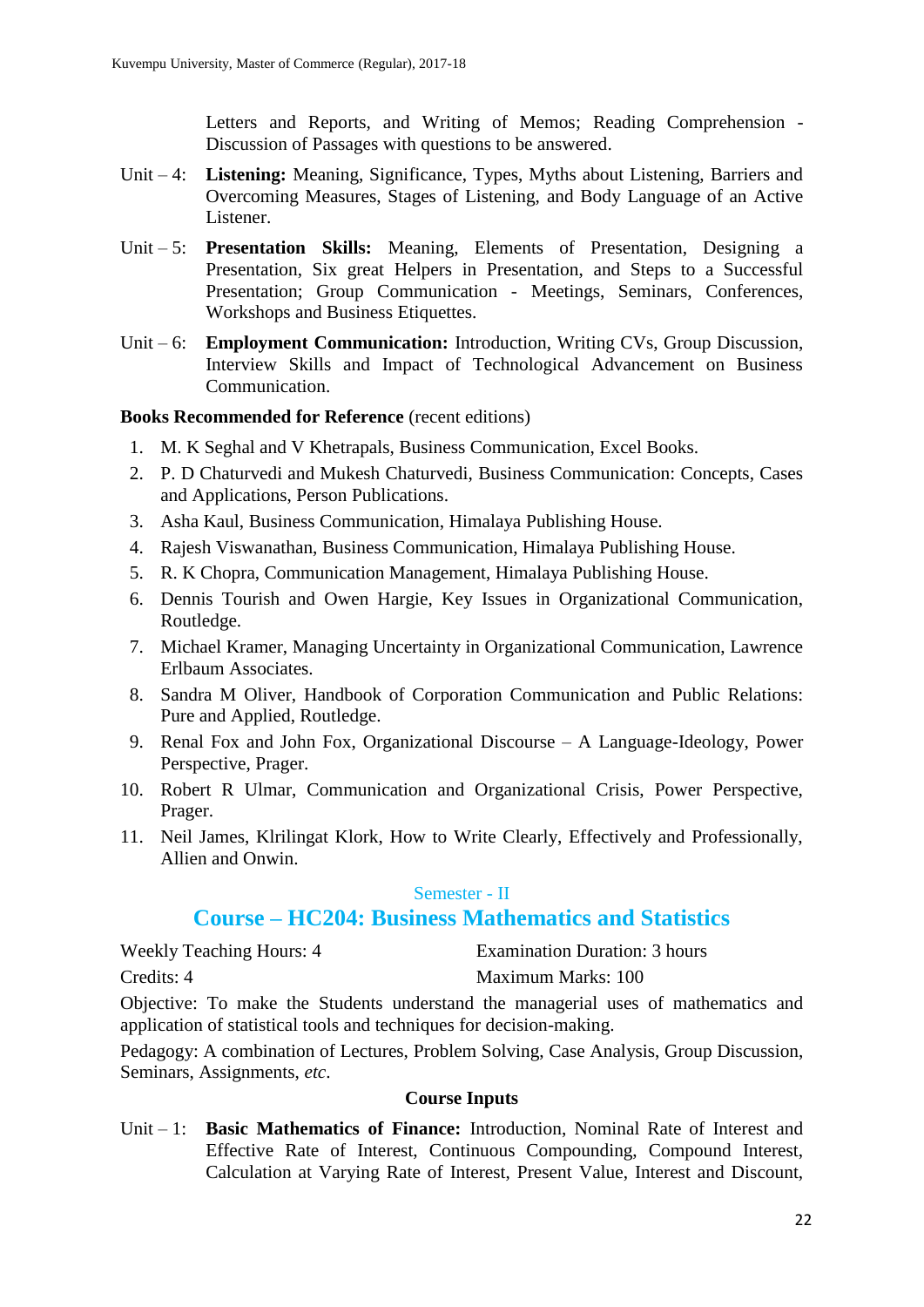Nominal Rate of Discount, Force of Discount, and Depreciation.

- Unit 2: **Differential Calculus:** The Concept of Derivatives, Derivative of a Function, Derivatives of Linear and Quadratic Equations, and Applications to Management and Economics; Derivative of a product of two Functions, Successive Differentiation, Partial Differentiation, Determination of Maxima and Minima, Optimization Problems in Business; Integral Calculus - Definite and Indefinite Integral, Rules of Integration, Some Standard Results in Integration, Integration by Substitution, Integration by Parts, and Applications to Business.
- Unit 3: **Probability, Random Variables and Theoretical Distributions:**  Terminologies, Schools of Thought on (approaches to) the Concept of Probability, Permutation and Combination, Theorems of Probability - Conditional Probability, Bayes's Theorem; Calculation of Probability - Meaning of Random Variable, The Mean of a Random Variable, The Expected Value of a Random Variable, Binomial Distribution and Fitting a Binomial Distribution, Poisson Distribution and Fitting a Poisson Distribution, Normal Distribution and Fitting a Normal Curve.
- Unit 4: **Simulation Models**: Basic Concepts, Monte Carlo Method, Random Number Generation, and Business Applications of Simulation Models.
- Unit 5: **Decision Theory:** Introduction, Types of Decisions, Components of Decision Making, Decision Models, Types of Environment, Calculations of EMV, EVPI, EOL, Decision Making under Uncertainty, Decision Making under Risk, Decision Making under Conflict, Decision Making under Utilities, Marginal Analysis Method and Decision Tree Analysis, Posterior Probabilities and Bayesian Analysis.
- Unit 6: **Statistical Quality Control:** Causes of Variations in Quality Characteristics; Quality Control Charts - Purpose and Logic, Constructing a Control Chart, Process under Control and out of Control, Control Charts for Attributes, Fraction Defects and Numbers of Defects.

- 1. Asthana B. N, Elements of Statistics, S. Chand
- 2. Gupta S. P, Statistical Methods, Sultan Chand & Sons
- 3. Gupta S. C, Fundamentals of Statistics, Himalaya Publishing House
- 4. Sancheti D. C and Kapoor V. K, Business Mathematics, Sultan Chand & Sons
- 5. Render B and Stair, R. M, Quantitative Analysis for Management, Allyn & Bacon Inc
- 6. Levin R. I and Rubin D. S, Statistics for Management Prentice Hall of India
- 7. Hooda, R. P, Statistics for Business and Economics, Harper Collins
- 8. N. P. Agarwal, Sonia Agarwal, and Himanshu Saxena, Quantitative Techniques, Professional RBD Publications
- 9. Hein, L. W, Quantitative Approach to Management Decisions, Prentice Hall
- 10. V. K Kapoor and S Kapoor, Operation Research Techniques for Management, Sultan Chand & Sons
- 11. S. D. Sharma, Operations Research, Kedar Nath Ram Nath & Com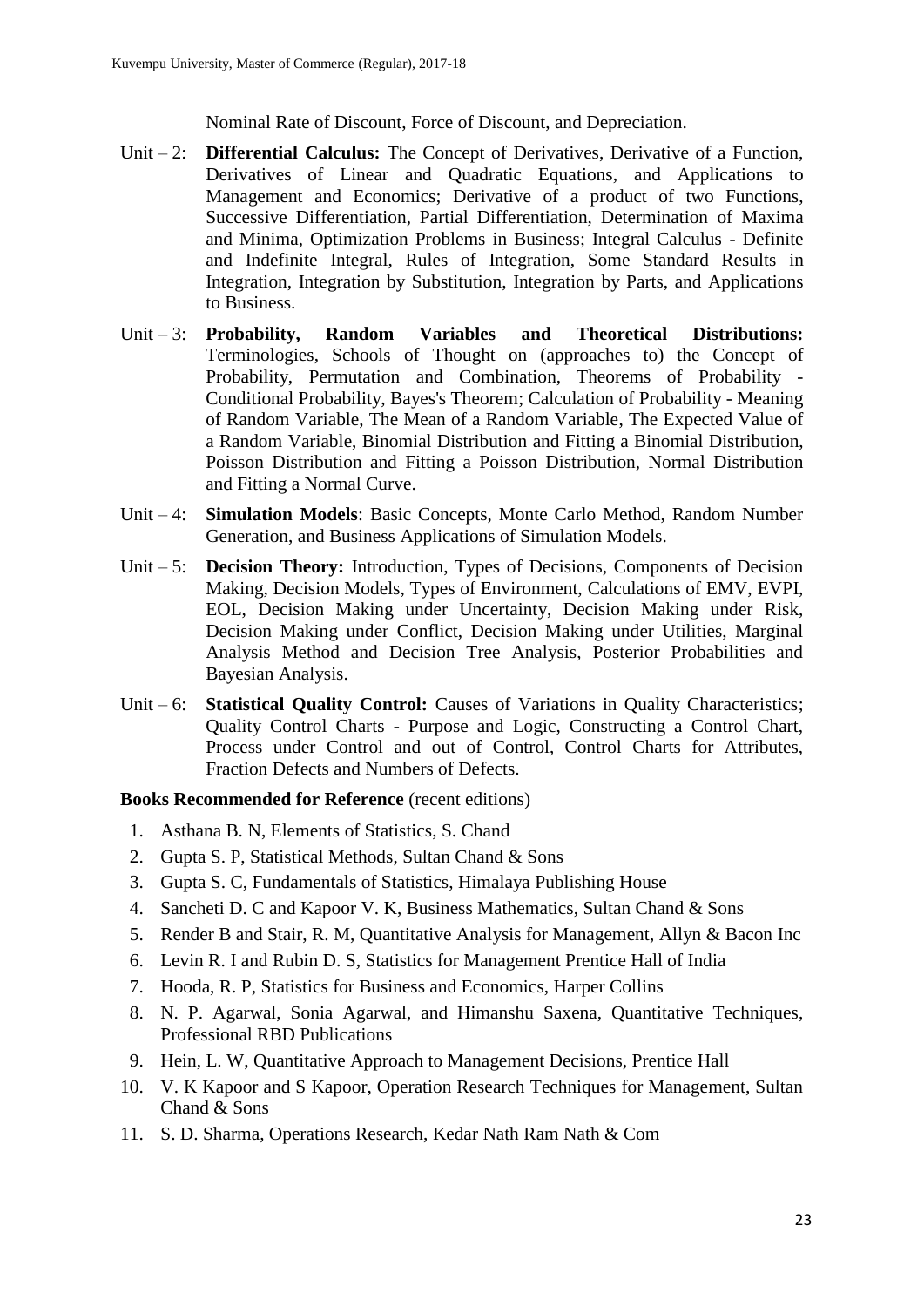#### Semester - II

# **Course – SC201A/B: Strategic Cost Management**

Weekly Teaching Hours: 4 Examination Duration: 3 hours Credits: 4 Maximum Marks: 100

Objective: To equip the students for designing and implementing strategic cost management programme and system.

Pedagogy: A combination of Lectures, Problem Solving, Case Analysis, Group Discussion, Seminars, Assignments, *etc*.

### **Course Inputs**

Unit – 1: **Activity Based Costing (ABC)**: Cost – Ascertainment, Control, Reduction, Avoidance and Management; Cost Management System; Cost Leadership Strategy; Strategic Cost Management (SCM); SCM Programme; and Importance of SCM.

> Activity Based Costing - Inadequacies of Traditional Methods of Overhead Absorption, Concept of ABC, Kaplan and Cooper's approach to ABC, Cost Drivers and Cost Pools, Main Activities and their Cost Drivers, Allocation of Overheads under ABC – Characteristics, Steps, Implementation; Benefits and Limitations of ABC System.

- Unit 2: **Learning Curve Model:** Concept and Phases of Learning Curve, Graphical representation, Learning Curve Applications and Factors affecting Learning Curve, and Experience Curve.
- Unit 3: **Life Cycle Costing:** Concept and Characteristics activities and Phases in Product Life Cycle, Short Product and Extension of Product Life Cycle, Turning Point Indices in Product Life Cycle; and Project Life Cycle Costing.
- Unit 4: **Just-in-Time Approach:** Concept, Philosophy of JIT, Sources of Waste, Objectives of JIT, Features and Methodology of Implementation of JIT, Planning for adoption and Limitations of JIT Costing.
- Unit 5: **Target Costing:** Meaning and Definitions, Basic Concepts, Unique Features, and Cost determination procedure under Target Costing.
- Unit 6: **Balanced Score Card (BSC) and other Techniques**: Concept, Objectives, Four Basic Business Perspectives of BSC - Components and Measures of Performance; Kaizen Costing; Theory of Constraints; and Value Analysis and Value Engineering.

- 1. J. Madegowda, Cost Management, Himalaya Publishing House, Mumbai.
- 2. Horngren et al., Introduction to Management Accounting, PHI, New Delhi.
- 3. Kaplan and Atkinson, Advanced Management Accounting, PHI Publications, New Delhi.
- 4. Ravi. M. Kishore, Cost Management, Taxman Publications, New Delhi.
- 5. Horngren, Foster and Datar, Cost Accounting, A Managerial Emphasis, PHI, New Delhi.
- 6. Edward Blocher, Cost Management, A strategic Emphasis, TMH, New Delhi.
- 7. Hilton, Cost Management, TMH, New Delhi.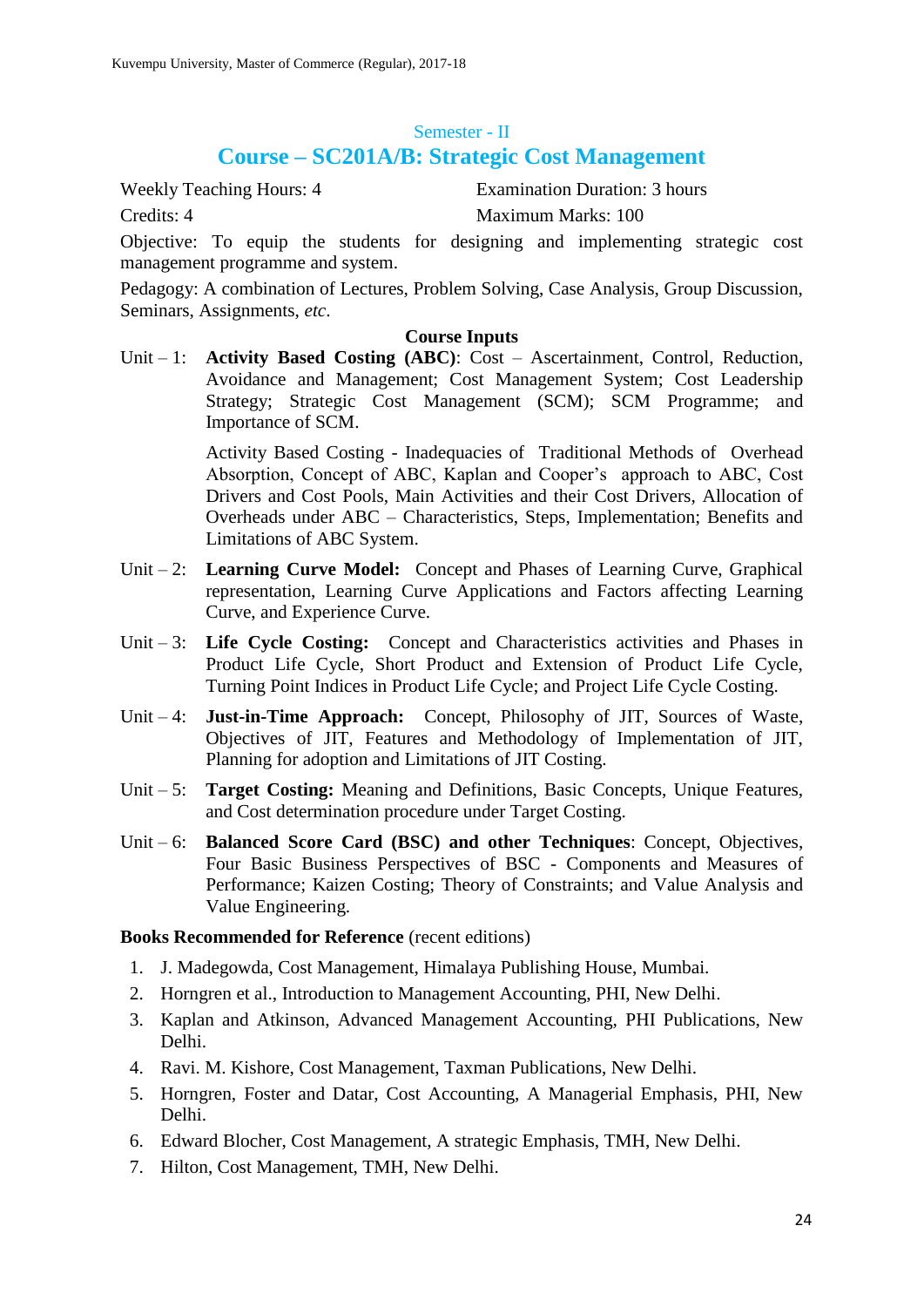- 8. John K Shank and Vijay Govindarajan, Strategic Cost Management, Free Press, Calcutta.
- 9. Roman L Weil and Michael W Maher, Handbook of Cost Management, John Wiley & Sons.
- 10. Don R Hansen and Maryarne M Mowen, Cost Management, Accounting and Control, Thomson.
- 11. Don T Decoster and Anthony A Atkinson, Advanced Management Accounting, John Wiley & Sons.
- 12. Leslie G Eldenburg and Sussan K Wolcott, Cost Management, John Wiley & Sons.

#### Semester - II

# **Course – SC201C/D: Credit Management in Banks**

Weekly Teaching Hours: 4 Examination Duration: 3 hours Credits: 4 Maximum Marks: 100

Objective: To expose the students to the foundations of credit management, its processes and performance evaluation.

Pedagogy: A combination of Lectures, Case Analysis, Group Discussion, Seminars, Assignments, *etc*.

- Unit 1: **Bank Lending:** Attributes of Good Securities, Project Appraisal and Finance, Term Loan Sanction, Working Capital Finance, Kinds of Charging of Securities, Hypothecation, Pledge, Mortgage; Loan Documentation, and Execution of Loan Documentation.
- Unit 2: **Credit Management**: Concept of Credit Risk and Process of Risk Management, Building Blocks of Credit Risk Management, Credit Policy in Banks, Principles and Objectives of Credit Management, Sound Credit Culture, Credit Disbursal and Monitoring, Credit Creation, Limitations of Credit Creation, Loans - System Delivery of Bank Credit, Loan Syndication and its Process, Role and Functions Credit Information Bureau, Fair Practice Code for Bankers, Functions of BCSBI, and Prime Lending Rate.
- Unit 3: **Priority Sector Advances**: Categories and Target of Priority Sector Advances, Common RBI Guidelines on Priority Sector Lending, Recent Developments; Weaker Section of the Society, Micro Credit, Functions of Self Help Groups, KVI - Powers and Function of KVIC, Intensive Agriculture Operation; MUDRA Yojana, Credit Linked Capital Subsidy Scheme; Self Help Groups - Micro Finance and SHG, Development of Banking Habits among People, and Women Empowerment through SHG.
- Unit 4: **Lead Bank Scheme**: Role of Lead Bank Manager, Function of Lead Banks, Committees on Lead Bank Implementation Scheme, Recent Lead Bank Restructuring Scheme, Service Area Approach, Agri-Clinic and Agri-Business Centres, Differential Interest Rate Scheme, and Money Margin Scheme.
- Unit 5: **Management of NPAs**: Meaning and Definition of NPAs, Causes of NPAs, Prudential Guidelines on NPAs, Willful Defaults, SARFESI Act, 2002; Corporate Debt Restructuring, One-time Settlement, DRT Act, 1993, Establishment of Tribunal, Powers and Functions of Assets Reconstruction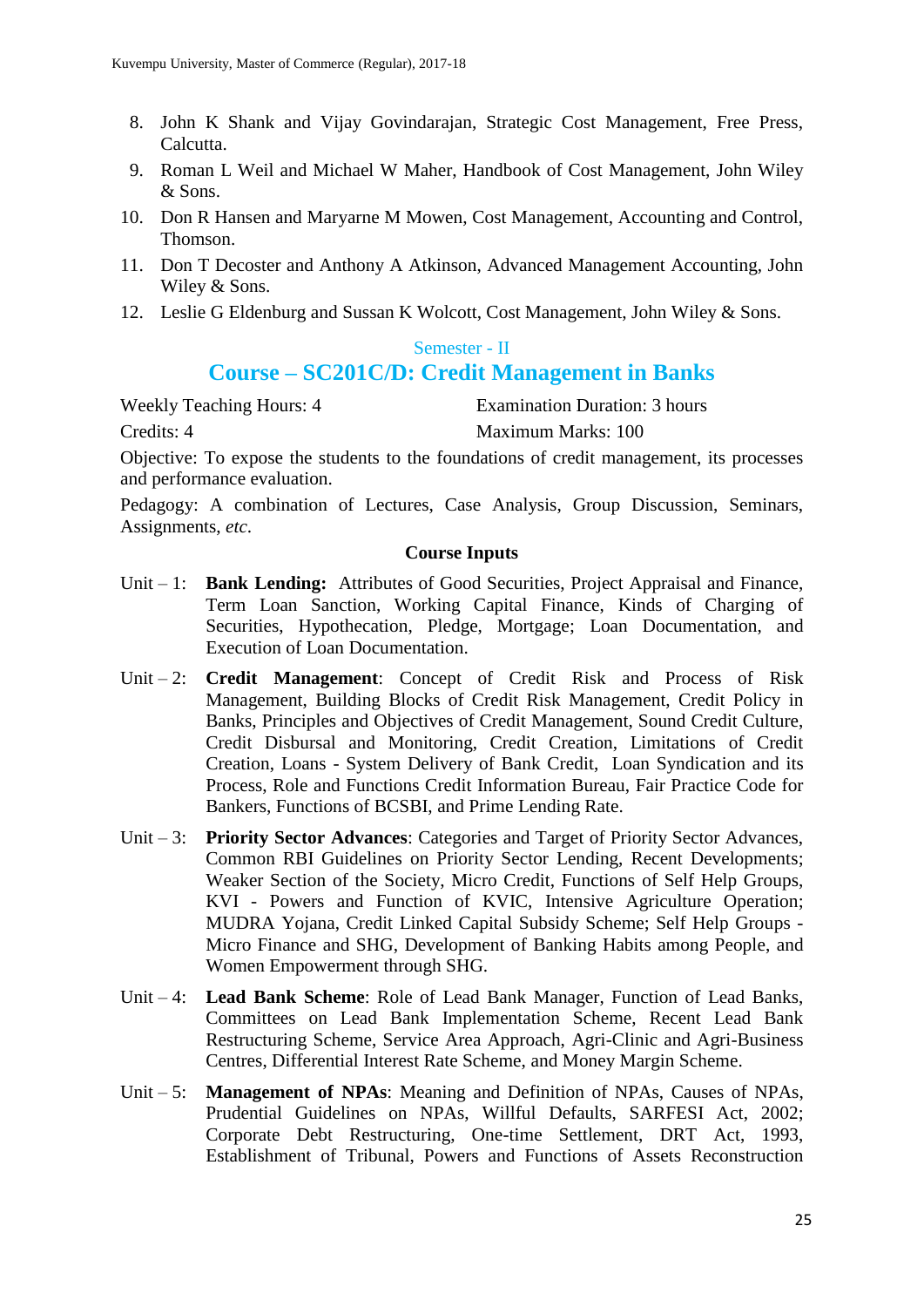Companies, and Compromise Settlements through Lok Adalats.

Unit – 6: **Performance Evaluation of Banks**: Bank Board of Financial Supervision, Bank Board Bureau, Functions of ROE Model, CAMEL's Rating, and Balanced Scorecard.

### **Books Recommended for Reference** (recent editions)

- 1. J. F Sinkey, Commercial Bank Financial Management, Macmillan Publishing Co
- 2. Timothy W Kochi, Scott, Bank Management, Thomson
- 3. Justin Paul and Padmalatha Suresh, Management of Banking and Financial Services, Pearson
- 4. Kumar, Banking Law and Practice, Tamil Nadu Book House
- 5. S Natarajan and R. Parameswaran, Indian Banking, S. Chand
- 6. B S Khubchandani, Practice and Law of Banking, Macmillan India Limited
- 7. Pai Panandikar and N C Mehra, Rural Banking, NIBM
- 8. Mongia J N, Banking Around the World, Allied Publishers
- 9. Vasant Desai, Indian Banking Nature and Problems, HPH
- 10. Charless L Prather, Money and Banking, Richard D Irwin Inc
- 11. IIBF, Accounting and Finance for Bankers, MacMillan
- 12. P. N Reddy and Appannaiah, Banking Theory and Practice, HPH

# Semester - II **Course – SC201E: Services Marketing**

Weekly Teaching Hours: 4 Examination Duration: 3 hours

Credits: 4 Maximum Marks: 100

Objective: To expose students to different perspectives and concepts of Services Marketing and to help them in achieving conceptual clarity to develop skills for applying to the business problems.

Pedagogy: A combination of Lectures, Case Analysis, Group Discussion, Seminars, Assignments, *etc*.

- Unit 1: **Service and Service Environment:** Introduction, Nature and Definition of Services, Classification of Services, Evolution of Services as Value Contribution, Goods and Services Continuum, Contribution of Services Sector to the Economy, Evolving Environment of Services, Extended Services, Services in the Modern Economy, and Global and Indian Scenario.
- Unit 2: **Foundations of Services Marketing:** Introduction to Services Marketing, Service Marketing Philosophy, Marketing Concept and Orientation, Defining Services Marketing, Differences between Services and Goods, Marketing Challenges, Marketing Planning, Market Research and Services, Consumer Behaviour, Handling of Consumer Misbehavior, Evaluation of Service Alterations, Customer Satisfaction and Delight, and Post-Purchase Evaluation by Customers.
- Unit 3: **Services and Pricing of Services:** Introduction to 8 Ps of Marketing Mix, Product, Price, Place, Promotion, Physical Evidence of Services, Segmenting, Targeting and Positioning and Creating of Services, Identifying and Classifying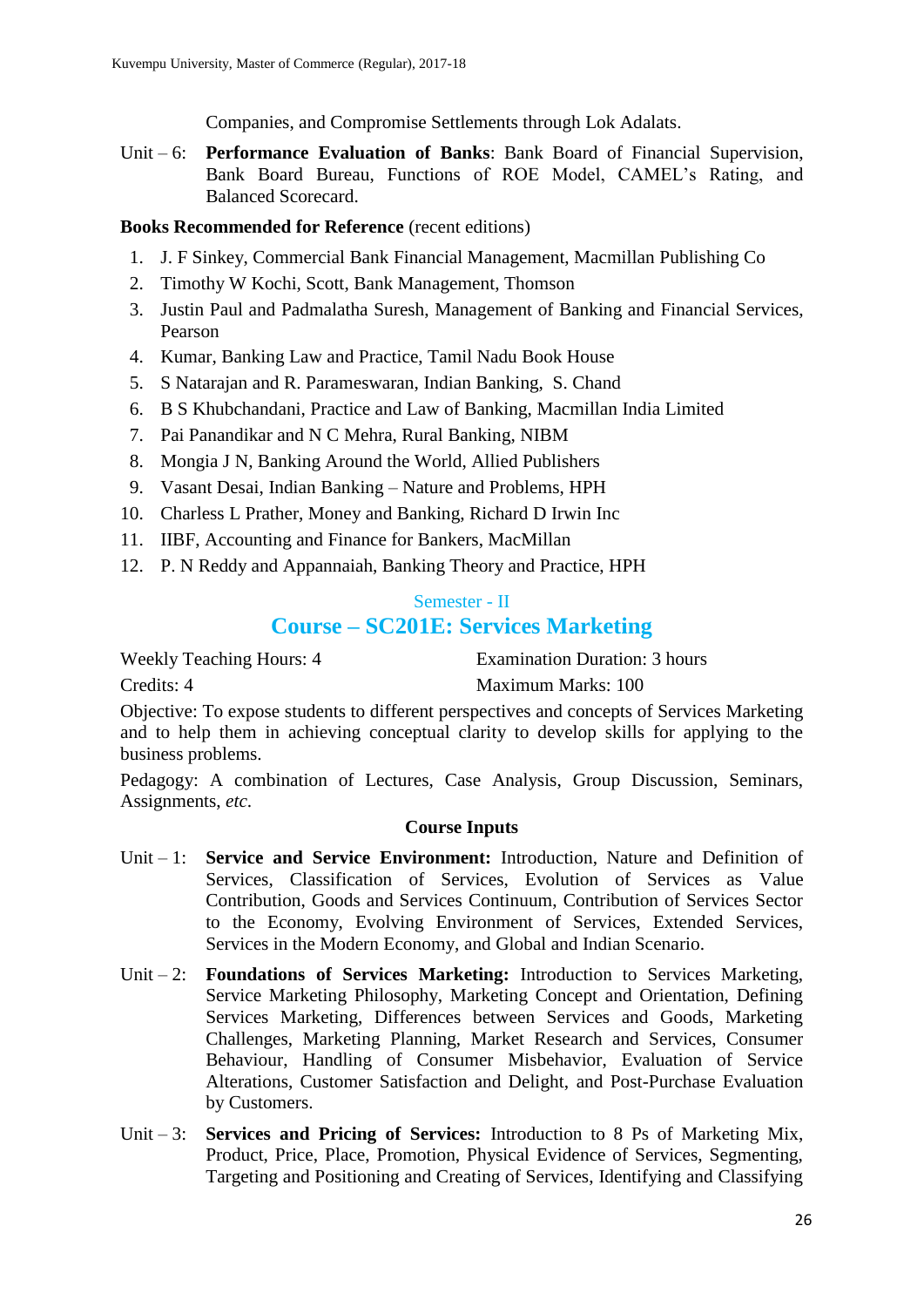Supplementary Services, Product Life Cycle of Services, Branding of Services, New Service Development; Pricing of Services - Objectives, Approaches, Methods and Problems in Pricing.

- Unit 4: **Distribution of Services:** Distribution in Services Context, Service Location Decision, The Type of Contact, Employees role in Service Delivery, Options for Service Delivery, Service Delivery in Cyber Space, Decisions about Time and Place of Delivery, Modes of Delivery, Role of Intermediaries, Distribution Channels, Designing the Communication Mix for Services, Objectives of Communication, and Challenges and Opportunities.
- Unit 5: **Management of Service Delivery Process:** Blueprinting Services, Service Process Redesign, Service Marketing Triangle, Managing Internal and External Customers, Customer expectations of Services, Customer perceptions of Service and Measurement of Quality in Services, Servqual Model and other Measurement Methods; Creating a Culture of Service, Customer as Co-Producer, Balancing Demand and Capacity, Managing People for Service Advantages, Improving Service Quality and Productivity, The Gap Model, Customers role in Service Delivery, Services Market Segmentation, Positioning and Differentiation of Services, and Strategies for managing/closing the Five Gaps.
- Unit 6: **Information Technology (IT) and Services Marketing Applications:** Role of IT Services, E-services, Online Consumer Behaviour, Self Service Technologies, Services Marketing Applications - Financial Services, Hospitality Services, Education Services, IT Services, Hotel Services, Event Management Services, Consultancy Services, Retailing Services, Telecommunication Services, Not-for-Profit Services and Social Services, Government Services, NGO Services, *etc*.

- 1. Hoffman, Services Marketing, Thomson.
- 2. Lovelock Chatterjee, Services Marketing: People, Technology and Strategy, Pearson Education.
- 3. Christopher Love Lock, Jochen Wirtz and Jayantha Chatterjee, Services Marketing, Pearson Education
- 4. C. Bhattacharjee, Services Marketing
- 5. Govind Apte, Service Marketing, Excel Books
- 6. Kenneth E. Clow and David L. Kurtz, Service Marketing, Biztantra, New Delhi
- 7. Adrain Payne, Essence of Services Marketing, PHI, New Delhi.
- 8. Jha, S. M, Services Marketing, Himalaya Publishing House
- 9. Barrie Hopson and Mike Scally, 12 Steps to Success through Service, Mercury Publication Canada
- 10. Bateson. J, Managing Services Marketing, Text and Readings, Dryden, Chicago
- 11. Philip Kotler and P.N. Blomm, Marketing Professional Services, Prentice Hall
- 12. Rampal M.K. and Gupta S. L, Service Marketing: Concepts, Application and Cases, Galgotia Publishing Company, New Delhi.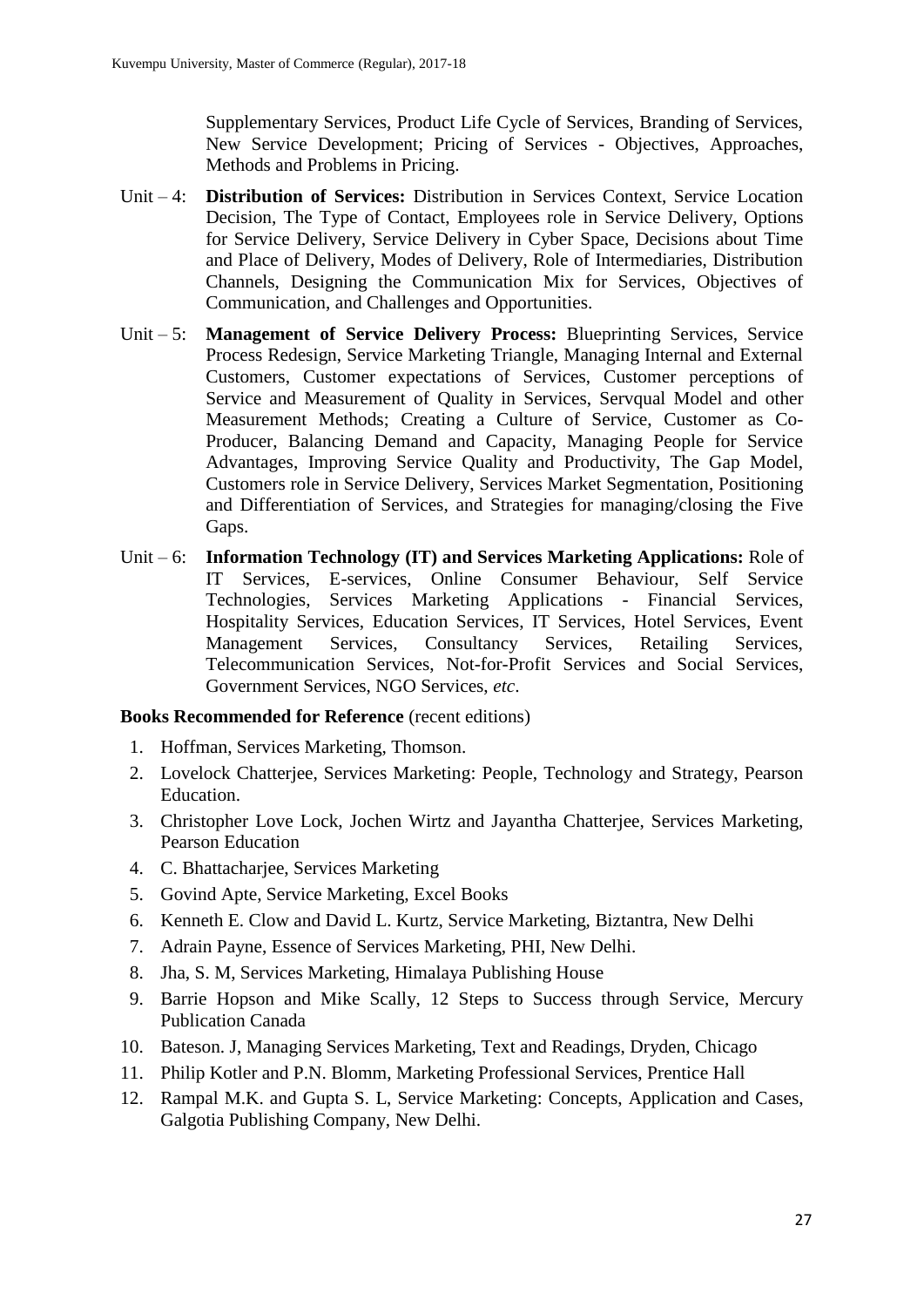# Semester - II **Course – SC202A: Goods and Services Tax**

Credits: 3 Maximum Marks: 100

Weekly Teaching Hours: 3 Examination Duration: 3 hours

Objective: To expose the students to the different aspects of Goods and Service Tax proposed to be implemented from 2017-18 FY by the GoI

Pedagogy: A combination of Lectures, Problem Solving, Case Analysis, Group Discussion, Seminars, Assignments, *etc*.

#### **Course Inputs**

- Unit 1: **Introduction**: Background of GST, What is GST? Process of introduction of VAT at the Centre and States; Advantages and Limitations of VAT; Justification for Introduction of GST - Shortcomings at the Central and State Levels; and Advantages at the Central and State Levels on introduction of GST; Process of Preparation for GST; Comprehensive Structure of GST Model.
- Unit 2: **Salient Features of GST Model**: Concurrent Dual GST; Dual GST Model; Applicability of GST; Apportionment of GST between Central and States; Input Tax Credit under GST; Cross Utilization of ITC between Central GST and State GST; Refund and Adjustment of GST; Collection of GST; Administration; Chargeability; Compounding Option; Returns under GST; Registration Number; Audit and Assessment.
- Unit 3: **GST Rate Structure**: GST Rates in Prominent Countries; Zero Ratings of Exports; GST on Imports; and Special Industrial Area Schemes.
- Unit 4: **Inter State Goods and Service Tax**: Procedure and major advantages of IGST Model. Transactions within a State under GST and Inter-State Transactions under GST.
- Unit 5: **Taxes and Duties Subsumed under GST**: Taxes and Duties Outside the purview of GST; Tax on items containing Alcohol; Tax on Petroleum Products; Other Taxes and Duties on Special Items; Tax on Tobacco Products; and Taxation of Services
- Unit 6: **GST Over Service Tax**: Constitutional Amendment; How GST shall be Payable by Tax-payers; Composition Scheme for Small Traders in GST Regime; Registration of Assesses under GST; Particular Transactions of Goods and Services that are taxed simultaneously under Central GST and State GST; and Other aspects relating to GST.

#### **Books Recommended for Reference**

As this course deals with Tax aspects proposed to be implemented from 2017-18 FY, no books are available at present. And in about 6 months' time, a number of experts are expected to publish the books on the subject. For the time being, the Board recommends that both the Course Teachers and the Students can refer the GST Bill prepared by the Ministry of Finance, GoI which is uploaded to the website of the Ministry.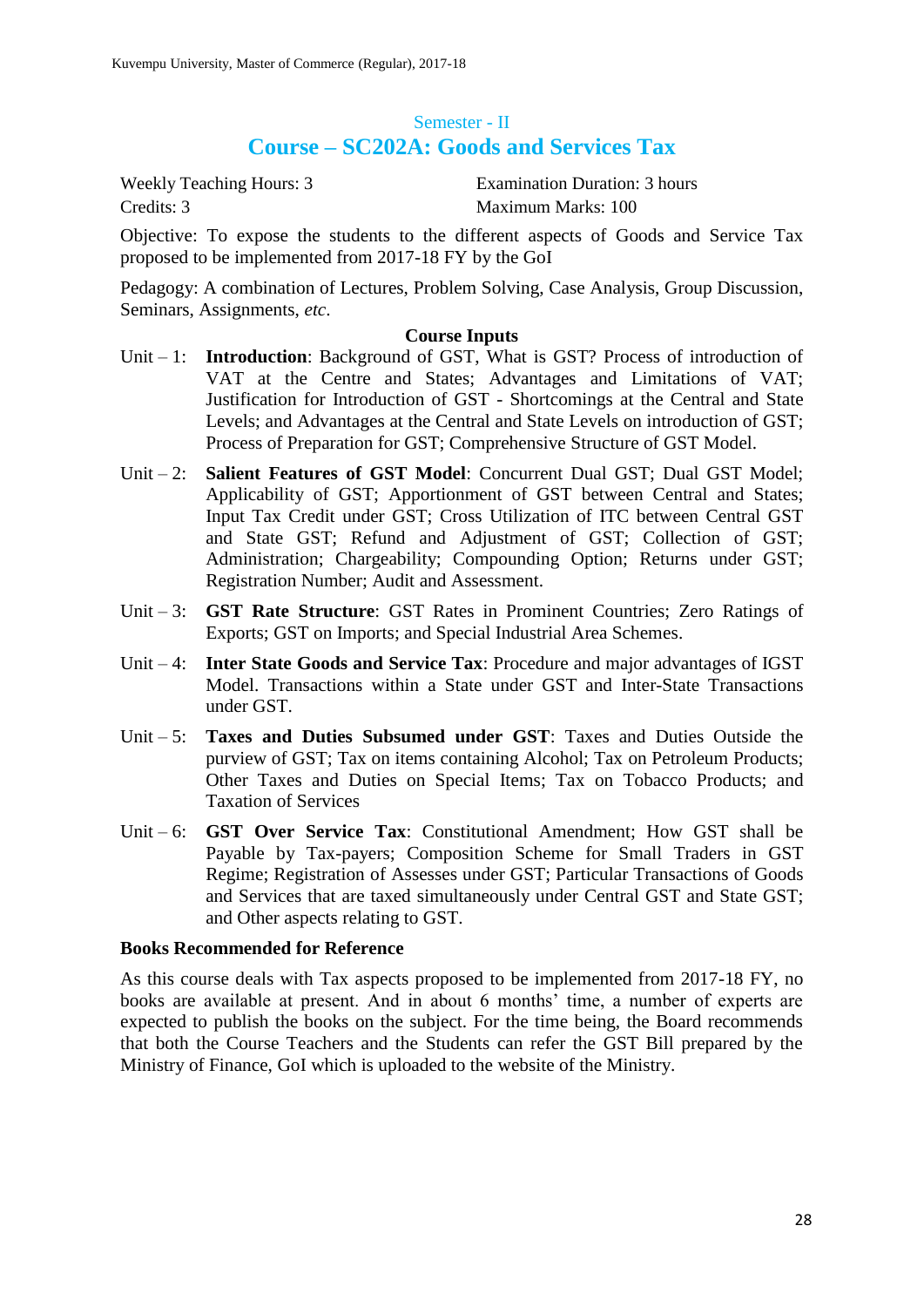### Semester - I

# **Course – SC202B/D: Investment Management**

Weekly Teaching Hours: 3 Examination Duration: 3 hours Credits: 3 Maximum Marks: 100

Objective: To enable the students to understand various techniques of analysis used in investment decisions, portfolio analysis and efficient portfolio management.

Pedagogy: A combination of Lectures, Problem Solving, Case Analysis, Group Discussion, Seminars, Assignments, *etc*.

#### **Course Inputs**

Unit – 1: **Investment and Investment Alternatives:** Meaning, Characteristics, Objectives, Investment Process, Investment Avenues, Investment *Vs* Speculation; Portfolio Management - Phases of Portfolio Management, Construction, Risk and Types of Risk attached to Investment, Security Return and Risk Analysis, and Measurement of Return and Risk.

> Investment Alternatives: Non-Market Financial Assets - Bank Deposits, Post Office Savings Account, National Saving Certificates, Employee Provident Fund Scheme; Money Market Instruments - Bond or Debentures, Preference Share, Life Insurance, Consideration in choosing Life Insurance Policies, Investment in Gold, Real Estate, and Sources of Financial Information.

- Unit 2: **Portfolio Analysis and Management:** Traditional Portfolio Analysis, Effects of Combining Securities, Expected Return on a Portfolio, Single Index Model, Risk of a Portfolio, Reduction of Portfolio Risk through Diversification, Portfolio with more than two Securities, Markowitz Model and Location of Efficient Frontier.
- Unit 3: **Capital Assets Pricing Model:** Capital Assets Pricing Model Assumptions, Capital Market Line, Security Market Line; Market Model, Arbitrage Pricing Theory and Factor Models, Factor Models and Return, Generating Process, One and Two Factor Models.
- Unit 4: **Efficient Market Theory:** Random Walk Theory, The Efficient Market Hypothesis, Forms of Market Efficiency - Weak, Semi-Strong and Strong Market, and their Significance; EMH *Vs* Fundamental and Technical Analysis.
- Unit 5: **Valuation of Securities:** Valuation of Fixed Income Securities Bonds, Debentures, Preference Shares and Convertible Securities; Valuation of Variable Income Securities - Equity Shares; and Investment by Individuals.
- Unit 6: **Portfolio Performance and Evaluation**: Measurement and Evaluation, Measurement of Portfolio Performance, Risk and Return, Risk Adjustment and Performance Measures, Sharpe, Treynor and Jenson Models; Components of Portfolio Investment Performance, and Stock Selection and Timing.

- 1. Cheney J and E Muses, Fundamental of Investments, Paul, New York
- 2. Fabozzi, Frank J, Investment Management, Prentice Hall
- 3. Bodie Zvi, kane Alex, Marcus J Alan and Mohanty Pitabas, Investment, The TMH
- 4. Avadhani V A, Security Analysis and Portfolio Management, Himalaya Publishing House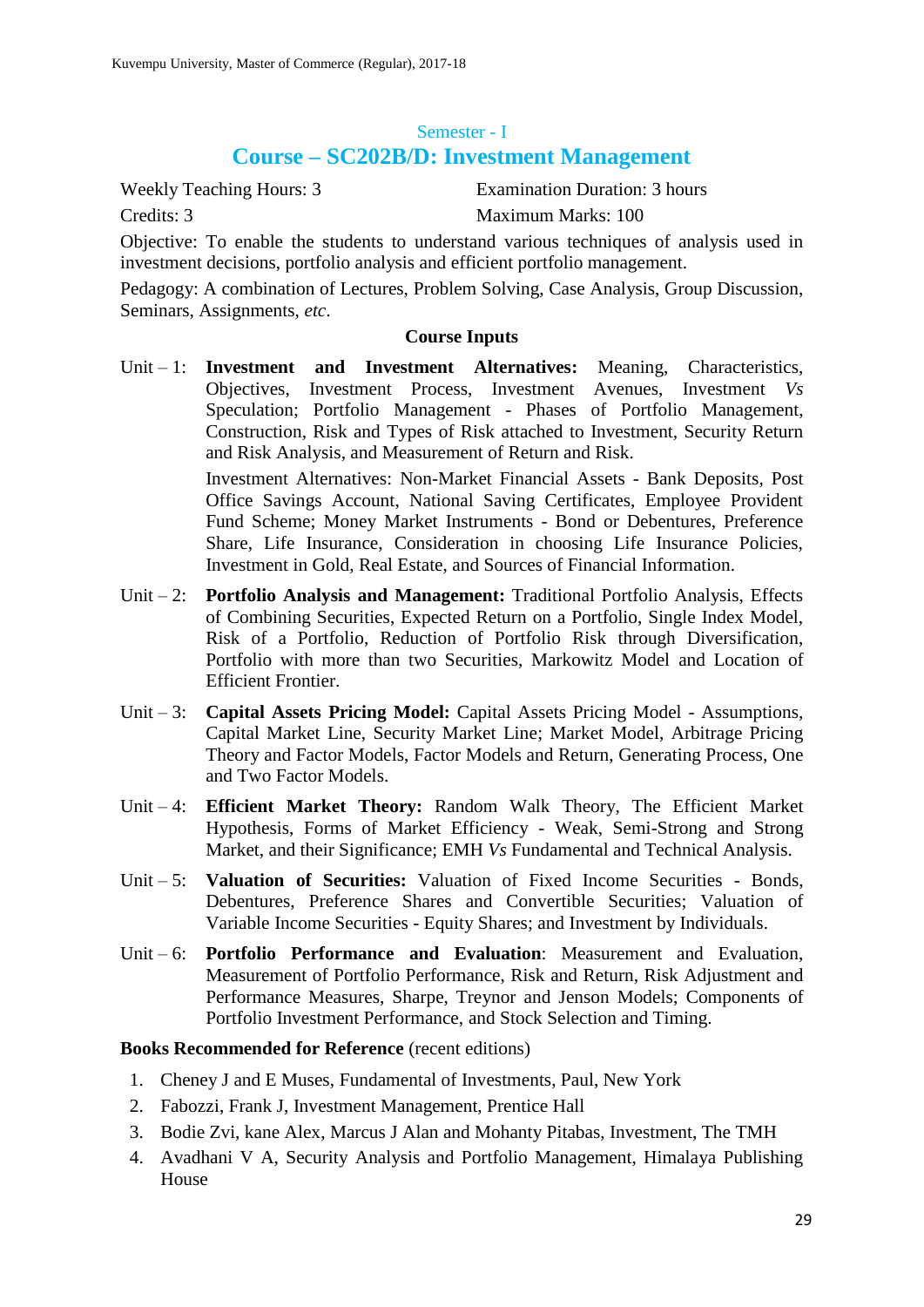- 5. Pandian Punithavathy, Security Analysis and Portfolio Management, Vikas Publishing House
- 6. Domodaran, Investment Valuation, Jhon Wiley, New York.
- 7. Prasanna Chandra, Investment Analysis and Portfolio Management, TMH
- 8. Kevin S, Portfolio Management, PHI, New Delhi
- 9. Fuller Russew J and Farrel James L, Modern Investment and Security Analysis, TMH
- 10. Sharpe F William, Alexander J Gordon and Bailey V Jeffery, Investment Practice, PHI
- 11. Bhaua V K, Investment Management: Security Analysis and Portfolio Management, PHI
- 12. Francis Jack Clark, Investment Analysis and Management, TMH

### Semester - II

# **Course – SC202C: Management of Life Insurance**

Weekly Teaching Hours: 3 Examination Duration: 3 hours

Credits: 3 Maximum Marks: 100

Objective: To enable the students to understand various dimensions of life insurance and the IRDA regulations regarding management of life insurance.

Pedagogy: A combination of Lectures, Problem Solving, Case Analysis, Group Discussion, Seminars, Assignments, *etc*.

### **Course Inputs**

- Unit 1: **Principles of Life Insurance**: Life Insurance in ancient India, Regulation of Life Insurance, Concept of Growth of Actuarial Science, Life Insurance Needs at various Stages, Benefits of Life Insurance; Essential Elements of Insurance Contract - Utmost Good Faith, Insurable Interest, Representation, Warranty, Indemnity and Contribution.
- Unit 2: **Product Development and Life Insurance Products:** Concept of Product, Origin of New Product, New Product Development Process; Bancassurance - Models of Bancassurance, E- Insurance; and Emerging Trends in Insurance Sector.

Life Insurance Products: The basic elements of Life Insurance Products, Features of Term Insurance and Endowment Insurance, Role of Term Insurance and Endowment Insurance in Product Designing, Whole Life Assurance, Children's Life Insurance, Group Insurance, Different types of Life Insurance Products in Indian Market, Life Insurance Products available in the Overseas Market, Products of the Several Private Insurer's and Recent Trends in the Insurance Industry.

- Unit 3: **Annuities and Pensions:** Meaning of Annuities and Pensions, Need for an Annuity, Different types, Obligation of the Insurer regarding the payment of Annuity; Different Schemes available in India, Present Status and Future Prospects of Pension Funds in India.
- Unit 4: **Risk Assessment and Underwriting**: Concept of Underwriting, Different Classes of Lives and the Standard for Classification of Risks, Need for Selection, Purpose of Selection, Important factors to assess the Insurability of Individual, Sources of Information for Underwriting, Classification of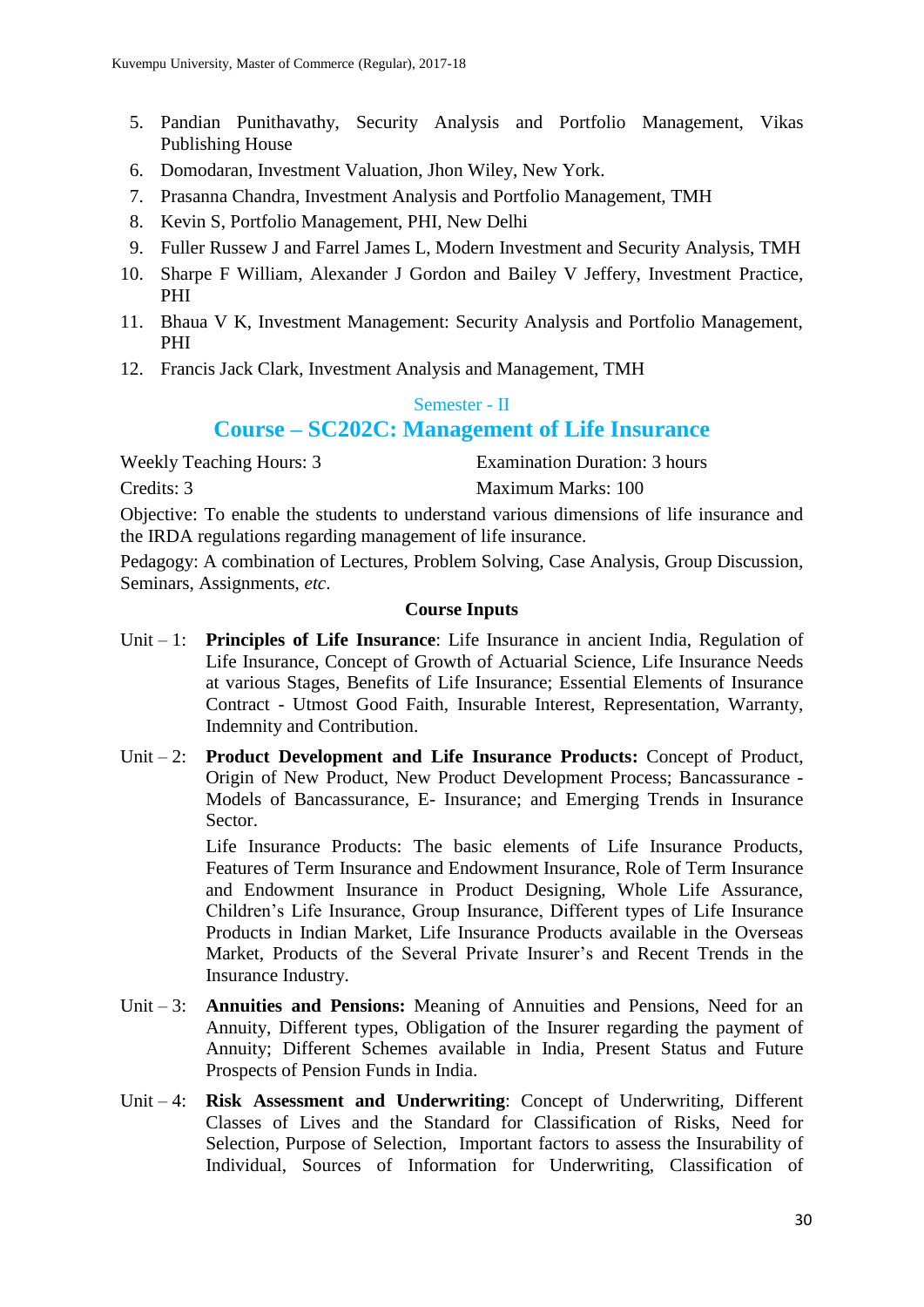Underwriting Process, and Measures to be considered for the Sub-Standard Lives.

- Unit 5: **Policy Conditions and Privileges:** Days of Grace, Revival of Lapsed Policies, Paid Up Value, Surrender Value, Non-Forfeiture Regulation, and Nomination and Assignment
- Unit 6: **Claims Management**: Features of Insurance Claims, Operative Clause of Policy, Maturity Claims, and Death Claims, Early Claims, Claims Investigation Management of early Claims, Claim Concession Clause, Married Women's Property Act, and Accident and Disability Benefits.

### **Books Recommended for Reference** (recent editions)

- 1. M. N Mishra and S B Mishra, Principle and Practice of Insurance, S. Chand and Co
- 2. Mishra K. C, Practice of Life Insurance, Cengage learning
- 3. Mishra K. C, Life Insurance Underwriting, Cengage Learning
- 4. T. S Mann, Law and Practice of Life Insurance in India, Deep and Deep
- 5. G. Krishna Swamy, Principle and Practice of Life Insurance, Excel Books
- 6. Swaroop C. Sahoo and Suresh C Das, Insurance Management, Himalaya Publishing House
- 7. Chris Paine, Reinsurance, Ane Books Pvt. Ltd
- 8. Dr. S. V Joga Rao, Principle of Insurance Law, Wadhwa and Co
- 9. Badla B. S, Insurance Fundamentals, Deep and Deep Publication
- 10. Jawahar Lal U, Insurance Industry, ICFAI Press
- 11. Tripathy and Paul, Insurance Theory and Practice, PHI
- 12. Harrington and Neihaus, Risk Management and Insurance, TMH

### Semester - I

# **Course – SC202E: Competency Mapping and Succession Planning**

| <b>Weekly Teaching Hours: 3</b> | Examination Duration: 3 hours |
|---------------------------------|-------------------------------|
|                                 |                               |

Credits: 3 Maximum Marks: 100

Objective: To familiarize the students with different aspects of competency mapping and succession planning.

Pedagogy: A combination of Lectures, Case Analysis, Group Discussion, Seminars, Assignments, *etc*.

- Unit 1: **Introduction to Competency Mapping:** Developing Competencies Meaning, Definition, and History of Competency Method; Characteristics of Competencies, Types of Competencies, Developing Competency Framework, and Job *Vs* Competencies.
- Unit 2: **Approaches to Competency Mapping:** Process of Competency Mapping, Tools for Mapping - Behavioral Event Interview, Repertory Grid, Critical Incident Technique, Subject Expert Discussions, Survey Method and Participant Observation, Role Analysis, and Competency Analysis.
- Unit 3: **Methodology of Competency Mapping:** Competency Model Development, People Capability Maturity Model, Developing Competency Framework,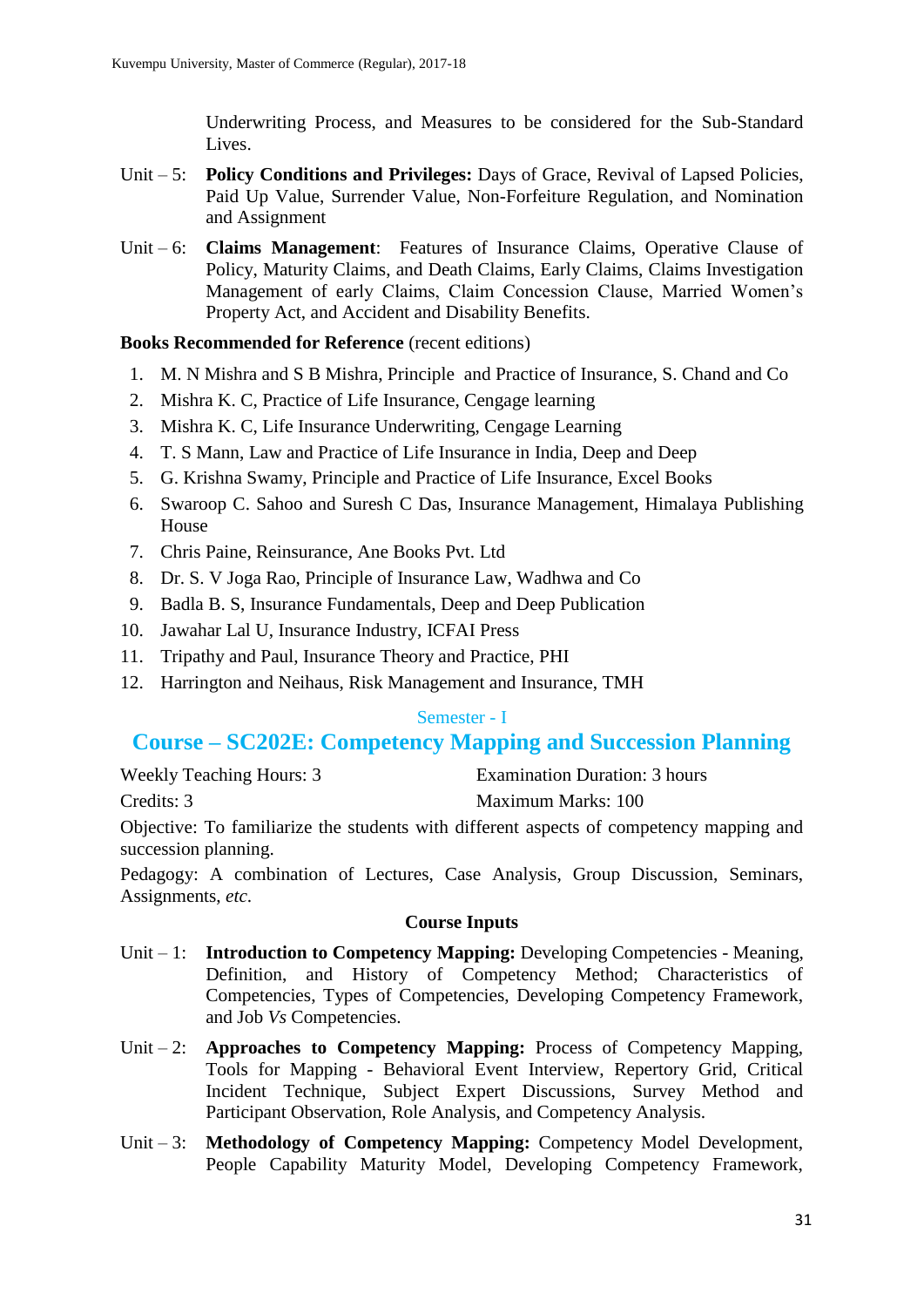Competency Profiling, Competency Mapping Tools, Use of Psychological Testing in Competency Mapping, and Competency-based Interviewing

- Unit 4: **Competency Assessment:** Meaning, Definition and Purpose of Assessment, Tools for Assessment - Assessment Center, 360 Degree Feedback, BEI, CIT, Validation of Competencies, Performance Records, Tests and Interviews.
- Unit 5: **Succession Planning:** Meaning, Planning for Succession Planning, Significance of Succession Planning and Managerial Succession Planning, and Development of a Succession Planning Programme.
- Unit 6: **Succession Planning and Career Development:** Meaning, Significance and Process of Career Planning, Career Stages, Inter-Correlation between Succession Planning and Career Development.

### **Books Recommended for Reference** (recent editions)

- 1. Seema Sanghi, The Handbook of Competency Mapping, Sage Publications.
- 2. Spencer M Lyle and Spencer M Signe, Competence at Work, Jhon Wiley and Sons Inc.
- 3. Rao V. S. P, Human Resources Management, Excel Books.
- 4. Seema Sanghi, Human Resources Management, MacMillan.
- 5. Lynton R, Parek, U, Training for Development, Vistaar, New Delhi.
- 6. Michael Armstrong, A Handbook of Human Resource Management Practice, Kogan Page.

### Semester - III

# **Course – HC301: Human Resource Management**

| <b>Weekly Teaching Hours: 4</b> | <b>Examination Duration: 3 hours</b> |
|---------------------------------|--------------------------------------|
| Credits: 4                      | Maximum Marks: 100                   |

Objective: To facilitate understanding of the conceptual framework of Human Resource Management and its application in decision making.

Pedagogy: A combination of Lectures, Case Analysis, Group Discussion, Seminars, Assignments, *etc*.

- Unit 1: **Introduction:** HRM Concept, Significance, Objectives, Scope and Functions; HR Planning, Job Analysis and Design; Job Description and Job Specification; Role of HR Manager; and Strategic HRM – Using HRM to attain Competitive Advantage.
- Unit 2: **HRM Functions and HRIMS:** Recruitment, Selection, Induction and Placement, Recruitment Sources – Internal and External, Selection – Steps in Selection Process – Tests, Interviews; and Human Resource Information Management System (HRIMS).
- Unit 3: **Learning/Training and Development**: Learning Theories Reinforcement Theory, Social Learning Theory, Goal Theories, Expectancy Theory, Adult Learning Theory, Pedagogy and Andragogy; Basic Principles of Learning, The Learning Process; Training – Need, Importance and Objectives, Methods of Training; Employee Discipline, Suspension, Dismissal and Retrenchment; Executive Development Programmes – Need and Techniques.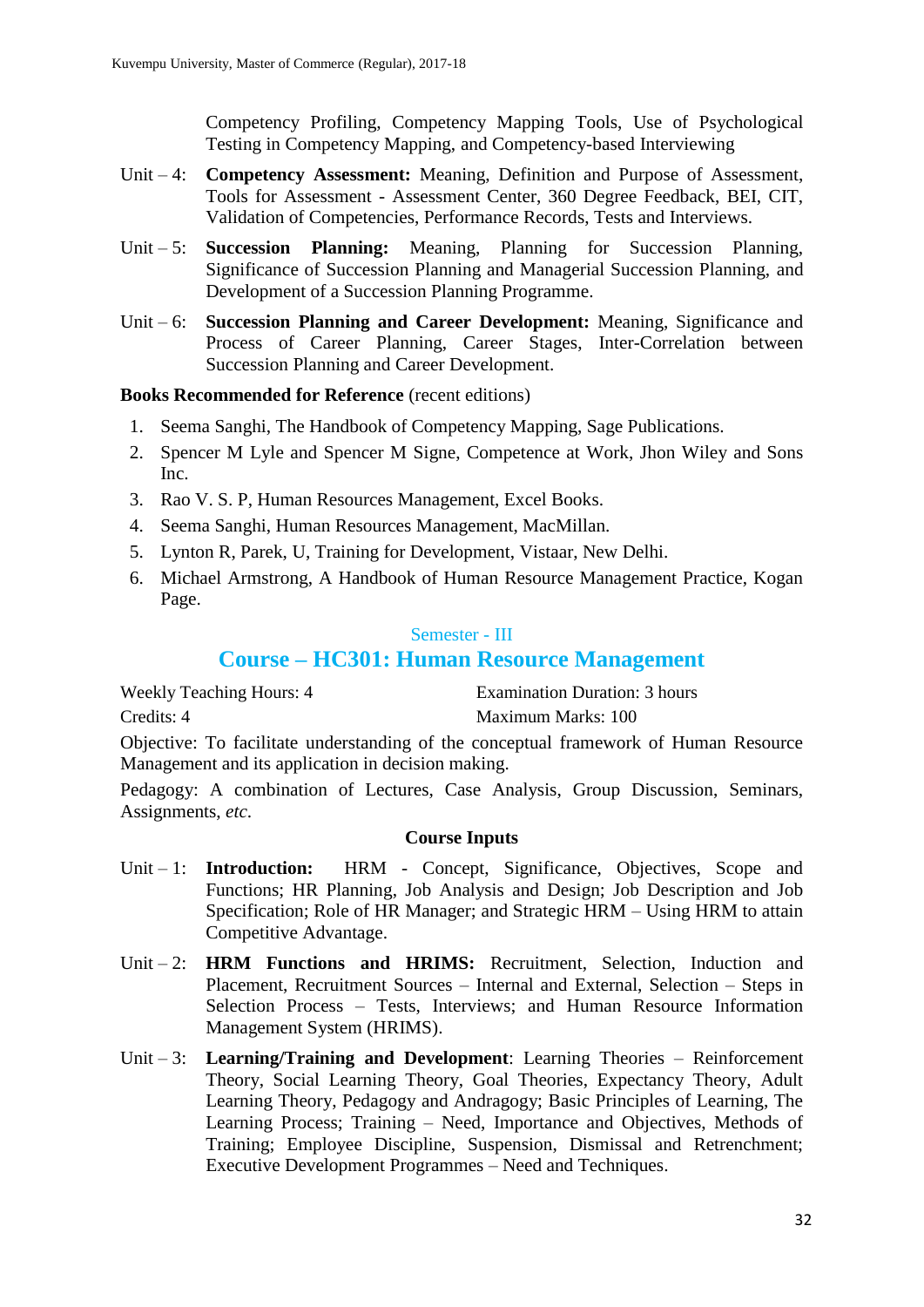- Unit 4: **Compensation and Appraisal:** Compensation and Rewards, Factors influencing Compensation – Monetary and Non-Monetary Benefits; Performance-based Appraisals – Process of Performance Appraisal – Bias in Performance Appraisal, 360 Degree Performance Appraisal – BOS and BARS – Methods of Evaluation and Incentive Payments and Employee Welfare.
- Unit 5: **Labour Relations:** Industrial Relations; Trade Unions, Industrial Disputes and Settlements, Grievances Handling, Disciplinary Procedure, Suspension, Dismissal, Domestic Enquiry Legal Formalities, Layoff, Retrenchment, Closure, VRS Health and Safety.
- Unit 6: **HRM in the Era of Knowledge:** Knowledge Management Concept, KM Architecture, Knowledge Conversion, Process of KM, Virtual Organizations – Feature, Types and Issues of HR; Learning Organizations, and Role of Leaders in Organizations.

### **Books Recommended for Reference** (recent editions)

- 1. Desslor Gary, Human Resource Management, Pearson Education
- 2. Mathis and Jackson, Human Resource Management, Thomson
- 3. Flippo, Edwin B, Personnel Management, McGraw-Hill
- 4. Memoria and Gankar, Personnel Management: Text and Cases, Himalaya Publishing House
- 5. Monappa and Mirza, Personnel Management, TMH
- 6. Charles R Green, Strategic Human Resource Management, PHI
- 7. P. Subba Rao, Human Resource Management, Himalaya Publishing House
- 8. Deepak Kumar S D, Human Resource Management, Excel Books
- 9. Gupta C B, Human Resource Management, Sultan Chand & Sons
- 10. Decenzo, Robbins, Personnel/Human Resource Management, John Wiley & Sons Pvt Ltd.

### Semester – III

# **Course – HC302: E-Commerce**

Weekly Teaching Hours: 3 Examination Duration: 3 hours Credits: 3 Maximum Marks: 100

Objective: To make the students familiar with E-Commerce, E-Commerce Strategies, Technology and Application of Information Technology in Business.

Pedagogy: A combination of Lectures, Case Analysis, Group Discussion, Seminars, Assignments, *etc*.

- Unit 1: **Conceptual Framework of E-Commerce**: Introduction, Meaning, Definitions, Unique Features, Need and Scope, Online Extension of BAM Model, Transition to E-Commerce in India, Few Pioneering Indian Case Studies, Application of E-Commerce in different Sectors, Impact of E-Commerce on Business and Opportunities in E-Commerce, Advantages and Disadvantages of E-Commerce, IT Act, and Positive aspects for Corporate Sector.
- Unit 2: **Business Models for E-Commerce**: E-Business Models based on relationship of Transaction Parties and E-Business Models based on relationship of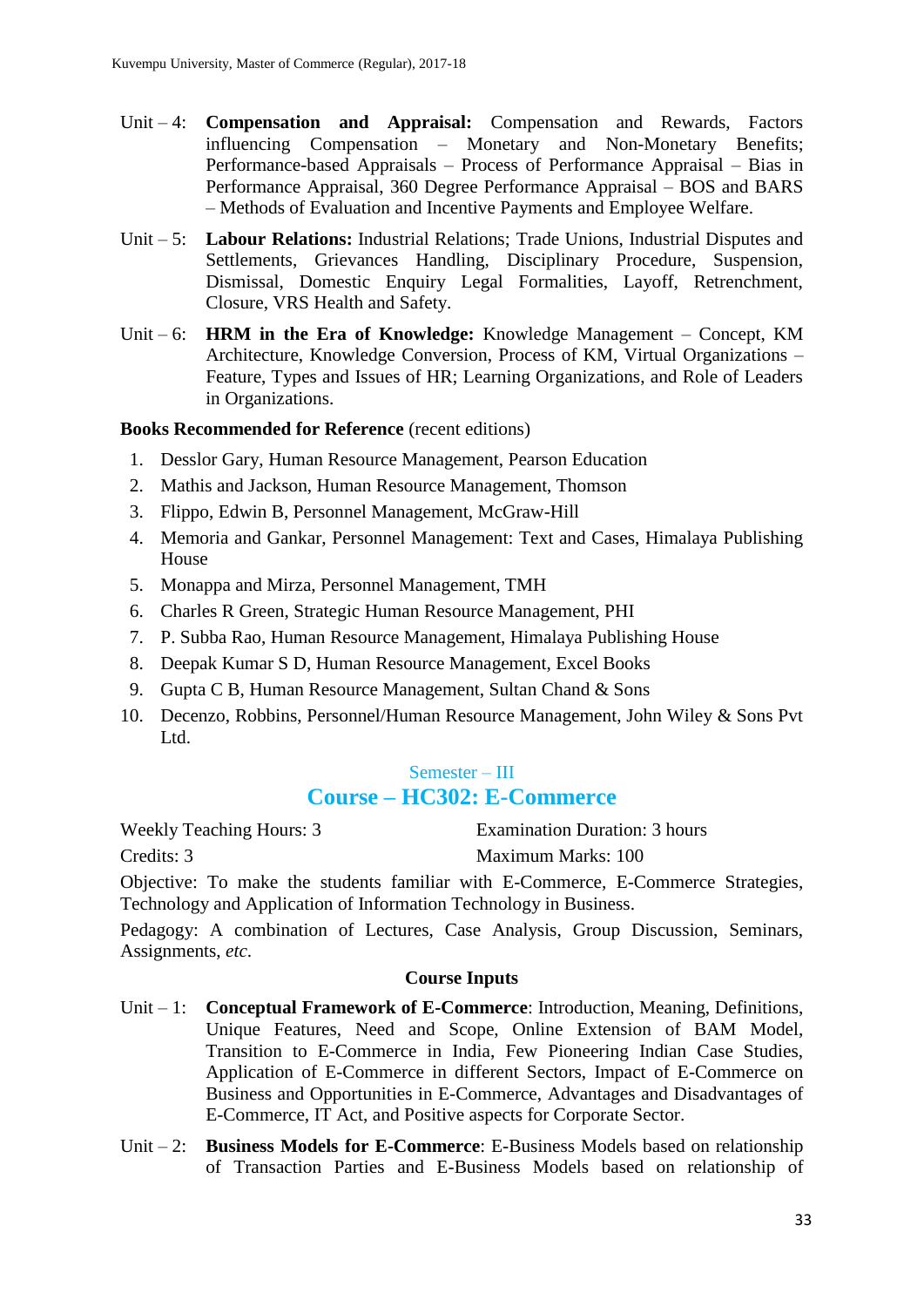Transaction Types.

- Unit 3: **E-Marketing and M-Commerce**: Traditional and Online Marketing, Internet Marketing Mix, Internet Marketing Trends, Target Markets, E-Marketing Strategies; E-Advertising – Methods, Advertising Strategies; M-Commerce – Infrastructure - Wireless-Standards and Applications.
- Unit 4: **E-Customer Relationship Management:** Meaning and Definitions, Features, Framework and Architecture of E-CRM, Components of E-CRM, Building E-CRM, Tools to maintain E-CRM, Strategies for E-CRM Solutions; Data Mining - Elements, Types, Process and Applications, Advantages and Disadvantages; and Typical Business Touchpoints.
- Unit 5: **E-Payments System:** Introduction, Special Features, Types Digital Tokenbased EPS, Smart Cards, Credit Cards, E-Cheque, E-Cash, E-Purse, Debit Cards, Mobile Payment, Components of an effective EPS, Risk in EPS; EDI - Definition, Benefits, Limitations, Transaction and its Applications; EFT, and E-Supply Chain Management - Application in Business.
- Unit 6: **Accounting Software:** Need for Accounting Software, Types Tally, SAP; Preparation of Vouchers, Invoice and Salary Statement; Maintenance of Inventory Records, Maintenance of Accounting Books and Financial Accounts; and Financial Report Generation.

### **Books Recommended for Reference** (recent editions)

- 1. Joseph P T, E-Commerce: An Indian Perspective, PHI
- 2. Puja Walia Mann and Nidhi, E-Commerce, MJP Publishers
- 3. Krishnamurthy Sandeep, E-Commerce Management, Vidya Vikas Publication
- 4. Murthy C. S. V, E-Commerce Concepts, Model, and Strategies, Himalaya Publishing House
- 5. Whitely D, E-Commerce Strategy, Technology and Applications, McGraw Hill
- 6. Kalakota and Whinston, Frontiers of E-Commerce, Pearson Education
- 7. Wetherbe Turban, Information Technology for Management, John Willey Publishers
- 8. Eliason Alan L, Business Computer Systems and Applications, Science Research Associates, Chicago
- 9. Vishnu Priya Singh, Tally 9, Computer-tech Publishers Ltd, New Delhi
- 10. Justice Yatindre Singh, Cyber Laws, Universal Law Publishing Company
- 11. Prajagopalan S. P, Computer Application in Business, Vikas Publishing House
- 12. Laudon Kenneth C and Carol Guercio Traver, E-commerce: Business, Technology and Society, Pearson Education
- 13. Leonard Jessup and Joseph Valacich, Information Systems Today: Managing in the Digital World, PHI

### Semester - III

# **Course – HC303: Quantitative Techniques for Managerial Decisions**

| <b>Weekly Teaching Hours: 4</b> | Examination Duration: 3 hours |
|---------------------------------|-------------------------------|
| Credits: 4                      | Maximum Marks: 100            |

Objective: This course aims at developing an understanding of the application of Quantitative Techniques for optimal managerial decisions.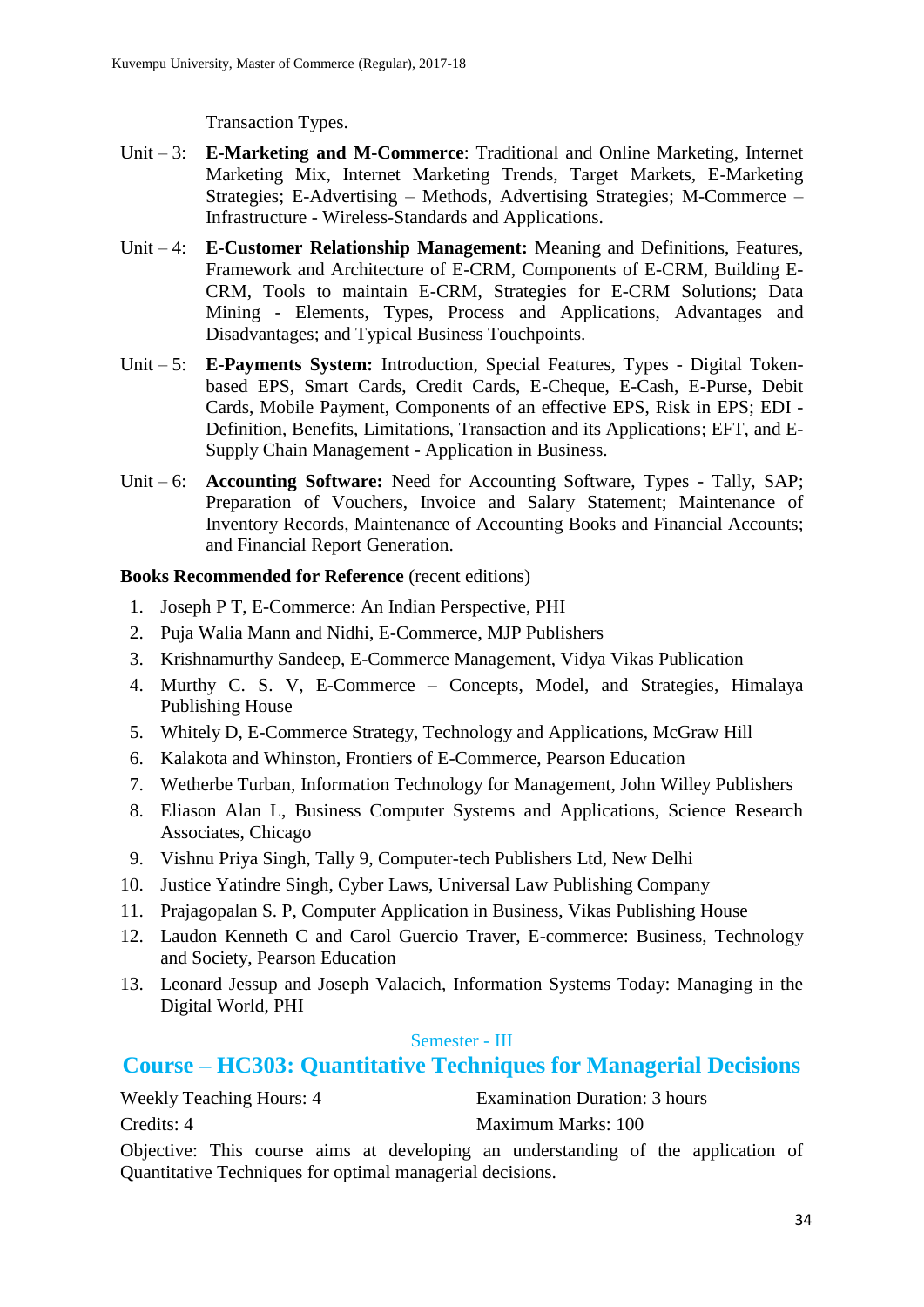Pedagogy: A combination of Lectures, Problem Solving, Case Analysis, Group Discussion, Seminars, Assignments, *etc*.

#### **Course Inputs**

- Unit 1: **Linear Programming:** Introduction, Importance and Scope of Quantitative Techniques in Business Activities, Optimization Concept, Operations Research Models; Linear Programming - Introduction to Linear Programming, Problem Formulation, Product Mix and Managerial Applications, Graphical Method of Problem Solving, Alternate solution of Linear Programming Problems, Simplex Method, Duality in Linear Programming, Formulation of Dual Problems, Advantages, and Economic Interpretation of Dual Variables.
- Unit 2: **Transportation Models:** Introduction, Nature and Scope of Transportation and Allocation Models, Methods of Allocation, Different Methods for finding Initial Solution – VAM, N-W Corner Rule, and other Methods, Degeneracy, Finding Optimal Solution, Test for Optimality, Imbalance in Total Availability and Total Requirement, Impossible Shipments, Alternate Methods of Solutions, and Maximization as Objective Applications.
- Unit 3: **Assignment Problems:** Introduction, Row Minimum, Column Minimum, Iteration, Balanced, Unbalanced, Infeasible, Maximization, Objectives, Applications, and Travelling Salesman Problem.
- Unit 4: **Replacement Models:** Machines Replacement Models, Replacement of Items Deteriorating with Time, Replacement of Items that fail completely; and Description of Application Areas to other Replacement Problems, and Equipment Renewal Problems.
- Unit 5: **Network Models:** PERT and CPM Introduction, Techniques, Network Components, Precedence, Events, Activities, Errors and Dummies, Critical Path Analysis, Float, Probabilities in PERT Analysis, Project Time calculation, Project Crashing, Time, and Cost Considerations.
- Unit 6: **Game Theory and Queuing Models:** Introduction, Assumptions of Game Theory, Two Person Zero Sum Games, Solution to Games, Saddle Point, Dominance Rule, Mixed Strategy, Graphical Method of Solving  $(2 \times n)$  and (m  $\times$  2) Games, Importance and Limitations of Game Theory. Queuing Models: Introduction, Characteristics of Queuing Models, Models for

Arrival and Service Times, Single Poison Arrival with Exponential Service Rate, and Applications of Queuing Models.

- 1. J K Sharma, Quantitative Techniques, Macmillan India
- 2. N D Vohra, Quantitative Techniques in Management, TMH
- 3. J K Sharma, Operations Research, Macmillan
- 4. K. Shridhar Bhat, Operation Research and Quantitative Techniques, Himalaya Publishing House
- 5. Anderson, Sweeney, Williams., Quantitative Methods for Business, Thomson
- 6. Srivastava and Others, Quantitative Techniques, New Age International
- 7. Barry Render, Ralph Stair and Michael Hanna, Quantitative Analysis, Pearson
- 8. Freederick Hillier and Gerald Lieberman, Operations Research, TMH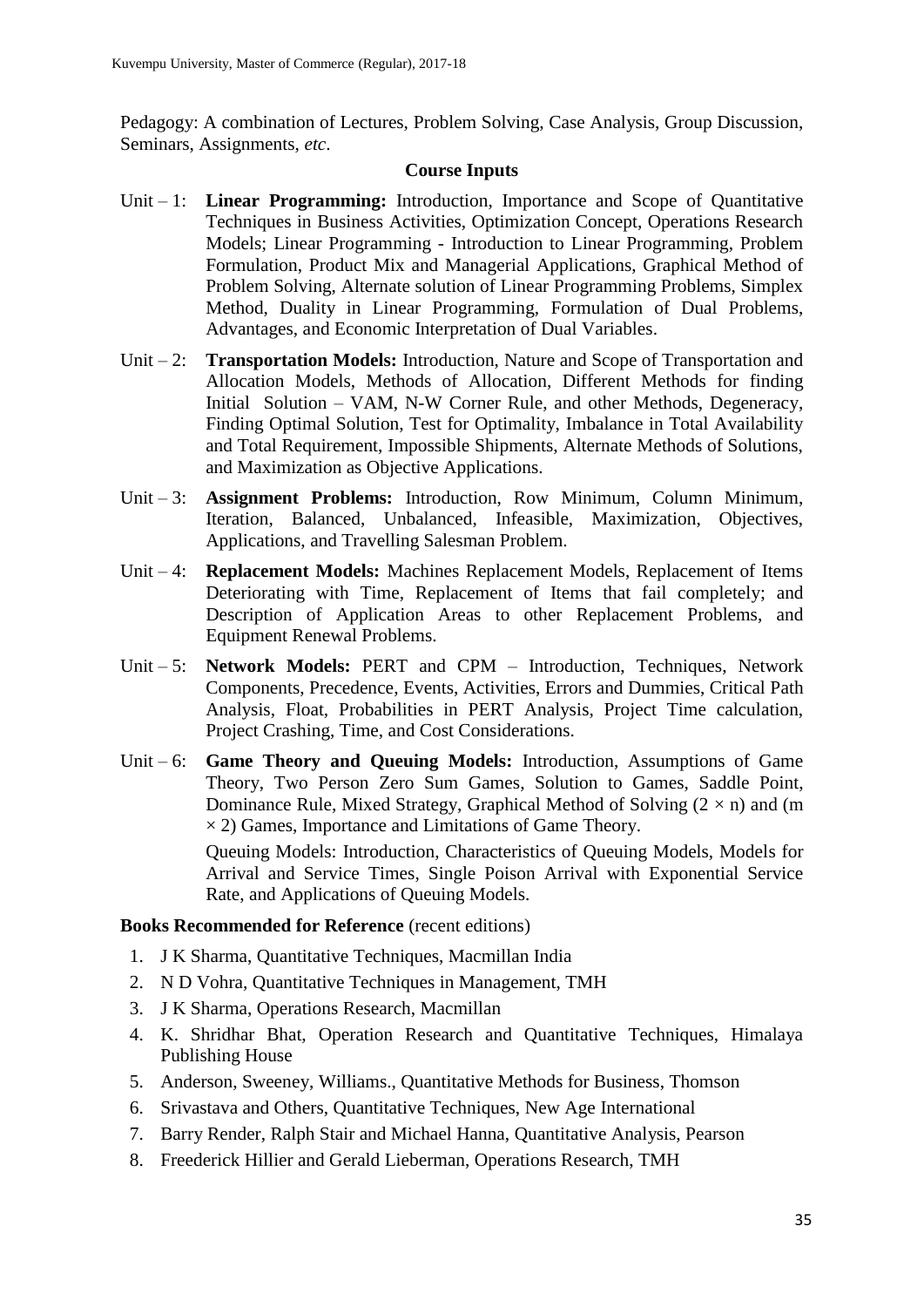- 9. N. P Agarwal, Sonia Agarwal, and Himanshu Saxena, Quantitative Techniques, Professional RBD Publications
- 10. S. D Sharma, Operations Research, Kedar Nath Ram Nath and Co
- 11. Jiarhua W, The Theory of Games, Oxford University Press
- 12. Howard R, Dynamic Programming and Markov Process, Wiley
- 13. Hu T. C, Mathematical Programming, Academic Press

#### Semester - III

# **Course – HC304: Business Research Methodology**

Weekly Teaching Hours: 4 Examination Duration: 3 hours Credits: 4 Maximum Marks: 100

Objective: To develop Research skills of students in investigating the research problems with a view to arrive at objective findings, interpretation of data and conclusions of their investigation.

Pedagogy: A combination of Lectures, Problem Solving, Case Analysis, Group Discussion, Seminars, Assignments, *etc*.

### **Course Inputs**

Unit – 1: **Introduction**: Meaning and Significance of Research; Approaches to Research - Scientific and Non-scientific Approaches; Types of Research - Applied Research, Fundamental Research, Qualitative Research, Quantitative Research, *etc*; and Criteria for Good Research.

> Business Research: Research in Business; Qualities of a good Researcher; Researcher and Manager Relationship; Research Process; Business Research Request and Proposal; and Ethics in Business Research.

Unit – 2: **Research Process and Research Design**: Pilot Survey; Formulation of Research Problem, Statement of Problem/s; Questionnaire Reliability and Validity Test; Scope of the Study; Generating Hypothesis; Testing Hypothesis; Analyzing and Conclusion, *etc*.

> Concept of Research Design - Classification of Research Design; and Criteria for Good Research Design.

Unit – 3: **Collection of Data and Sampling**: Primary Data - Observation Method, Group Discussion, Interview Method, Questionnaire Method and Survey Method; and Secondary Data Collection.

> Sampling: Concept of Sampling; Steps in Sampling; Sampling Techniques - Probability and Non-probability Methods; Sampling Frame; Sampling Unit; Sample Size; and Sampling and Non-sampling Errors.

- Unit 4: **Measurement and Scaling:** Scaling and its Techniques Paired Comparison Scale, Likert Scale, Semantic Differential Scale and Thurstone Scale; Measurement and its Techniques - Nominal Scale, Ordinal Scale, Interval Scale and Ratio Scale; and Characteristic of sound Measurement and Scaling
- Unit 5: **Analysis and Presentation of Data:** Data Preparation and Description Editing, Coding, Classification, Tabulation; Hypothesis Testing - Logic of Hypothesis Testing; Types of Hypothesis; Hypothesis Error; Measures of Central Tendency; Measures of Variation; Measures of Skewness; Statistical Testing Procedure; Types of Sample Tests; Types of Tests - Parametric Test-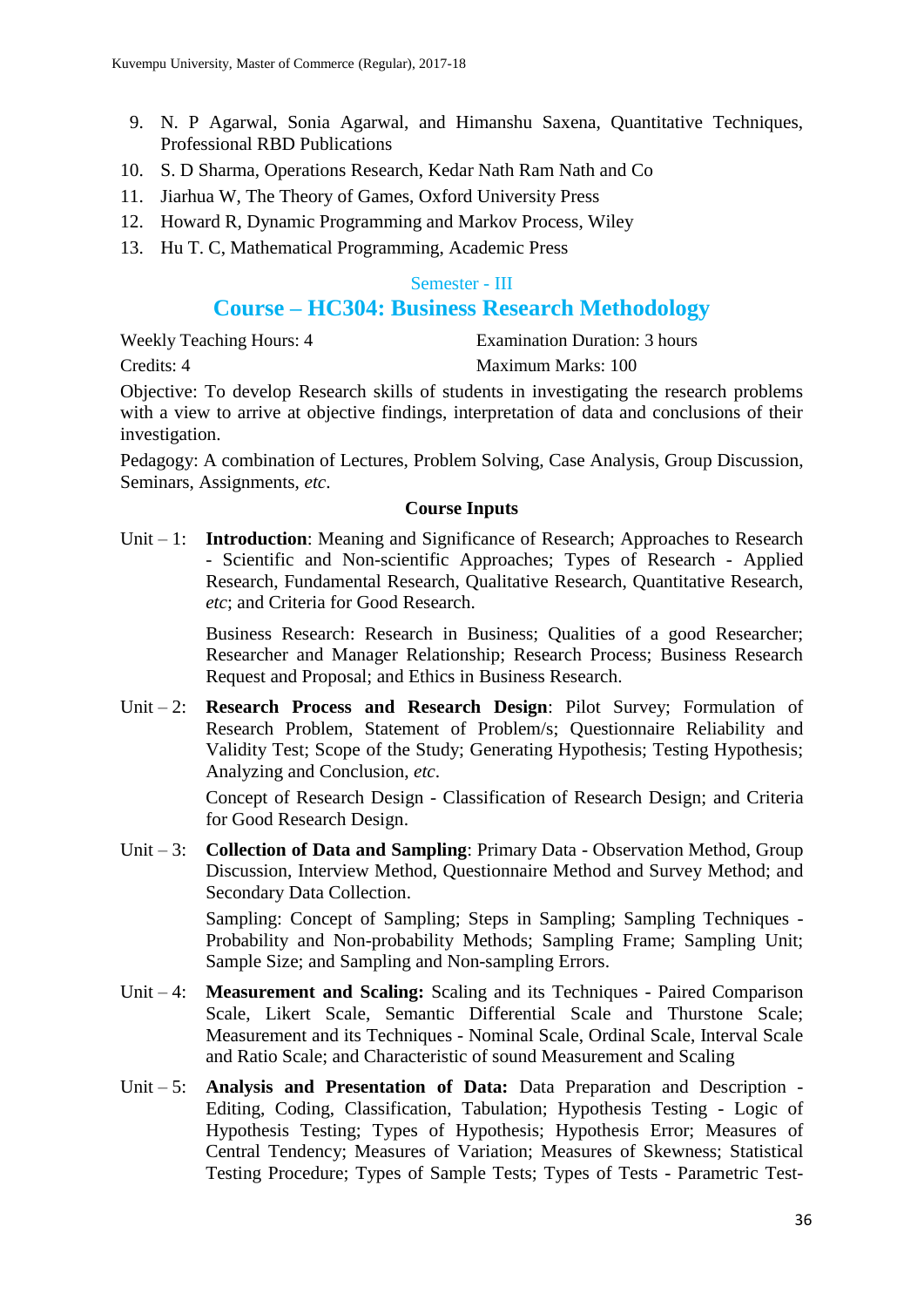Z-Test, T-Test, Chi-Square Test, One Way ANOVA, Pearson's Correlation and Non-parametric Test - Chi-Square Test, Two Way ANOVA, Wilcoxon Test, Nann-Whiteney Test, Friedman Test, Kruskal-Wallis Test and their Calculations; Factor Analysis; Regression Analysis; Cluster Analysis; and SPSS.

Unit – 6: **Research Report**: Types of Reports - Formal and Informal Report Writing; Criteria for good Research Report; Plagiarism; Target Audience; Pre-research Proposal; Progress Report; Final Report; Guidelines for effective Report Writing; Research Report Format; Instruction Manuals; Pre-Size Writing and Reporting; Final Presentation of a Report; and Practical Case Studies.

### **Books Recommended for Reference** (recent editions)

- 1. Aggarwal. S and Bharadwaj S, Research Methodology, Kalyani Publications.
- 2. Krishnaswamy. O. R, Research Methodology, Himalaya Publishing House.
- 3. C. M. Chikkodi and Satyaprasad B, Business Statistics, Himalaya Publishing House.
- 4. Bhandarkar W. T, Methodology and Techniques of Social Research, Himalaya Publishing House.
- 5. Pannerselvam R, Research Methodology, Prentice Hall of India.
- 6. Gupta. S. C and Gupta I, Business Statistics, Himalaya Publishing House.
- 7. Donald R Cooper and Pamela S Schindler, Business Research Methods, Tata McGraw Hill
- 8. Aczl-Sounderpandian, Business Statistics, Tata McGraw Hill
- 9. Wilson. M, Business Statistics, Himalaya Publishing House.
- 10. Levin. R. I and Rubin D. S, Statistics for Management, Pearson
- 11. Trochim M. K, Research Methods, Sultan Chand
- 12. Alan Bryman, Social Research Methods, Oxford University Press

### Semester - III

# **Course – SC301A/B: Marginal Costing for Managerial Decisions**

Weekly Teaching Hours: 4 Examination Duration: 3 hours Credits: 4 Maximum Marks: 100

Objective: To equip the students with the foundations of Marginal Costing and the application of Marginal Costing for different managerial decisions.

Pedagogy: A combination of Lectures, Case Analysis, Problem Solving, Group Discussion, Seminars, Assignments, *etc*.

- Unit 1: **Marginal Costing – Introduction**: Marginal Costing Meaning and Definitions; Marginal Cost; Marginal Cost and Marginal Costing – Synonymous Terminologies; Ascertainment of Marginal Cost – (1) Classification of Total Cost – Behaviour-wise Classification of Total Cost; Methods of Segregation; Accounting Treatment of Variable and Fixed Costs; Contribution; Types of Fixed Costs; and Profit-Volume Ratio.
- Unit 2: **Break-even Analysis**: Introduction; Approaches to Break-Even Analysis (BEA); Algebraic Approach to Mono-Product BEA - Break-even Point and Cash BEP, and Required Sales to earn Target Profit; Tabular Approach to Mono-Product BEA; Graphical Approaches to Mono-Product BEA - Break-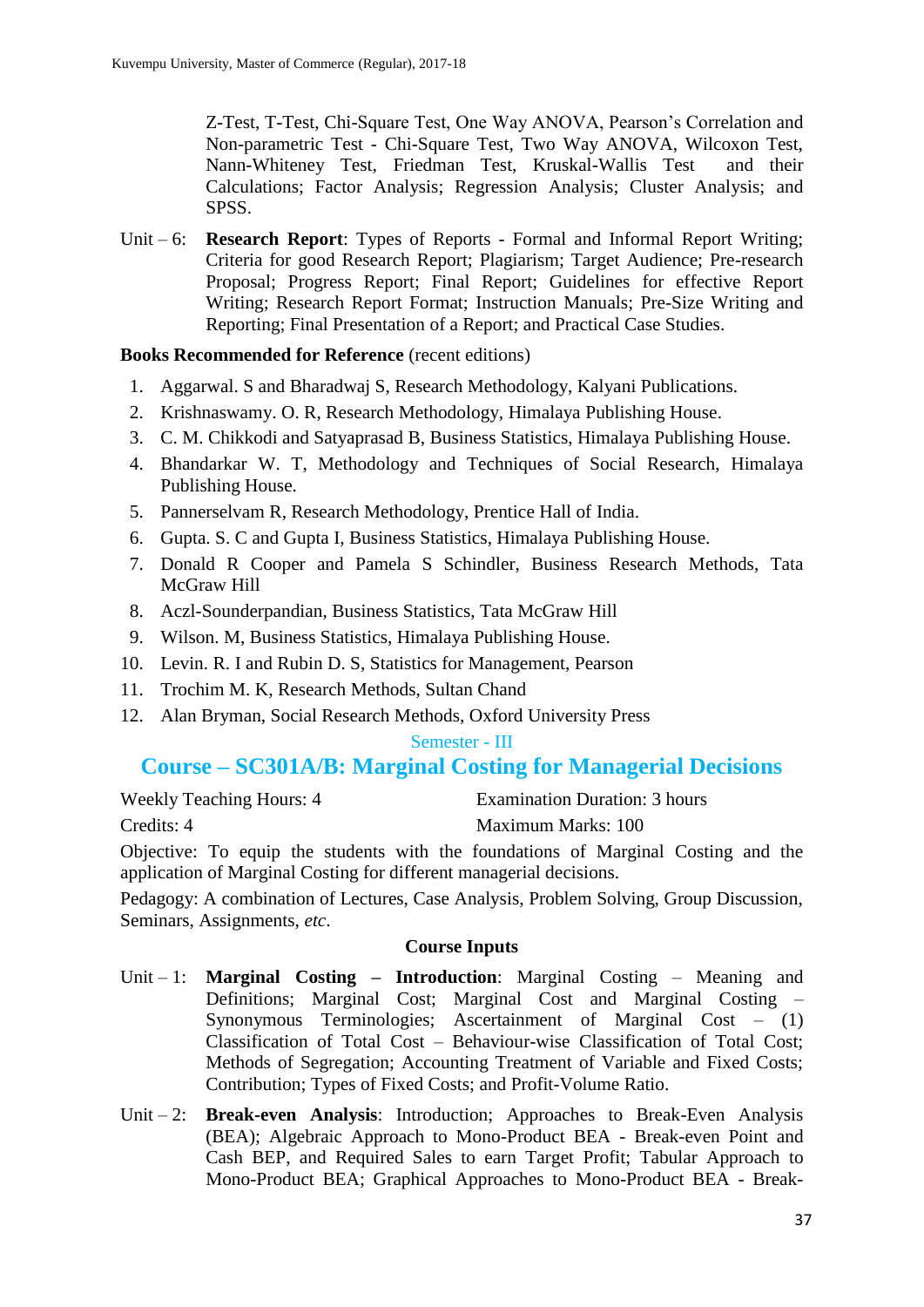Even Charts - Angle of Incidence and Margin of Safety; Profit-Volume Graph of Mono-Product Concerns.

- Unit 3: **Multi-Product BEA**: Algebraic Approach to Multi-Product BEA; Graphical Approaches to Multi-Product BEA - Multi-Product Break-Even Chart, Weighted Average Approach to Multi-Product Break-Even Chart, and Profit-Volume Graph; and Assumptions underlying Break-Even Analysis.
- Unit 4: **Cost-Volume-Profit Analysis** (CVP Analysis): Introduction; BEA *Vs* CVP Analysis; Effects of changes in Fixed Costs, Unit Variable Cost, Selling Price, and Sales Quantity; Operating Leverage - Cost Structure, Sales and Operating Profit.
- Unit 5: **Absorption Costing, Variable Costing and Throughput Costing**: Introduction; Approaches for the determination of Profit - Economic and Accounting Approaches; Preparation of Income Statement under Absorption Costing, Variable Costing and under Throughput Costing - Product and Period Costs, Accounting treatment of Product and Period Costs, and Fixed Manufacturing Overheads, Valuation of Unsold Stock, Fixed Production Overhead Absorption Rate, Under- and Over-Absorption of Production Overheads, Method of Costing Sales; Reported Profit under specific circumstances; Reconciliation of Profit under Variable Costing with Profit under Absorption Costing and Under Throughput Costing; and Relevance of Variable Costing for External Reporting.
- Unit 6: **Cost Analysis for Managerial Decisions**: Introduction; Managerial Decisions - Influencing Factors and Relevant Information; Application of Marginal Costing for Managerial Decisions - Product Diversification, Make or Buy Decisions, Pricing Decisions, Joint and By-product Costing – Methods of apportioning Joint Costs and Sell or Further Process Decisions, Profitability and Scarce Resource Allocation, Temporary Shut-down, and Optimal Level of Activity.

- 1. J. Madegowda, Marginal Costing for Managerial Decisions, Prateeksha Publishers.
- 2. J. Madegowda, Advanced Management Accounting, Himalaya Publishing House.
- 3. Ray. H. Garrison, Management Accounting Concepts for Planning, Control, Decision Making, Business Publications Inc.
- 4. Desmond Goch, Finance and Accounts for managers, Pay Books Ltd.
- 5. Sydney Davidson, et al, Hand Book of Cost Accounting.
- 6. Charles. T. Horngren, Introduction to Managerial Accounting, Prentice-Hall International Inc.
- 7. Richard M. Lynch and Robert. W. Williamson, Accounting for Management Planning and Control, Tata McGraw Hill.
- 8. Charles. T. Horngren and George Foster, Cost Accounting A Managerial Emphasis, Prentice-Hall of India Pvt., Ltd.
- 9. C. Bursk and John. F. Chapman, New Decisions-Making Tools for Managers, The New American Library Inc.
- 10. Robert. I. Dickey, Accountants Cost Hand Book, The Ronald Press Co.
- 11. Colin Drury, Management and Cost Accounting, The English Language Book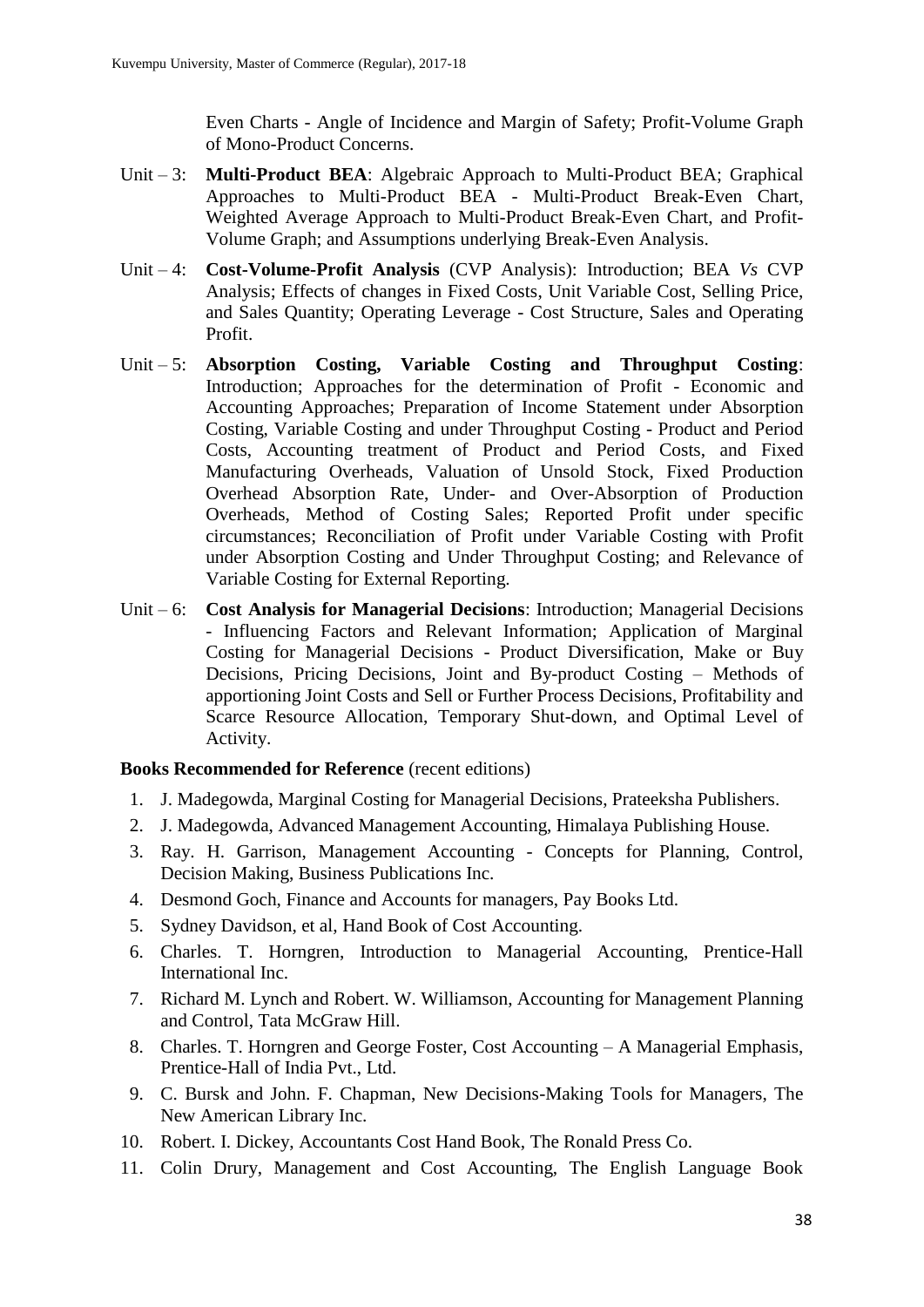Society.

12. W. Thomas, Readings in Cost Accounting, Budgeting and Control, South-Western Publishing.

### Semester – III/IV

# **Course – SC301C/D and SC401B: Indian Accounting Standards Course – SC302A: Indian Accounting Standards (Ind AS) – I**

Weekly Teaching Hours: 4 Examination Duration: 3 hours Credits: 4 Maximum Marks: 100 Objective: To familiarize the students with the corporate financial reporting Standards as notified by the Ministry of Corporate Affairs, GoI.

Pedagogy: A combination of Lectures, Problem Solving, Case Analysis, Group Discussion, Seminars, Assignments, *etc*.

### **Course Inputs**

- Unit 1: **Introduction**: Regulatory Framework in India; Companies Act, 2013; Development in Financial Reporting in India; and India and IFRS.
- Unit 2: **Conceptual Framework**: Ind AS 8: Accounting Policies, Changes in Accounting Estimates and Errors; Ind AS - 10: Events after Reporting Period; and Ind AS - 33: Earnings per Share.
- Unit 3: **Valuation and Measurement of Assets**: Ind AS 16: Property, Plant and Equipment; Ind AS - 38: Intangible Assets; Ind AS - 40: Investment Property; Ind AS - 2: Inventories; Ind AS - 20: Accounting for Government Grants; Ind AS - 23: Borrowing Costs; Ind AS - 105: Non-current Assets held for Sale and Discontinued Operations; and Ind AS – 36: Impairment of Assets.
- Unit 4: **Valuation and Measurement of Liabilities**: Ind AS 19: Employee Benefits; and Ind AS - 37: Provisions, and Contingent Liabilities and Contingent Assets.
- Unit 5: **Revenue and Expenses**: Ind AS 18: Revenue; Ind AS 11: Construction Contracts; and Ind AS - 21: The Effects of Changes in Foreign Exchange Rates.
- Unit 6: **Other Ind AS**: Ind AS 104: Insurance Contracts; Ind AS 106: Exploration for and Evaluation of Mineral Resources; Ind AS – 114: Regulatory Deferral Accounts; Ind AS – 29: Financial Reporting in Hyper-inflationary Economies; and Ind AS – 34: Interim financial Reporting.

### **Books Recommended for Reference**

- 1. Greuning Van Hennie, International Financial Reporting Standards A Practical Guide.
- 2. International Financial Reporting Standards (IFRSs), Taxman.
- 3. Haskins E Mark and Ferris R Kenneth and Selling J Thomas, International Financial Reporting and Analysis: A Contextual Emphasis.
- 4. Nobes Christopher and Parker Robert, Comparative International Accounting.
- 5. Mohapatra A.K. Das, International Accounting.
- 6. The Companies Act, 2013, Publications Division, Government of Indian
- 7. Mukesh Saraf, Practical Implementation and Application Guide of Indian Accounting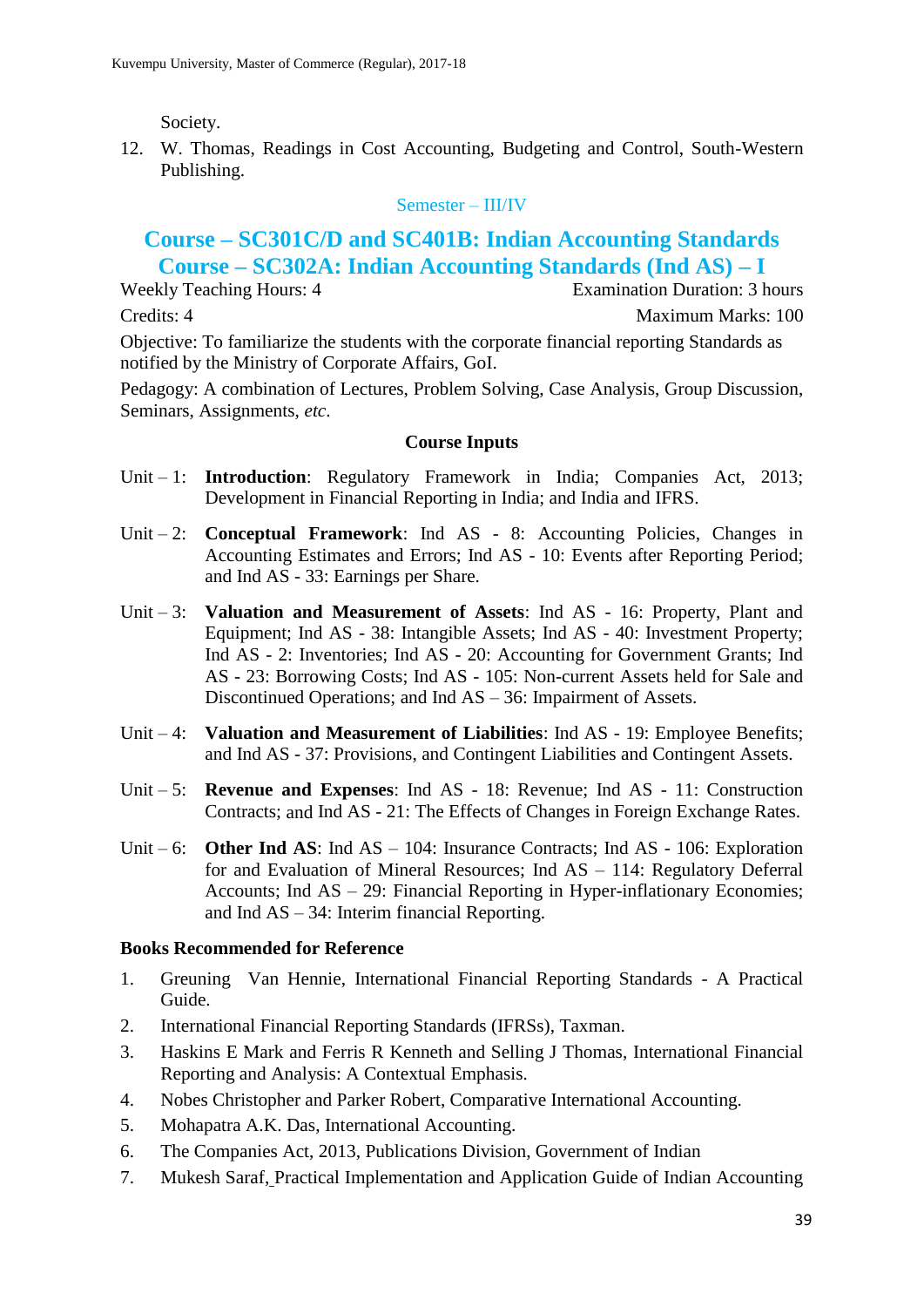Standards (Ind AS) IFR-converged Ind AS, Bharat Law House.

- 8. B. D. Chatterjee, Illustrated Guide to Indian Accounting Standards (Ind AS), Taxman.
- 9. T. P. Ghosh, Illustrated Guide to Indian Accounting Standards (Ind AS), Taxman.
- 10. Companies (Indian Accounting Standards) Rules, 2015 (Ind AS) with Referencer, Bharat Law House Pvt. Ltd.
- 11. Frederick D. S Choi and Gray K Meek, International Accounting, Pearson Education
- 12. Sandagaran S. M, International Accounting, Thomson Publication.

### Semester - III

# **Course – SC301E: Retailing and Brand Management**

Weekly Teaching Hours: 4 Examination Duration: 3 hours Credits: 4 Maximum Marks: 100

Objective: To expose the students to different perspectives and concepts of Retailing and Brand Management and to help them in achieving conceptual clarity to develop skills for applying these concepts to the business problems.

- Unit 1: **Retailing:** Introduction, Retailing Definition, Significance and Importance, Indian *Vs* Global Scenario, Types of Retailing - Store Retailing, Non-Store Retailing; Types of Retailers, Retail Location - Factors affecting Retail Location Decision; Site Selection - Factors influencing Site Selection - Steps in Selecting Site; Location Based Retail Strategies, e-tailers, Theories of Retail Development, Retail Mix, and Single and Multiband Retailing.
- Unit 2: **Store Design:** Introduction, Store Layout Types of Layouts, Factors affecting Store Layout; Retailing Image Mix, Store Façade, Store Administration, Floor Space Management, Space Mix, Managing Store Inventories and Displays, Customer Service, CRM in Retailing, Cashiering Process, Managing In-Store Promotions and Events, Role of Store Managers, Segmenting and Targeting in Retail, Shopper Marketing - Components, and Visual Merchandising.
- Unit 3: **Retail Supply Chain Management:** Definition, Integrated Supply Chain Planning, Vendor Development, Quick Response, Inventory Planning, Floor Ready Merchandise, Electronic Data Exchanges and Bar Coding Management, Reverse Logistics, and Emerging Issues.
- Unit 4: **Brand Management - Introduction:** Concept of Brand, Evolution, Perspectives, Anatomy, Types of Brand Names, Brand Name Associations, Brand *Vs* Products, Advantages of Brands to Consumers and Firms, Brand Elements, Branding Challenges and Opportunities; Brand Positioning - Basic Concepts, Alternatives, Risk, Brands and Consumers, Strategies for Positioning the Brands for Competitive Advantage, Points of Parity, Points of Difference, Buying Decisions, Perspectives on Consumer Behavior, Building Strong Brand- Methods and Implications.
- Unit 5: **Brand Management:** Dimensions, Brand Associations and Image, Brand Identity – Kapferer's Brand-Identity Prism Model; Perspective Levels, Managing Brand Image; Stages - Functional, Symbolic and Experiential Brands; Brand Equity - Sources of Equity, Brand Equity Models, Brand Audits, Brand Loyalty and Cult Brands, Leveraging Brands, Brand Extensions, Extendibility, Line Extensions, Line Trap, Co-Branding and Licensing Brand,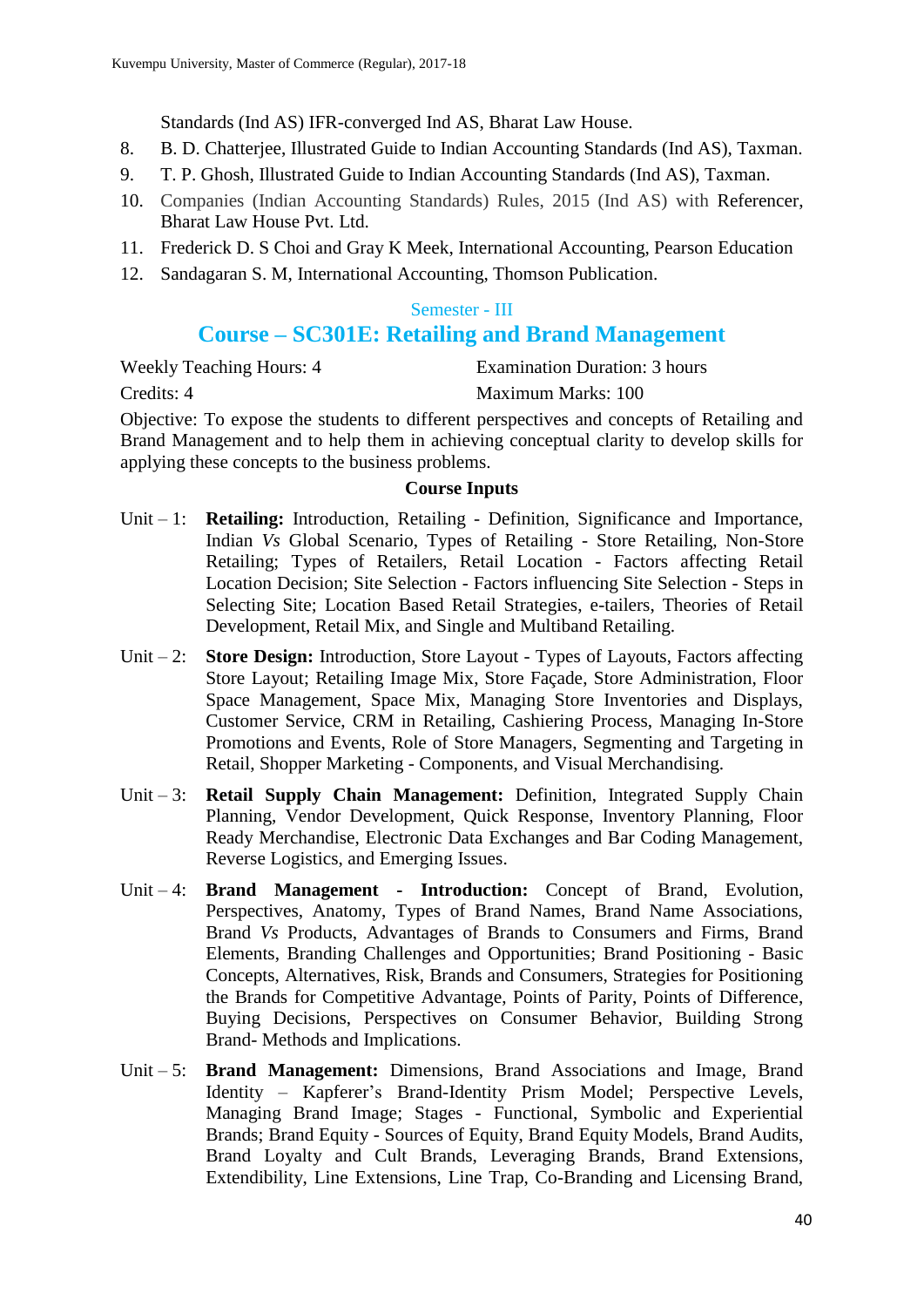Reinforcing and Revitalization of Brand - Need, Methods, Brand Architecture, Product Line Range Umbrella and Endorsement Brands.

Unit – 6: **Brand Valuation**: Methods of Valuation, Implications for Buying and Selling Brands; Applications - Branding Industrial Products, Services and Retailers; Building Brands Online, Indianization of Foreign Brands and Taking Indian Brands Global, Issues and Challenges, and Brand Portfolio Management.

### **Books Recommended for Reference** (recent editions)

- 1. Kevin Lane Keller, Strategic Brand Management: Building, Measuring, and Managing Brand Equity, Prentice Hall
- 2. J. N. Kepferer, The New Strategic Brand Management (Creating and Sustaining Brand Equity Long Term), Kogan Page Publishers India.
- 3. David A Aaker, Managing Brand Equity, Free Press
- 4. Ramanuj Majumdar, Product Management in India, PHI Learning Pvt India
- 5. Jagadish Shet and Authual Parvathiyar, Handbook of Relationship Marketing
- 6. S. A. Chunawalla, Compendium of Brand Management, Himalaya Publishing House
- 7. Harsha Varma, Brand Management, Excel Books
- 8. Kirti Dutta, Brand Management: Principles and Practices, Oxford University Press
- 9. Subroto Sengupta, Brand Positioning: Strategies for Competitive Advantage, Tata McGraw Hill Education
- 10. M G Parameswaran, Building Brand Value Five Steps to Building Powerful Brands, Tata McGraw Hill

### Semester - III

# **Course – SC302B/D: Derivatives Market**

| <b>Weekly Teaching Hours: 4</b> | Examination Duration: 3 hours |
|---------------------------------|-------------------------------|
| Credits: 4                      | Maximum Marks: 100            |

Objective: To enable the students to understand the concepts and use of Derivatives in Risk Management.

Pedagogy: A combination of Lectures, Problem Solving, Case Analysis, Group Discussion, Seminars, Assignments, *etc*.

- Unit 1: **Introduction**: Concept of Derivatives, Evolution of Derivatives, Emergence of Derivatives Market - Participants, Functions, and Development of Exchange Traded Derivatives, Exchange Traded *Vs* Over-The-Counter Derivatives, Types of Derivatives, Overview of Indian Derivatives Market and the Regulatory Framework of Derivatives Trading in India.
- Unit 2: **Forwards and Futures Market – Pricing, Trading and Settlement Mechanism**: Concept of Forward and Futures Contracts, Features, Forward and Futures Trading Mechanism, Forward Markets as forerunners of Futures Markets, Types of Futures Contracts, Major distinctions between Forwards and Futures Contracts, Theories of Forward and Futures Pricing, Pricing of Forwards and Futures.
- Unit 3: **Options Market**: Concept of Option Contracts, Development of Options Markets, Types of Options – Call Option and Put Option, Premium, Exercise Price, Expiration Dates, Payoffs from Options, Open Interest, Moneyness of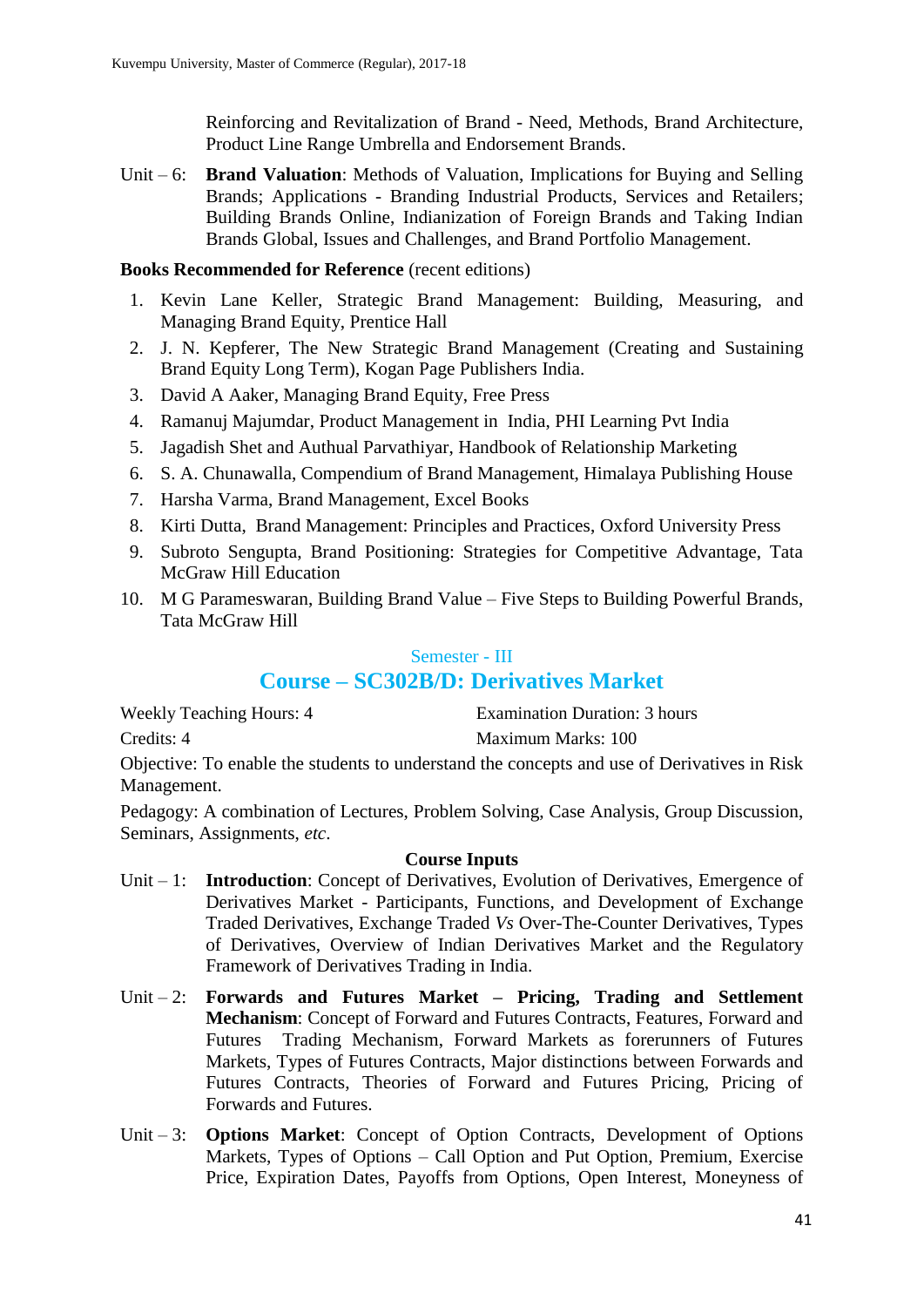Options, Intrinsic Value and Time Value of Option, Styles of Options – European, American and Bermudian Options, and Difference between Futures and Options.

- Unit 4: **Option Pricing:** Factors affecting Option Pricing, Put-Call Parity Relationship, Option Greeks, Option Pricing Models – Black-Scholes Option Pricing Model, Binomial Option Pricing Model,
- Unit 5: **Trading Strategies**: Basic Strategies, Spreads Bull Spread with Call, Bull Spread with Put, Bear Spread with Call, Bear Spread with Put, Butterfly Spread, Box Spread, Combinations – Straddle, Strangle, Strips and Straps.
- Unit 6: **Swaps and Other Derivatives:** Swaps Interest Rate Swaps and Currency Swaps, Economic Motives for Swaps, Uses of Swaps to manage Risk; Warrants, Exotics, Weather, Energy and Insurance Derivatives, Uses of Derivatives in Risk Management and Critiques of Derivatives.

#### **Books Recommended for Reference** (recent editions)

- 1. Hull C John, Options, Futures and Other Derivatives, Pearson Education Publishers.
- 2. N. D, Vohra and B R Baghi, Futures and Options, Tata McGraw-Hill Publishing Company Ltd.
- 3. David A Dubofsky and Thomas W Miller, Derivatives: Valuation and Risk Management, Oxford University Press, Newyork.
- 4. S. L. Gupta, Financial Derivatives: Theory, Concepts and Problems, Prentice Hall of India.
- 5. Red Head, Financial Derivatives: An Introduction to Futures, Forwards, Options, Prentice Hall of India.
- 6. S. S. S. Kumar, Financial Derivatives, Prentice Hall of India.
- 7. T.V. Somanathan, Derivatives, Tata McGraw-Hill Publishing Company Ltd.
- 8. www.sebi.com, NSE Manual of Indian Futures and Options
- 9. Kolb Robert W, Options: An Introduction, Kolb Publishing.
- 10. Kolb Robert W, Understanding Futures Markets, Kolb Publishing.
- 11. G. Kotreshwar, Risk Management Insurance and Derivatives, Himalaya Publishing House.
- 12. Susan Thomas, Invest India, Tata McGraw-Hill Publishing Company Ltd.

#### Semester - III

### **Course – SC302C: Management of Non-Life Insurance**

Weekly Teaching Hours: 4 Examination Duration: 3 hours

Credits: 4 Maximum Marks: 100

Objective: To provide a working knowledge of Non-life Insurance Products and Companies, and Reinsurance as a risk management tool.

Pedagogy: A combination of Lectures, Problem Solving, Case Analysis, Group Discussion, Seminars, Assignments, *etc*.

### **Course Inputs**

Unit – 1: **Principle of General Insurance**: Introduction, Essential Elements and Principles of General Insurance - Indemnity, Utmost Good Faith, Subrogation, Insurable Interest, and Contribution; Nationalization of GIC, GIC and its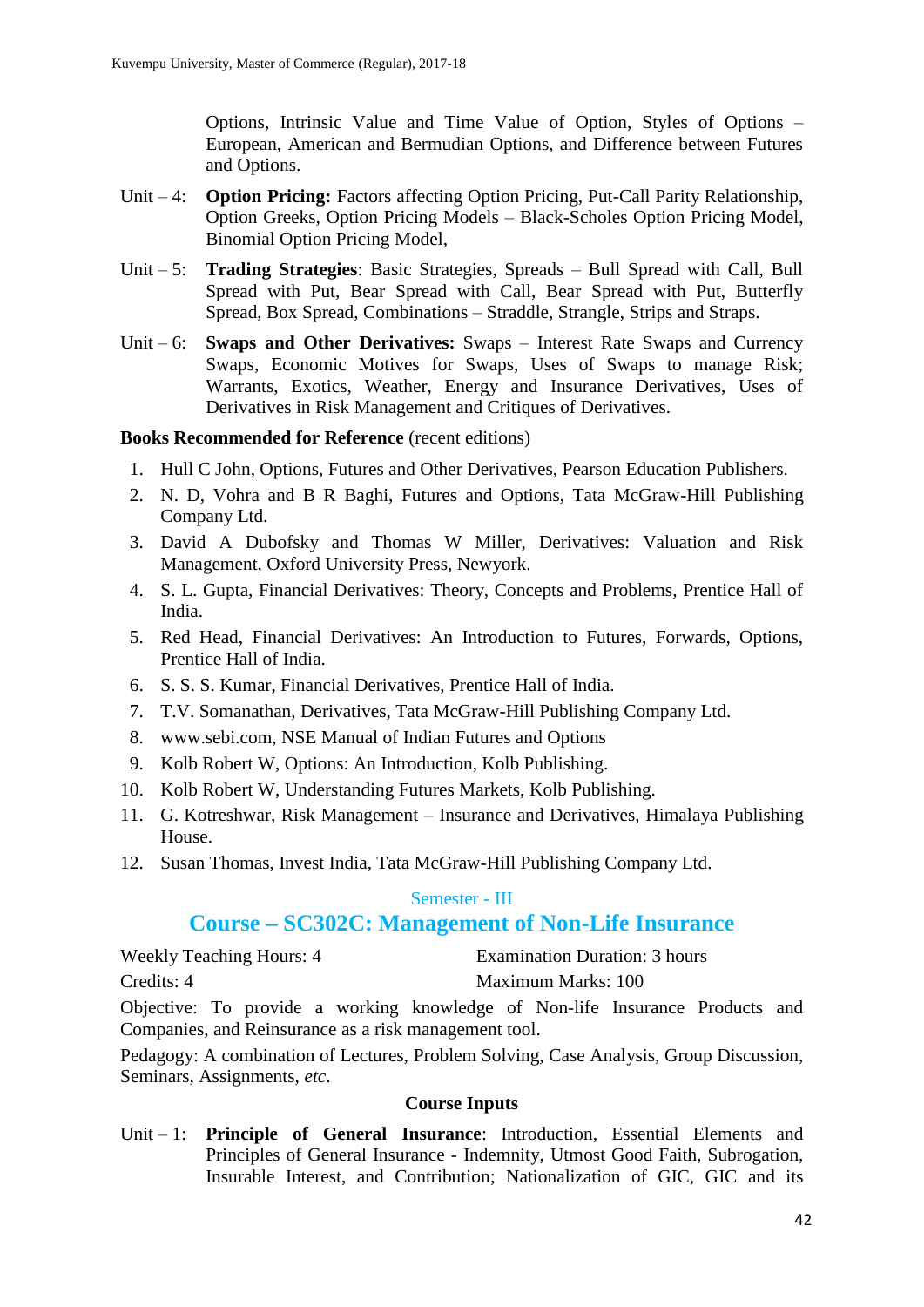Subsidiaries, Organization Management of GIC; and Role of Tariff Advisory Committee.

- Unit 2: **Fire Insurance and Motor Insurance**: Definition of Fire Insurance, Risk Covered under Fire Insurance Policy, Kinds of Fire Insurance Policies, Standard Policy Coverage, and Special Coverage; Add-on-Covers, Consequential Loss Insurance; Motor Insurance, Types of Motor Insurance, Motor Vehicle Act,1988, Third Party Motor Insurance Policy, Surveyor and Loss Assessor in Fire Insurance.
- Unit 3: **Marine Insurance:** History, Meaning and Definition, Contents of Marine Policy, Maritime Perils, Clauses incorporated in a Marine Policy, Kinds of Marine Insurance Policies, Marine Losses, Payment of Claims, General Average and Particular Average, Constructive Total Loss, Partial Loss; and Marine Claim Documents.
- Unit 4: **Liability and Engineering Insurance**: Law of Tort, Types of Liability Insurance, Public Liability Insurance Act, 1991, Workmen Compensation Act, 1923; Types of Engineering Insurance, and Contractors all Risk Engineering Insurance.
- Unit 5: **Rural Insurance In India:** Development pf Rural Insurance, Opportunities and Challenges, Types of Rural Insurance, Distribution Channels and Strategies adopted by Insurance Companies, and Insurance Schemes for Rural and Social Sectors.
- Unit 6: **Health and Other Insurance:** Reason for the Growth, Health Insurance Schemes in India, Problems of Health Insurance, Health Insurance Portability, Doctor Packages Policy, and Cancer Insurance Policy; Burglary Insurance in India, Micro Insurance, Agriculture Insurance, Terrorism Risk Insurance, Crop Insurance; Current Scenario; Reinsurance – Evolution of Reinsurance, Need for Reinsurance, and Classification of Reinsurance.

- 1. K. C Mishra and G. E Thomas, General Insurance, Cengage Learning
- 2. K.C Mishra, Fire and Marine Underwriting, Cengage Learning
- 3. Insurance Operations, ICFAI Press
- 4. K. C Mishra, Principle and Practice of General Insurance, Cengage Learning
- 5. M. N Mishra and S B Mishra, Principle and Practice of Insurance, S. Chand and Co
- 6. T. S Mann, Law and Practice of Life Insurance in India, Deep and Deep
- 7. Badla B. S, Insurance Fundamentals, Deep and Deep Publication
- 8. Kothari and Bathi, Principles and Practice of Insurance, Sahitya Bhavan
- 9. Redja, Principles of Risk Management and Insurance, TMH
- 10. Denis Riley, Consequential Loss Insurance and Claims, Sweet Maxwell
- 11. Mathew M J, Insurance Principles and Practice, RBSA Publishers
- 12. Palande P. S. Shah R. S and Lunawat M, Insurance in India: Changing Policies and Emerging Opportunities, Response Books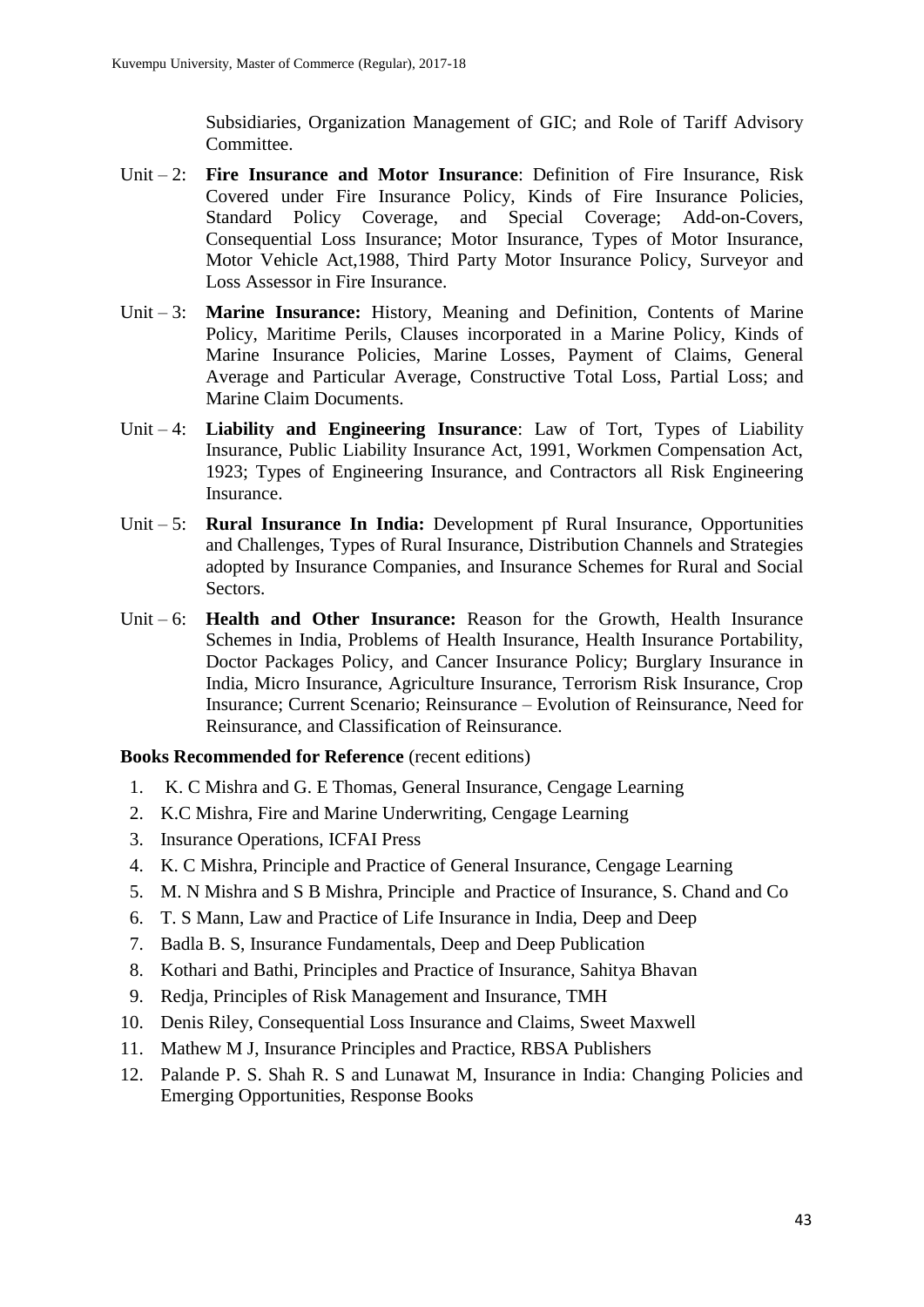#### Semester - III

# **Course – SC302E: Industrial Relations and Employee Welfare**

Weekly Teaching Hours: 4 Examination Duration: 3 hours Credits: 4 Maximum Marks: 100

Objective: To foster in-depth knowledge of Regulations and Policy Framework governing Industrial Relations and Labour Welfare Measures.

Pedagogy: A combination of Lectures, Practical Excises (Individual and Group visit to industrial units and interaction with executives), Case Studies/Case Laws on Industrial Relations and Employee Welfare.

#### **Course Inputs**

- Unit 1: **Industrial Relations (IR) in India:** Concept, Perspective, Evaluation of IR, Anatomy of IR, Industrial Unrest, State and IR Policy, Changing Concepts of Management and Labour Relations, Emerging Trends in IR, and Future of IR in India.
- Unit 2: **Trade Unionism in India:** Trade Union Movement in India Problems and Challenges of Trade Unions, Functions of Trade Unions - Strengthening Trade Unions; Indian Trade Unions Act, 1926 – Registration, Need for Recognition and Rights.
- Unit 3: **IR Policies:** State Policy on IR, National Commission on Labour and IR Policy, Discipline and Indiscipline, Misconduct, Disciplinary Procedure, Disciplinary Techniques, Concepts of Industrial Employment (Standing Orders) Act, 1946; Collective Bargaining - Collective Bargaining Process, Workers Participation in Management, Joint Consultation and Workers Participation in Management, and Emerging Issues in Workers Participation in India.
- Unit 4: **Industrial Disputes**: Industrial Disputes Act, 1947 Objectives, Important Definitions, Authorities under the Act; Causes of Industrial Disputes, Types of Industrial Disputes, Prevention of Industrial Disputes, Reference of Disputes Settlement – Strikes, Lock-Outs, Lay Off, Retrenchment; Unfair Labour Practices, Standing Orders, Service Rules, Misconduct, Principles of Natural Justice, Domestic Enquiry and Remedial Counseling.
- Unit 5: **Labour Legislations:** Social Security and Welfare Legislations, Concept of Social Security, ILO and Social Security, Social Security Measures In India - Workmen's Compensation Act,1923; Employees State Insurance Act, 1948; Employees Provident Fund and (Miscellaneous Provisions) Act, 1952; Maternity Benefit Act,1961; Payment of Gratuity Act, 1972, and Payment of Bonus Act 1965.
- Unit 6: **Welfare Legislations and other Emerging Issues:** The Factories Act, 1948; Plantation Labour Act, 1951; Contract Labour (Regulations and Abolitions) Act, 1970; Shops and Establishment Act, and Latest Rules regarding IR in IT and ITES Industries.

Labour Legislation pertaining to employees working in Night Shifts; Specific Provisions for Female Employees, Ethical issues arising due to Night Shift and HR Intervention; and Impact of Night Shift working on Family and Social Life.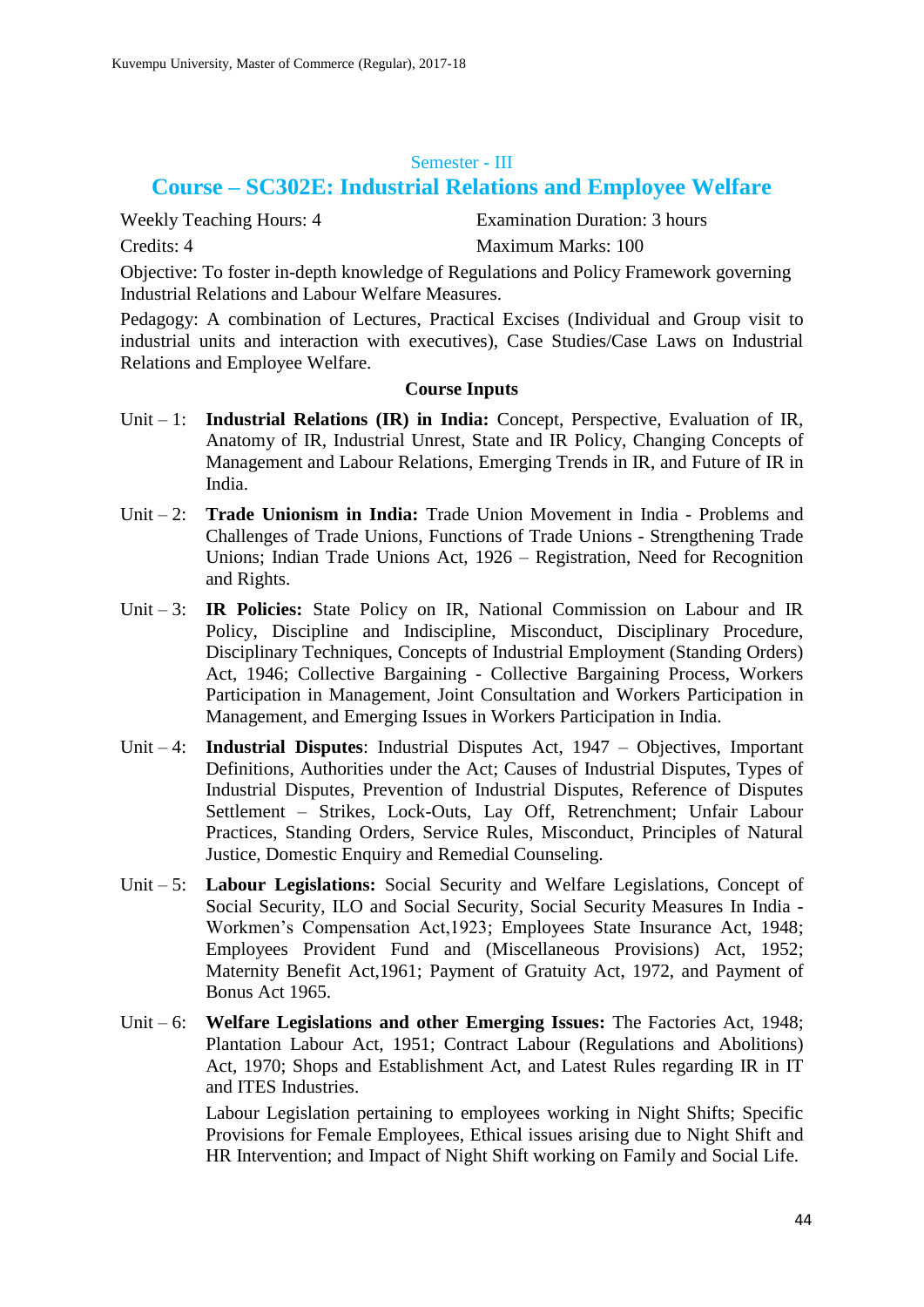### **Books Recommended for Reference** (recent editions)

- 1. C B Memoria, Dynamics of Industrial Relations in India, Vikas Publishing
- 2. V. P. Michael, Human Resource Management and Industrial Relations, Himalaya Publishing House
- 3. P C Tripathi, Personnel Management and Industrial Relations, S Chand
- 4. P Subba Rao, Human Resources Management and Industrial Relations, S Chand
- 5. Arun Monappa and Ranjeet Nambudiri, Industrial Relations and Labour Laws, Tata McGraw Hill
- 6. C. S Venkata Ratnam, Industrial Relations, Oxford University Press
- 7. B. D. Singh, Industrial Relations, Excel Books
- 8. B. D. Singh, Labour Laws for Managers, Excel Books

### Semester IV

# **Course – HC401: Strategic Management and Corporate Governance**

| <b>Weekly Teaching Hours: 3</b> | <b>Examination Duration: 3 hours</b> |
|---------------------------------|--------------------------------------|
| Credits: 3                      | Maximum Marks: 100                   |

Objective: To enable the students to develop an understanding of the basic inputs in making and implementing corporate strategic decisions and also to familiarize with the issues and practices involved in corporate decisions.

Pedagogy: A combination of Lectures, Case Analysis, Group Discussion, Seminars, Assignments, *etc*.

- Unit 1: **Introduction:** Characteristics, Dimensions, Approaches to Strategic Decision Making, Level of Strategic Management, Strategic Management Process – Components of Strategic Management Model, Policy and Strategic Management, Strategic Management *Vs* Operational Management, and Strategic Role of Board of Directors and Top Management.
- Unit 2: **Strategic Intent:** Concept of Mission and Vision, Constituents of Corporate Mission, Stakeholder – Goals and Corporate Mission; Objectives - Concept, Hierarchy and Importance of Objectives Setting, Goals and Objectives.
- Unit 3: **External and Internal Environmental Analysis:** Concept of Environment, Types and Importance; PEST Analysis; Analysis of Michal Porter's Five Forces Model, Strategic Groups and Preparation of ETOP Internal Analysis – Concept of Competitive Advantage, Generic Building Blocks, Core Competencies and Competitive Advantage – Resources and Capabilities; Internal Factor Analysis and Preparation of SAP.
- Unit 4: **Strategy Formulation and Implementation:** Strategy Framework for Analyzing Competition – Porters Value Chain Analysis, Competitive Advantage of a Firm, Formulation of Strategy at Corporate, Business and Functional Levels, Types of Strategies – Offensive Strategy, Defensive Strategy, Vertical Integration Strategy, Horizontal Strategy, Strategic Analysis and Choice, Strategy Implementation; Inter-Relationship between Formulation and Implementation.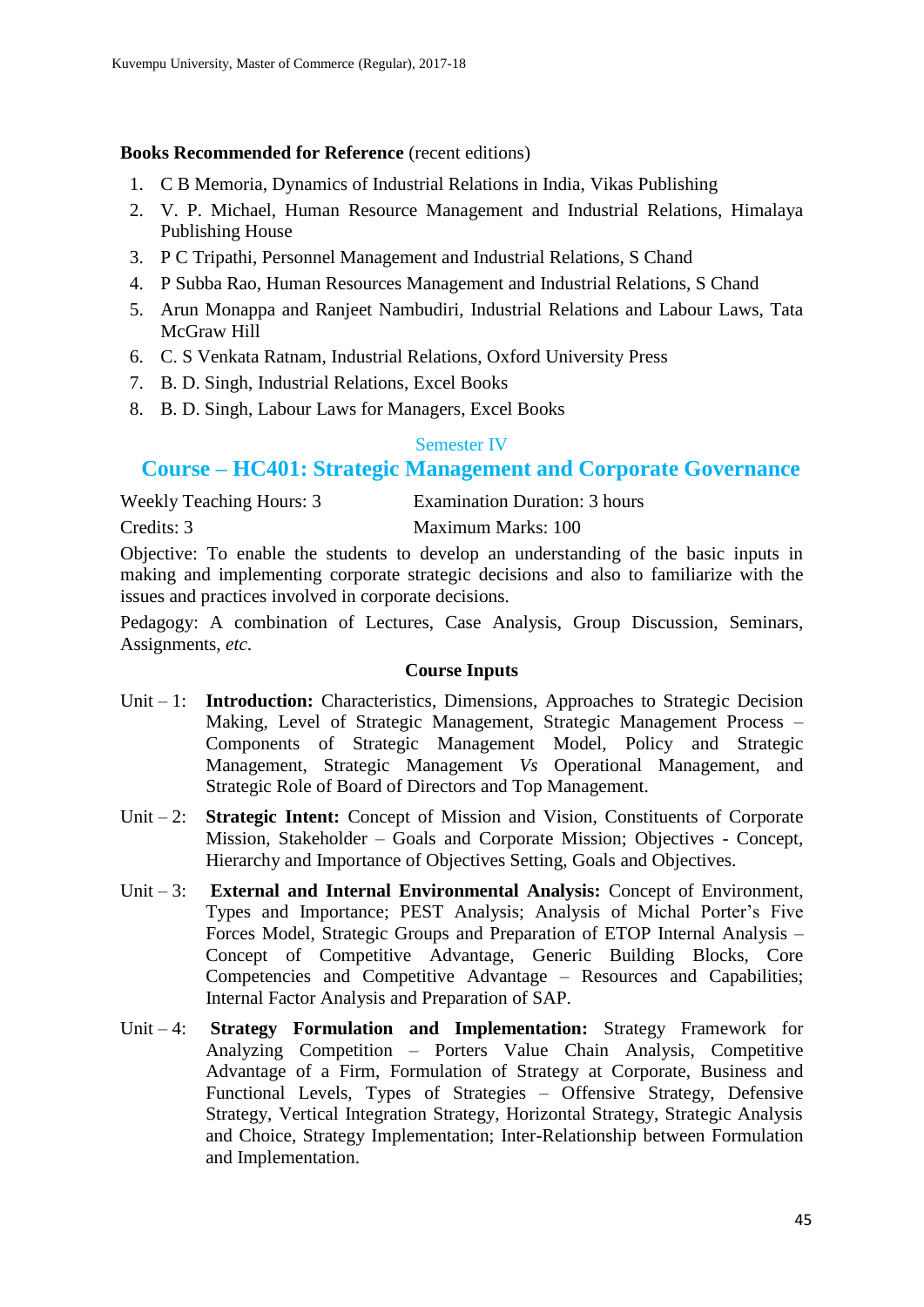- Unit 5: **Strategic Evaluation and Control:** Concept and Purpose of Strategic Evaluation and Analysis, Gap Analysis; Strategic Control System; RoI, Budgeting, Auditing Systems; Feedback and Information Systems.
- Unit 6: **Corporate Governance:** Concepts of Corporate Governance, Origin and Need for Registered Companies, Importance, Models of Corporate Governance, Committees and Authorities on Corporate Governance – Recommendations of Cadbury Committee, Confederation of Indian Industries, Code of Corporate Governance, Kumaramangalam Birla Committee Recommendations, Board Committees – Audit Committee, Compensation Committee, Nomination Committee – Constitution and Need, Rights and Duties, Responsibilities, Business Ethics and Corporate Social Responsibilities.

#### **Books Recommended for Reference** (recent editions)

- 1. Hill and Jones, Strategic Management Text and Cases, All India Publishers, Chennai.
- 2. Peers and Robinson, Strategic Management, AITBS, New Delhi.
- 3. P. Ghemawat, Commitment: The Dynamics of Strategy, Harvard Business School Press, Boston.
- 4. Michal. E. Porter, The Competitive Advantage of Nations, Macmillan, New Delhi
- 5. Lawrence R Jaunch, Business Policy and Strategic Management, McGraw Hill
- 6. Fred R. David, Strategic Management Concepts and Cases, PHI
- 7. Sharma R. A, Strategic Management in Indian Companies, Deep and Deep **Publications**
- 8. Subba Rao, P, Business Strategic Management, Himalaya Publications
- 9. Ravi M. Kishore, Strategic Management Text and Cases, Taxman's Publishers Ltd.
- 10. R. M. Srivatsava, Corporate Strategy and Planning, TMH
- 11. Sanjiv Agarwal, Corporate Governance Concepts and Dimensions, Snow White Publications Pvt Ltd.
- 12. Report on Corporate Governance, Confederation of Indian Industries, Bombay
- 13. Report of Cadbury Committee on Financial Aspects of Corporate Governance, London Stock Exchange, London
- 14. C. S. V. Murthy, Business Ethics and Corporate Governance, Himalaya Publishing House

### Semester - IV

# **Course – HC402: Global Business Management**

Weekly Teaching Hours: 4 Examination Duration: 3 hours

Credits: 4 Maximum Marks: 100

Objective: To make the students understand and demonstrate issues of international business in world economy.

Pedagogy: A combination of Lectures, Case Analysis, Group Discussion, Seminars, Assignments, *etc*.

#### **Course Inputs**

Unit – 1: **Introduction**: Global Business; International Business - Meaning, Scope, International Orientations, Motives for Internationalization of Firms,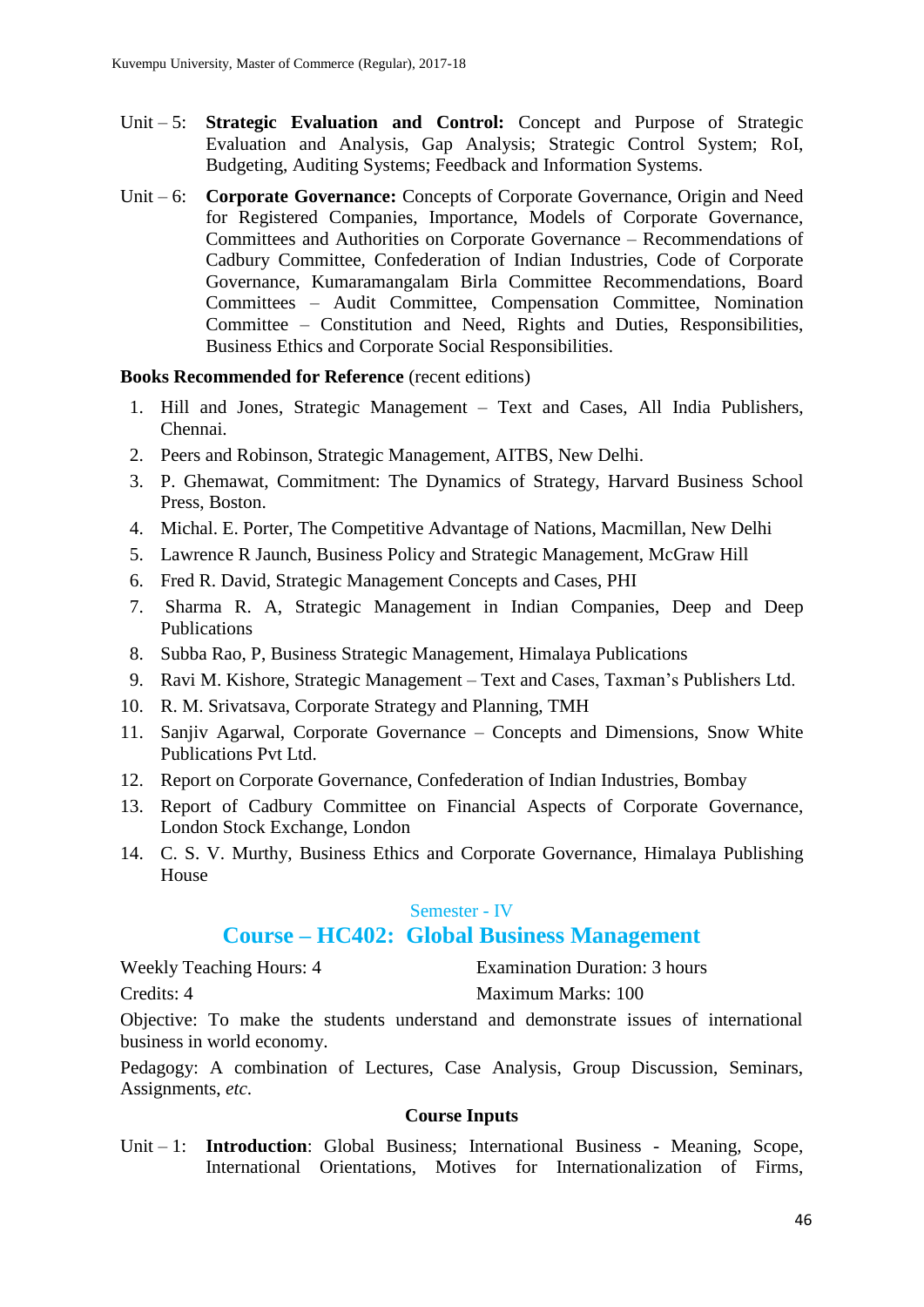Environmental Factors influencing International Business, and Strategic Decisions in International Business.

- Unit 2: **International Trade Theories:** Theory of Mercantilism, Absolute Advantage Theory, Comparative Cost Advantage Theory, Hecksher-Ohlin Theory, New Product Life Cycle Theory**,** New Trade Theory, Porter's Diamond Model and Implications for International Business.
- Unit 3: **Foreign Direct Investment:** Theories of FDI, Benefits and Costs of FDI, Determinants of FDI, Laws and Regulations governing FDI in India, FDI in Indian Retail Sector, and Impact of FDI on Indian Economy.
- Unit 4: **Strategies For International Business:** Profiting from Global Expansion, Global Expansion and Business Level Strategy, Pressures for Cost Reduction and Local Responsiveness; International Strategies - International, Multidomestic, Global, and Transnational Strategies; Strategic alliances – Types of Competitive Strategic Alliances, and Advantages and Disadvantages of Strategic Alliances.
- Unit 5: **International Business and International Institutions**: WTO Objectives of WTO, Structure of WTO, Fundamental Principles of WTO, Functions of WTO, India and WTO; IMF – Role of IMF in Balance of Payments and SDR, India and IMF; UNCTAD – Role of UNCTAD in Developing Countries, and India and UNCTAD.
- Unit 6: **Regional Trade Blocs and Other Issues:** Concept of Regional Trade bloc, Purpose of Regional Trade Blocs, European Union, BRICS, SAARC, ASEAN, NAFTA, APEC, OAU and GCC.

**Intellectual Property Rights:** Nature of Intellectual Property, TRIPs, Problems and Fears of Developing Nations regarding TRIPs, and International Characteristics of Intellectual Property.

### **Books Recommended for Reference**

- 1. Alan M. Rugman and Richard M. Hodgetts, International Business, Pearson Publication
- 2. Donald Ball, International Business, TMH Publication
- 3. Justin Paul, International Business, PHI Publication
- 4. Vyuptakesh Sharan, International Business Concept, Environment and Strategy, Pearson Education Publication.
- 5. Francis Cherunilam, International Business -Text and Cases, PHI Publication
- 6. Charles W. L. Hill, Global Business Today, TMH Publication
- 7. Therese Flaherty, Global Operations Management, TMH Publication
- 8. Subba Rao, International Business, Himalaya Publishing House
- 9. Sundaram and Black, International Business Management, PHI Publication
- 10. Srivastava R.M., International Strategic Management, Himalaya Publishing House.
- 11. John. J. Wild and Kenneth J. Wild, International Business The Challenges of Globalisation, Pearson Education.
- 12. N. Prasanna, FDI in India Issues and Challenges, Regal Publications.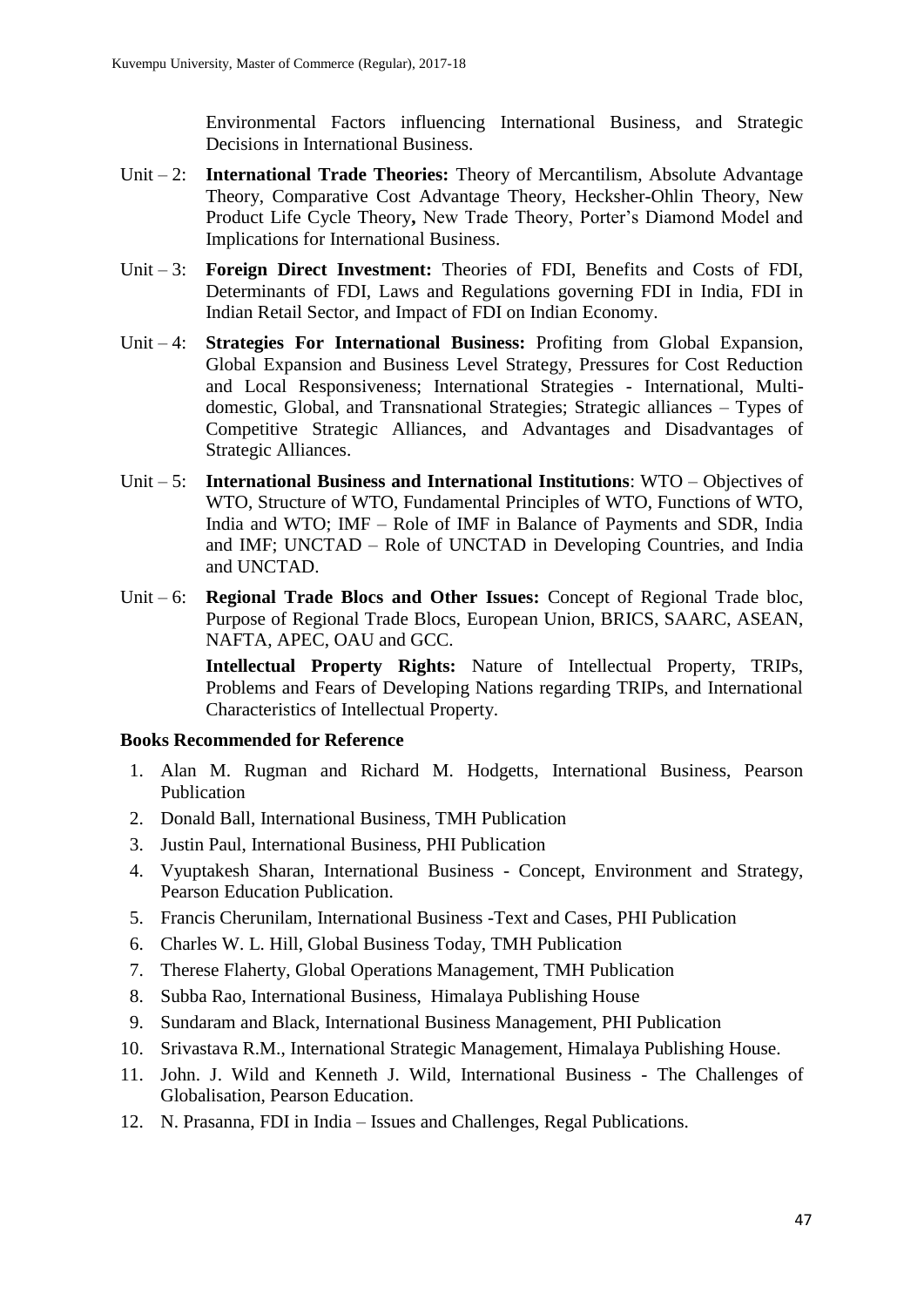### Semester - IV

# **Course – HC403: Production and Operations Management**

Weekly Teaching Hours: 4 Examination Duration: 3 hours Credits: 4 Maximum Marks: 100

Objective: To equip the students with the tools and techniques of production and operations management.

Pedagogy: A combination of Lectures, Problem Solving, Case Analysis, Group Discussion, Seminars, Assignments, *etc*.

### **Course Inputs**

- Unit 1: **Introduction:** Nature of Production, Production as a System, Evolution of Production Function, Production as an Organizational Function, Decision Making in Production, Importance of Production Management and Operation Management, Characteristics of Modern Production and Operation Function.
- Unit 2: **Industrial Location and Facility Layout:** Introduction, Location Theories, Freedom of Location, Errors in Selection, Steps in Location Selection, Relative Importance of Location Factors, and Location Models.

Facility Layout: Introduction, Meaning, Definition and Scope, Factors Influencing Layout, Principles of Layout, Types of Layout, Revision of Layout, Layout Planning, Layout Tools and Techniques, Criteria for Selection and Design of Layouts.

Unit – 3: **Production Design, Development, Planning and Control:** Production Design - Definition, Importance, Factors affecting Product Design.

Product Policy - Standardization, Simplification, Diversification,

Product Development - Meaning, Importance, Factors responsible for Development, Techniques of Product Development.

Production Planning - Meaning, Objectives, Scope, Importance and Procedure of Production Planning, Routing and Scheduling, Dispatch, Follow up,

Production Control - Meaning, Objectives, and Factors affecting Production Control.

Unit – 4: **Scheduling and Work Study:** Scheduling- Introduction, Operation Planning and Scheduling, Scheduling Techniques for Job Shop, and Scheduling Methodology, Sequencing Problems, Processing N Jobs through two Machines, Processing N Jobs through three Machines.

> Work Study - Introduction, Definition, Objectives, Benefits, Relationship of Time and Motion Study, Work Study Procedure, Method Study;

> Work Measurement - Introduction, Definition, Objectives, Benefits of Work Measurement and Techniques of Work Measurement.

- Unit 5: **Purchase and Stores Management:** Introduction, Vendor Relations, Selection of Vendor, Vendor Rating, Vendor Development; Material Handling - Meaning, Importance, Principles of Material Handling and Costs; and Material Requirement Planning.
- Unit 6: **Quality Management:** Meaning, Dimensions of Quality, Cost of Quality, Measuring and Reporting, Quality Cost, Effects of Quality Management on Productivity; Total Quality Management and Business Partners, Customers,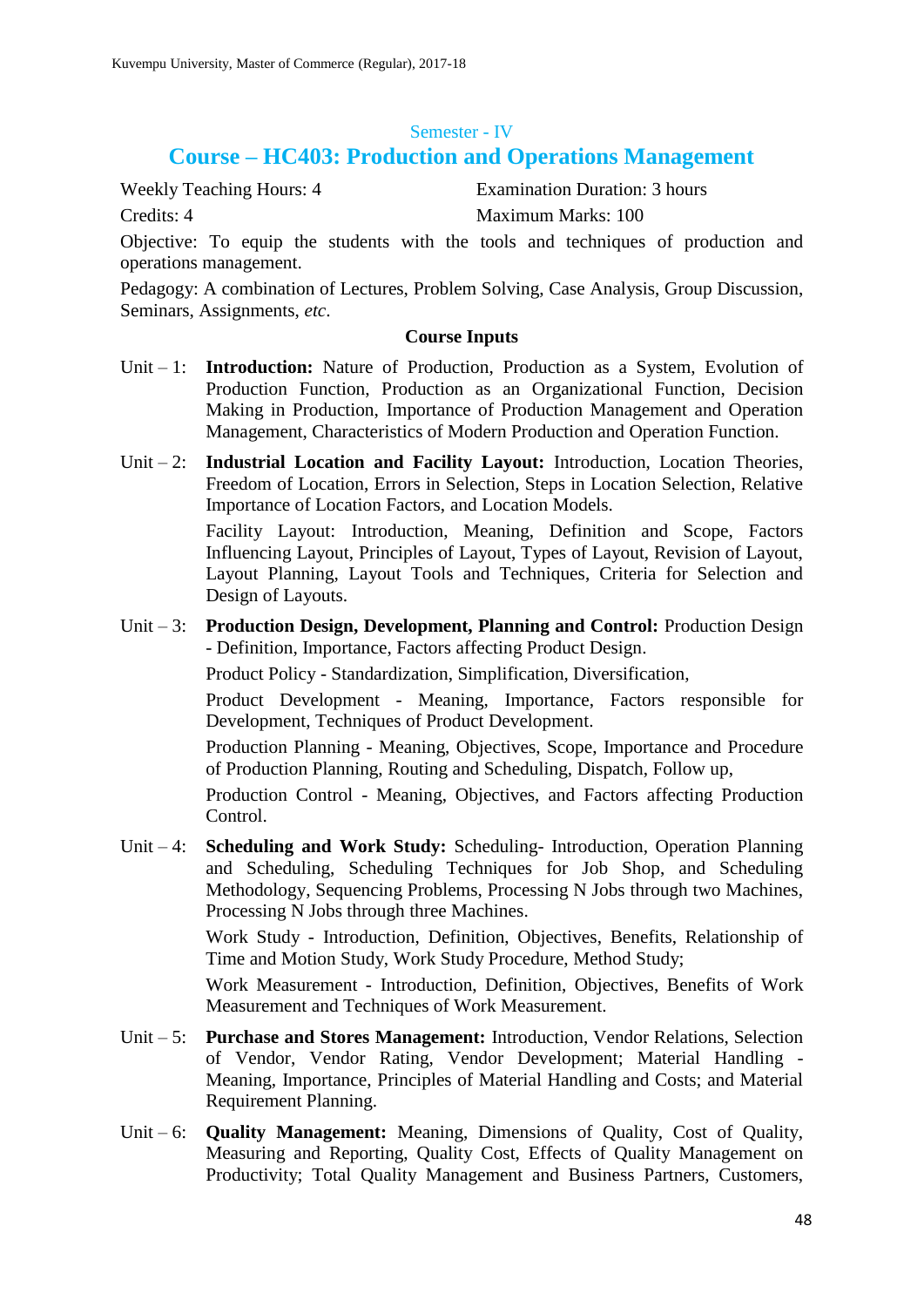Information Technology, Role of Employees in the improvement of Quality, Quality Circle, Six Sigma, and ISO 9000 Standards Certification.

### **Books Recommended for Reference** (recent editions)

- 1. Cook Thomas M and Russel R A, Contemporary Operations Management, PHI
- 2. Ashwathappa, K, Production and Operations Management, Himalaya Publishing House.
- 3. R. Pannerselvam, Production and Operations Management, PHI Learning Private Ltd.
- 4. Patel Chunawala, S. A and Patel D. R, Production and Operations Management, Himalaya Publishing House.
- 5. S. N Chary, Production and Operations Management, Himalaya Publishing House.
- 6. B.S. Goel, Production and Operations Management, Pragati Prakashan.
- 7. Russell and Taylor, Production and Operations Management, Pearson Education Publications.
- 8. Matrinich S Joseph, Production and Operations Management: An Applied Modern Approach, W S E Willy Publications.
- 9. Ashwathappa, K and Shridhara Bhat K, Production and Operations Management, Himalaya Publishing House.
- 10. Kachru Upendra, Production and Operations Management, Excel Book Publications.
- 11. Mahadevan, Operations Management: Theory and Practice, Pearson Education Publications.
- 12. Norman G, Production and Operations Management, Dryden Press
- 13. Shoes and Barry, Operations Management, McGraw Hill

### Semester - IV

# **Course – HC404: Entrepreneurial Development and Project Management**

Weekly Teaching Hours: 3 Examination Duration: 3 hours

Credits: 3 Maximum Marks: 100

Objective: To expose the students to the foundations and different dimensions of Entrepreneurial Development and Project Management.

Pedagogy: A combination of Lectures, Case Analysis, Group Discussion, Seminars, Assignments, *etc*.

### **Course Inputs**

Unit – 1: **Entrepreneurship and MSMEs**: Need, Scope, Entrepreneurial Competencies and Traits, Factors affecting Entrepreneurial Development, Entrepreneurial Motivation, Conceptual Model of Entrepreneurship, Entrepreneur *Vs* Intrapreneur, and Classification of Entrepreneurs.

> Micro, Small and Medium Enterprises (MSMEs): Meaning and Definitions of MSMEs, Features, Scope, Objectives, Relationship between Small and Large Units; Indian MSME Sector - Nature, Contribution to Economy, Problems and Government Schemes; and MSMEs Act, 2006.

Unit – 2: **Entrepreneurial Development Programmes and Small Business**: Relevance and Achievements of EDPs, Role of Government in Organizing such Programmes, Women and Rural Entrepreneurs - Present Status in India, and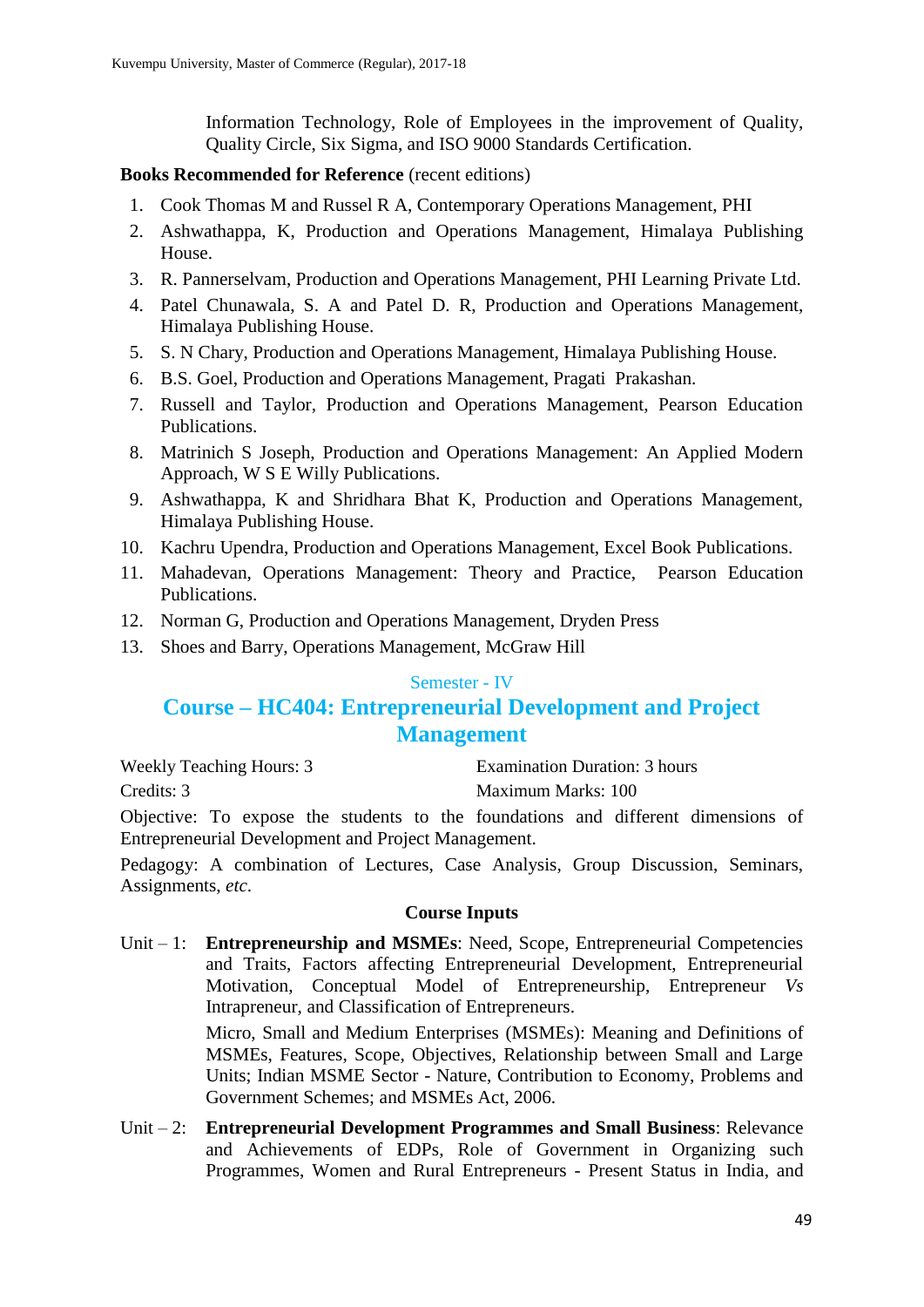Steps taken for their Promotion.

Small Business: Concept and Definition, Role of Small Business in Modern Indian Economy, Small Entrepreneur in International Business, Steps for starting a Small Industry, Registration as SSI, Role of SIDBI, Advantages and Problems of SSIs, Institutional Support Mechanism in India, EDI, Incubation Centres, Incentives and Facilities, and Government Policies for SSIs.

Unit – 3: **Project**: Definition, Characteristics, Types, Steps in identification of Projects, Project Life Cycle.

> Project Management - Meaning, Scope and Importance, Role of Project Manager.

> Project Appraisal - Preparation of a Real Time Project, Feasibility Report containing Technical Appraisal, Environment Appraisal, Market Appraisal and Managerial Appraisal.

> Project Identification - Environment for Business Opportunities, Idea Generation, Short Listing and Selection of Product/Service, Stages in Venture Appraisal, Factory Design and Layout, and Feasibility Report Preparation.

- Unit 4: **Project Planning**: Functions, Project Objectives and Policies, Identifying Strategic Project Variables; Statement of Work; Mild Stone Schedules Tools for Planning Hierarchy of Plans; and Forms of Project Organization
- Unit 5: **Project Financing**: Project Cost Estimation and Working Capital Requirement, Sources of Fund, Preparation of Projected Income Statement, *etc*; Implementation of Projects - Graphic representation of Project Activities, Network Analysis, Management and Control of Projects, Project Scheduling, MIS in Project, Problems of Project Implementation, and Project Audit.
- Unit 6: **Project Management and Key Performance Indicators (KPIs)**: Concept of KPIs, Nature, Scope, Functions, Objectives and Significance; Financial KPIs; Non-financial KPIs; Role of KPIs in MSMEs; Practices of Financial and Nonfinancial KPIs In MSMEs; Challenges for KPI Practices in MSMEs and Project Management in MSMEs.

- 1. Singh Narendra, Project Management and Control, Himalaya Publishing House.
- 2. Prasanna Chandra, Projects: Planning, Analysis, Selection, Implementation and Review, Tata McGraw Hill.
- 3. P. Gopala Krishnan and V. E Rama Moorthy, Project Management, MacMillan India.
- 4. Chandra Prasanna, Project Preparation, Appraisal and Implementation, Tata McGraw Hill.
- 5. A. N Desai, Entrepreneurship Management, Ashish Publishing House.
- 6. Vasanth Desai, The Dynamics of Entrepreneurial Development and Management, Himalaya Publishing House.
- 7. Nicholas, Project Management for Business and Technology: Principles and Practice, Prentice Hall of India.
- 8. Hall B. L, Pickle and Yance, Small Business Management, John Wiley & Sons, USA.
- 9. Kenneth R. Van Vloorthis, Entrepreneurship and Small Business Management, Allyn and Bacon.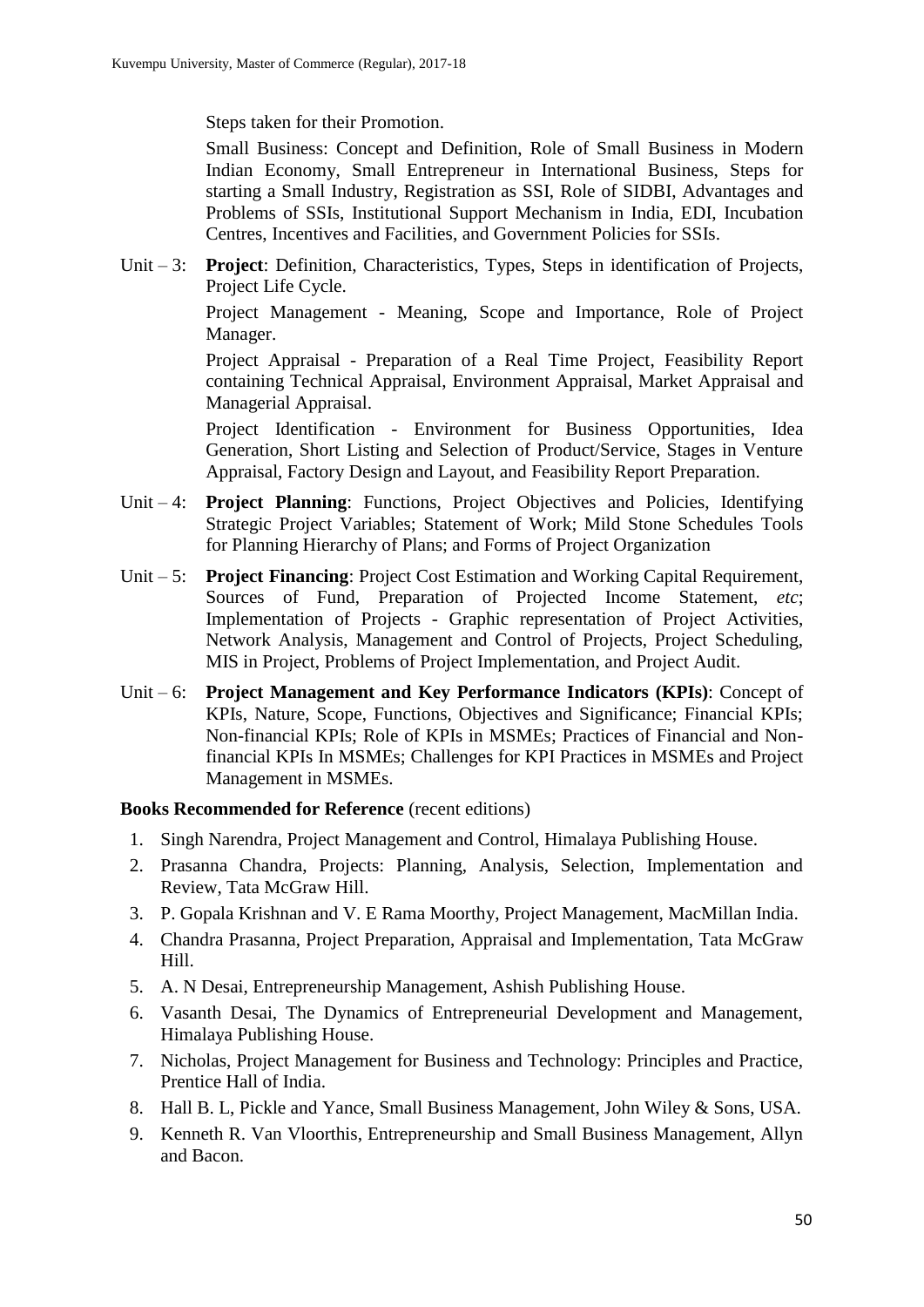- 10. C. M. Bammback and J. R. Manscusu, Entrepreneurship and Venture Management, Prentice Hall of India.
- 11. Yound, Trevour L, Planning and Implementing Project, Sterling Publishing Ltd.
- 12. C. A Dailey, Entrepreneurship Management, McGraw Hill.

#### Semester – IV

# **Course – HC405: Inplant Training and Project Report**

**Objective:** The primary objective of making the students to involve in the project work is to expose them to the practical field. The study is a plethora of Principles, Canons, Rules and Regulations, Theories and Tenets in the class-room set-up. In order to understand the versatility of the same in application, they are enthused to take up project work. The industry-related, farm-related, field-related and business-related problems may be chosen for the study. Thus the findings of the study would help the problem encounterers to solve them.

**Procedure**: After the examination of M. Com – II Semester, the students have to finalize the topics for their Project Reports, select the industrial unit for their inplant training and work there for a minimum of 1½ months, observe how different Departments are functioning and collect the necessary data and report. This is to be completed before the commencement of the classes of M. Com – III Semester. During the III – Semester, the students have to collect the data from different sources including the books, journals, reports, websites, *etc*. Based on this, the students shall prepare the Project Report under the guidance of a teacher (allotted by the Department) and submit one copy to the Department at least one week prior to the close of M. Com – IV Semester classes.

**Project Report:** The size of the report shall be between 80 to 90 pages – 1<sup>1</sup>/<sub>2</sub> line space, Times New Roman, 12 font, both sides aligned, and 1.10" margins all sides. The student shall submit one copy to the Department at least one week prior to the close of M. Com Semester – IV classes.

**Credits**: 3

### Semester - IV

### **Course – SC401A: Indian Accounting Standards (Ind AS) - II**

Weekly Teaching Hours: 4 Examination Duration: 3 hours

Credits: 4 Maximum Marks: 100

Objective: To enable the students to understand the IFRS-converged Indian Accounting Standards as notified by the Ministry of Corporate Affairs, GoI.

Pedagogy: A combination of Lectures, Case Analysis, Group Discussion, Seminars, Assignments, *etc*.

- Unit 1: **Group Accounting**: Ind AS 27: Separate Financial Statements; Ind AS 28: Investments in Associates and Joint Ventures; Ind AS - 110: Consolidated Financial Statements; Ind AS - 103: Business Combinations; Ind AS - 111: Joint Arrangements; and Ind AS - 112: Disclosure of Interest in other Entities.
- Unit 2: **Technical and Specialized Standards**: Ind AS 17: Lease Accounting; Ind AS - 12: Income Taxes; Ind AS - 102: Share Based Payments; Ind AS - 108: Operating Segments; and Ind AS - 41: Agriculture.
- Unit 3: **Financial Instruments**: Ind AS 109, Ind AS 107, Ind AS 32, and Ind AS -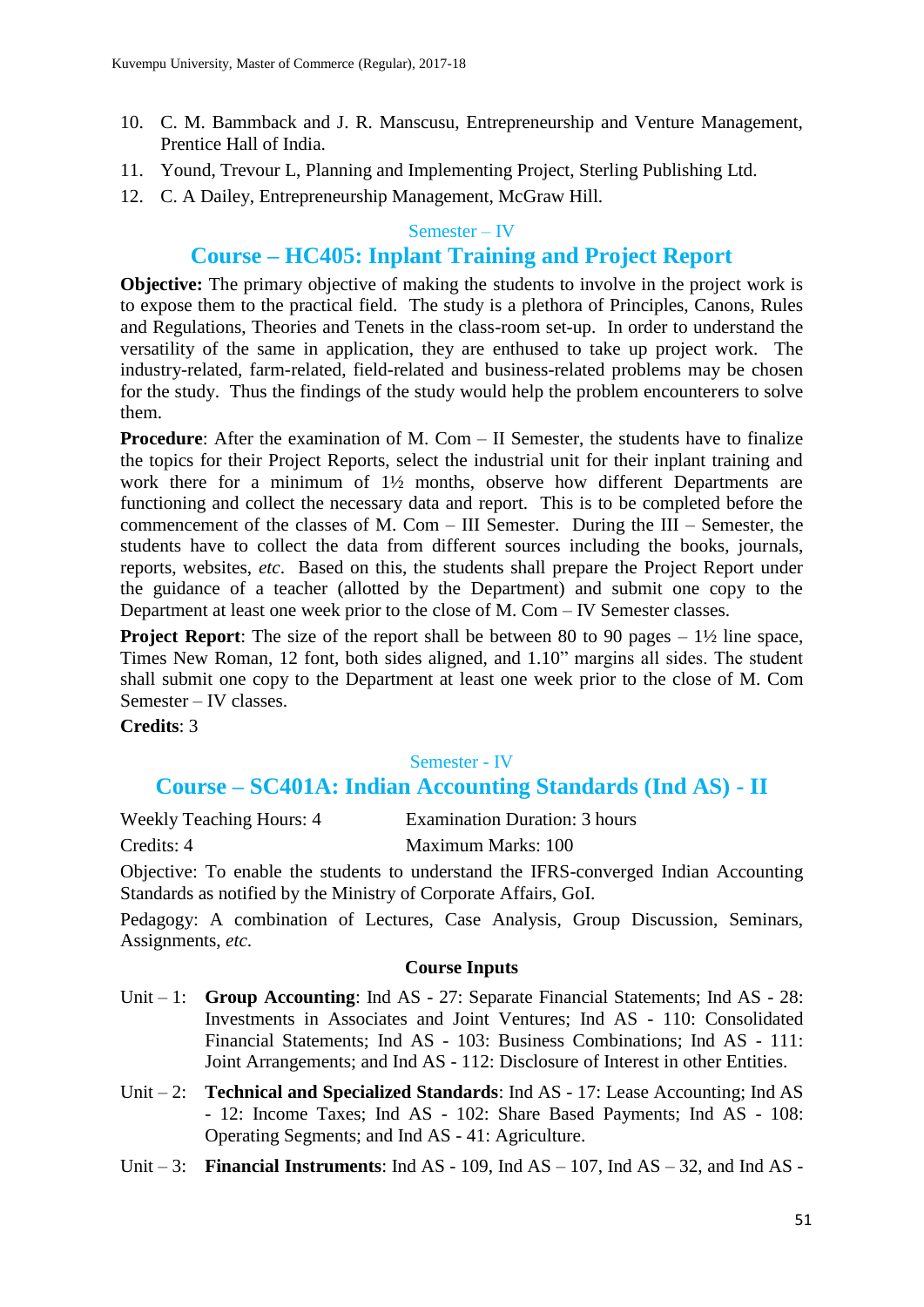39: Financial Instruments.

- Unit 4: **Fair Value**: Ind AS 113: Fair Value Measurement.
- Unit 5: **First-Time Adoption**: Ind AS 101: First-Time Adoption; and Challenges and Issues.
- Unit 6: **Developments in IFRS**: Developments in IFRS Space including new Lease Standard, new Conceptual Framework, and new Revenue Standard.

### **Books Recommended for Reference**

- 1. Greuning Van Hennie., International Financial Reporting Standards A Practical Guide.
- 2. International Financial Reporting Standards (IFRSs), Taxman.
- 3. Haskins E Mark and Ferris R Kenneth and Selling J Thomas, International Financial Reporting and Analysis: A Contextual Emphasis.
- 4. Nobes Christopher and Parker Robert, Comparative International Accounting.
- 5. Mohapatra A.K. Das, International Accounting.
- 6. The Companies Act, 2013, Publications Division, Government of Indian
- 7. Mukesh Saraf, Practical Implementation and Application Guide of Indian Accounting Standards (Ind AS) IFRS Converged Ind AS (English), Bharat Law House.
- 8. B. D. Chatterjee, Illustrated Guide to Indian Accounting Standards (Ind AS), Taxman.
- 9. T. P. Ghosh, Illustrated Guide to Indian Accounting Standards (Ind AS), Taxman.
- 10. Companies (Indian Accounting Standards) Rules, 2015 (Ind AS) with Referencer, Bharat Law House Pvt. Ltd.
- 11. Frederick D. S Choi and Gray K Meek, International Accounting, Pearson Education
- 12. Sandagaran S. M, International Accounting, Thomson Publications.

### Semester - IV

# **Course – SC401C/D: International Banking**

| <b>Weekly Teaching Hours: 4</b>                                                      | Examination Duration: 3 hours |
|--------------------------------------------------------------------------------------|-------------------------------|
| Credits: 4                                                                           | Maximum Marks: 100            |
| Objective: To acquaint the students with different aspects of International Banking. |                               |

Pedagogy: A combination of Lectures, Case Analysis, Group Discussion, Seminars, Assignments, *etc*.

- Unit 1: **International Banking**: Meaning, Definition, and Brief history of International Banking, Reasons for the growth of International Banking, Characteristics and Dimensions of International Banking, Size of International Banking Market; Recent trends in International Banking, and Organizational features of International Banking, and Risks in International Banks.
- Unit 2: **Operations of International Banking and Documentary Credit**: Introduction, Historical Background, Factors behind Overseas Branch Expansion, Objectives of Indian Banks' Branches Abroad, Constraints of Indian Banking, Marketing Culture, and Management of Balance of Payment. Documentary Credit: Basics of Letter of Credit, Types of Letters of Credit, Documents under a Letter of Credit, INCOTERMS, Uniform Customs and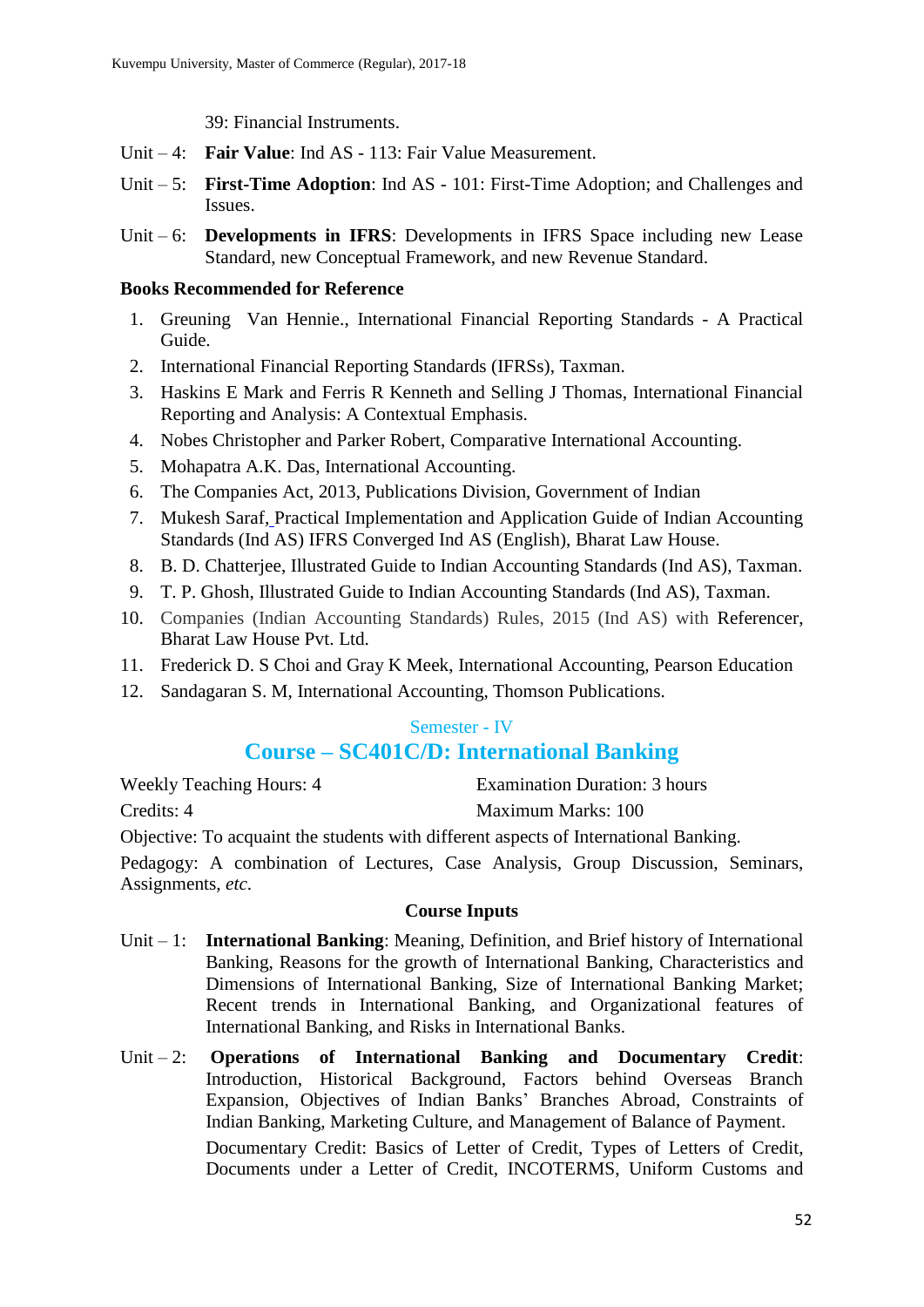Practices for Documentary Credit; Export and Import Policy - Historical Perspectives, Importance of EXIM Policy, and Current EXIM Policy.

- Unit 3: **Correspondent Banking:** Introduction, Factors contributing to the growth of Correspondent Banking, Clearing House Functions, Payments and Collections, Letters of Credit and Bankers Acceptance, Trade Development and Referrals, Credit Services, and Euro's Challenges to Correspondent Banking.
- Unit 4: **Trade Blocks:** WTO, International Cartels OPEC, Bilateral and Multilateral Treaties, North American Free Trade Agreements (NAFTA), UNCTAD, US – Russia Bilateral Investment Treaty, German-India Bilateral Treaty, Trade Aid and Development; International Financial Center - An Overview, Functions of International Centers, and Regional Financial Center.
- Unit 5: **Regulatory Framework**: Regulations of International Banking, Regulations, Deregulations, Re-Regulations (IMF); Regulatory Arbitrage, Birth of Offshore Banking, Basel Concordant, Assessment of Country, Sovereign Risk, and Country Risk Management.
- Unit 6: **International Capital Flows**: Capital Flows, The East-Asian Crisis, Chile and Mexican Crisis, Other Sources of Capital Flight, International Liquidity, Institutional Fiancé for Export and Import in India, Incentives available to Exporters, Role of Custom, C and F Agents, Forfeiting, Financing Import, Source of Forex Flows, EXIM Bank, Exchange Control Regulation related to Merchant Transactions, and Export Credit Guarantee Corporation of India Limited.

### **Books Recommended for Reference** (recent editions)

- 1. Bose Rupanarayan, Fundamentals of International Banking, McMillan
- 2. Indian Institute of Banking and Finance, International Banking Operations.
- 3. International Banking, ICFAI Publications
- 4. International Banking Legal and Regulatory Aspects, McMillan
- 5. Francis Cherunilam, International Business Environment, HPH
- 6. Walmsky Julian, The Foreign Exchange and Money Markets
- 7. Rajwade A V, Foreign Exchange, International Finance and Risk Management
- 8. Don Dixon and Bishop Paul, The Foreign Exchange Handbook
- 9. Madhukar R. K, Dynamics of Bank Marketing, UBS Publishers
- 10. Vyuptakesh Sharan, International Business, Pearson Education
- 11. Alan M Rugman, Richard H Hodgetts, International Business, Pearson Education
- 12. Justin Paul, International Business, PHI

### Semester - I**V**

# **Course – SC401E: International Marketing Management**

Weekly Teaching Hours: 4 Examination Duration: 3 hours Credits: 4 Maximum Marks: 100

Objective: To equip the students with different perspectives and concepts of International Marketing Management and to help them in obtaining conceptual clarity for applying them to international marketing problems.

Pedagogy: A combination of Lectures, Case Analysis, Group Discussion, Seminars,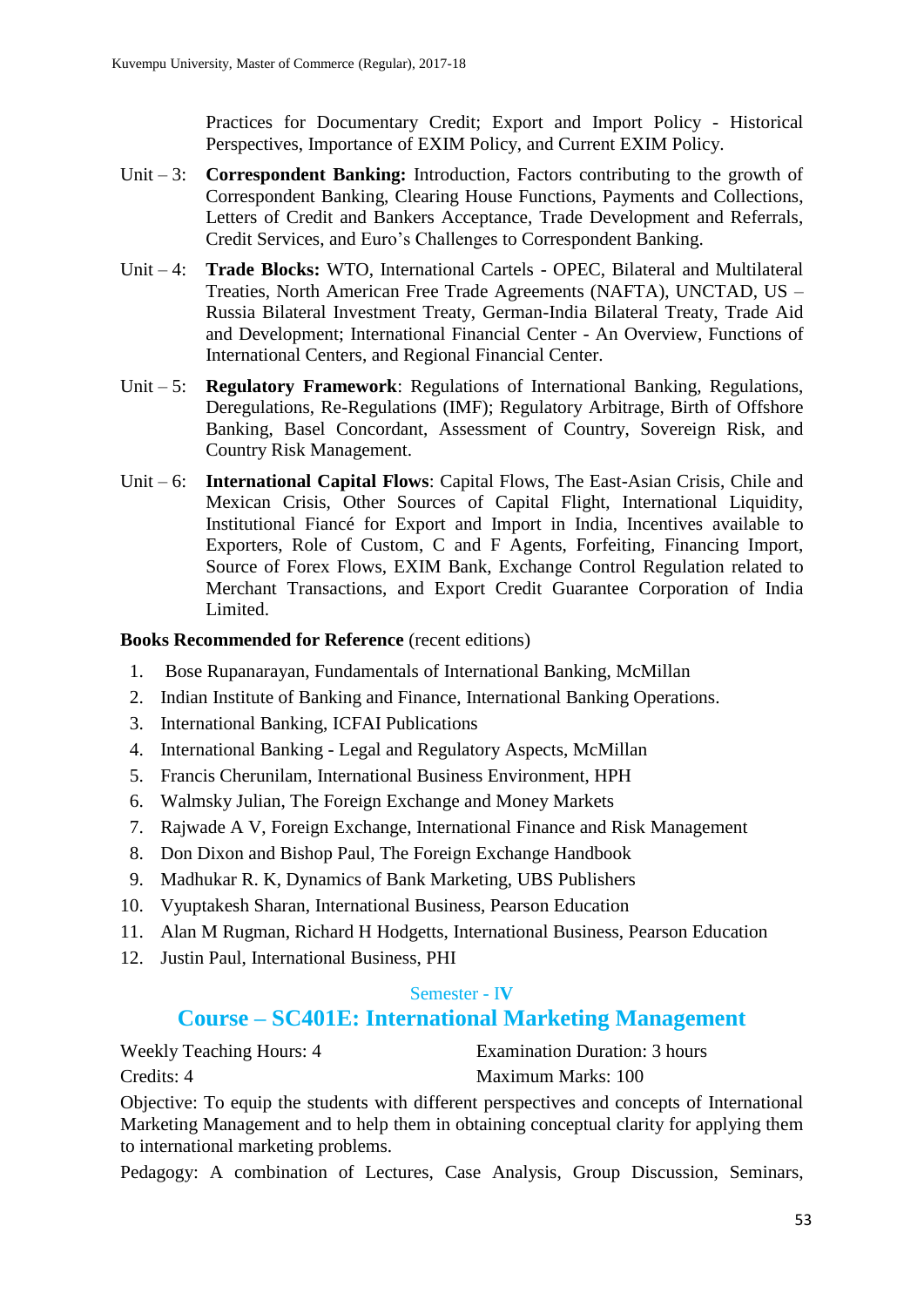Assignments, *etc*.

### **Course Inputs**

- Unit 1: **Conceptual Framework of International Marketing Management:** Objectives of International Marketing (IM); Challenges and Opportunities in IM; Difference between Domestic and International Trade; Quality considerations in IM; Underlying Forces of IM; Major Participants in IM; Importance of IM; Culture and Social Factors, Culture and Its Impact on IM, Political and Legal Forces, and Negotiating with International Customers, Partners and Regulators.
- Unit 2: **International Business Theories, Policies and Environment:** Introduction, Political and Legal Environment, Cultural Environment, Financial and Monetary Environment; Variables in International Market Environment, Foreign Trade, Production Possibility Curve (PPC), Principle of Absolute Advantage, Principle of Relative Advantage, Exchange Ratio and Trade, Factor Endowment Theory, Recent Import Export Policy and procedures, and Facilities and Incentives for Export Business.

### Unit – 3: **International Marketing Mix Decisions**

- Production Decisions: Product and Analysis of Product Components, Product Adoption, Physical or Mandatory Requirements and Adaption, Product Alternatives, Screening Products for Adoption; Product Standardization *Vs* Product Adoption; Green Marketing and Product Development; Brand - Global, National and Private; Packaging, International Product Life Cycle, Promoting Industrial Product, Marketing Services Globally, Entering Global Markets, and Market Environment for Business Services.
- Distribution Decisions: Distribution Patterns, Channel Terminologies, Channel Constraints, Determination of Channel Types, Alternative Middlemen Choices – Home Country Middlemen, Foreign Country Middlemen, and Government affiliated Middlemen.
- Promotion Decisions: Promotion Mix Concept, Sales Promotion, Nature and Restrictions, Overseas Product Exhibitions, Global Advertising Concept, Global Creative Challenges, Media Mix Alternative, Advertising agency, Standardized International Advertising, and Developing Cultural Awareness.
- Unit 4: **Foreign Market Entry Strategies:** Global Segmentation; Targeting and Positioning; Entry Strategy, Foreign Market Entry Strategies - Exporting, Branches, Subsidiaries, Licensing, Agents and Distributors, Joint Ventures, Manufacturing Assembly Operations, Management Operations, Management Contracts, Turnkey Operations, Acquisitions, Internet, Franchising, Consortia, Counter-Trade, Strategic International Alliances, Foreign Direct Investment, and Factoring and Forfeiting.
- Unit 5: **International Pricing and Financial Strategy:** International Pricing Decisions and Influencing Factors, Approaches to International Pricing - Uniform Pricing *Vs* Market-by-Market Pricing, Price Distortion, Inflation, Transfer Pricing, Administered Pricing, Cartels, Government-influenced Pricing, Counter-Trade; Arranging Finance for Exports - Financial and Fiscal Incentives provided by the Government and Foreign Exchange facilities by the Reserve Bank of India and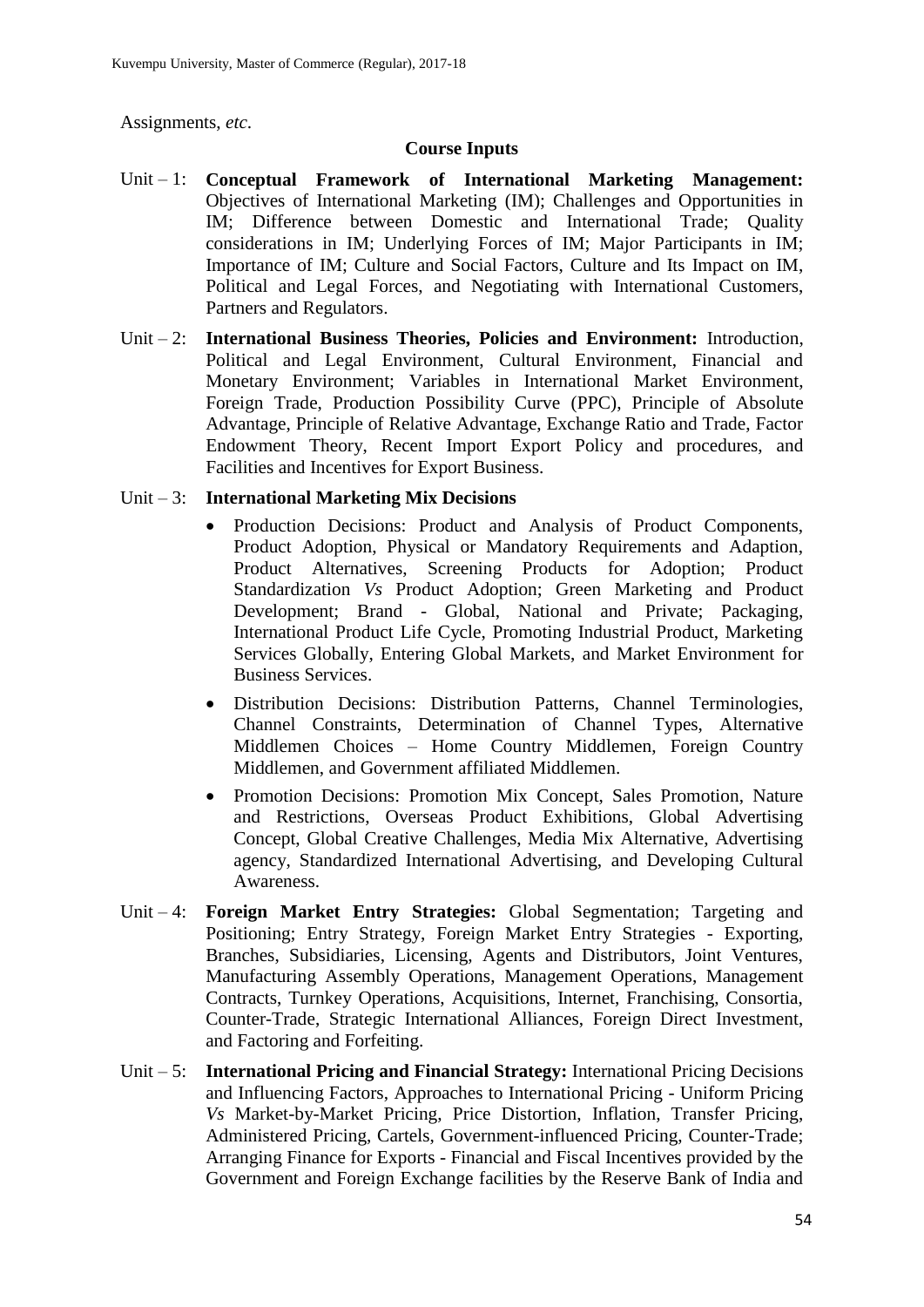EXIM Bank; Institutional support from Government, Semi-Government and Autonomous Organizations for Exporters; Obtaining Export Credit Insurance Exchange Rates, Understanding Foreign Exchanges Rates and protection against their adverse Movement; Labeling, Packaging, Packing and Marketing Goods for Orientation to GATT and Functions of WTO.

Unit – 6: **Information System and Marketing Research:** Definition and Meaning of Global Marketing Information System, Process of Marketing Research, Analyzing Global Opportunities - Screening International Marketing Opportunities, Criteria for selecting Target Countries, Grouping International Markets, Analyzing International Buyers/Business Markets and Government Markets and International Marketing Research Process.

### **Books Recommended for Reference** (recent editions)

- 1. Rakesh Mohan Joshi, International Marketing, Oxford University Press
- 2. Phillip Cateora, John Graham and Mary Gilly, International Marketing, McGraw-Hill
- 3. Svend Hollensen, Global Marketing A Decision Oriented Approach, Prentice Hall
- 4. Frank Bradley, International Marketing Strategy, Pearson Education
- 5. Johansson, J. K, Global Marketing: Foreign Entry, Local Marketing, and Global Management, McGraw-Hill
- 6. Crinkota, M. R, International Marketing, Dryden Press, Boston.
- 7. Fayerweather, John, International Marketing, Prentice Hall
- 8. Jain, S. C, International Marketing, CBS Publication, New Delhi.
- 9. Keegan, Warren J, Global Marketing Management, Prentice Hall, New Delhi.

### Semester - IV

# **Course – SC402A: Cost Accounting Standards and Other Issues**

| <b>Weekly Teaching Hours: 4</b> | Examination Duration: 3 hours |
|---------------------------------|-------------------------------|
| Credits: 4                      | Maximum Marks: 100            |

Objective: To equip the students with necessary understanding of Cost Accounting Standards developed and issued by the Institute of Cost Accountants of India and other Issues in Cost Accounting.

Pedagogy: A combination of Lectures, Problem Solving, Case Analysis, Group Discussion, Seminars, Assignments, *etc*.

- Unit 1: **Cost Accounting Standards 1 - 6**: Overview of Cost Accounting Standards Introduction, Objectives, Scope of CASs; Generally Accepted Cost Accounting Principles (GACAP); CAS – 1: Classification of Cost; CAS – 2: Capacity Determination; CAS – 3: Production and Operation Overheads; CAS – 4: Cost of Production for Captive Consumption; CAS – 5: Average (Equalized) Cost of Transportation; and CAS – 6: Material Cost.
- Unit 2: **Cost Accounting Standards 7 – 15**: CAS 7: Employee Cost; CAS 8: Cost of Utilities; CAS – 9: Packing Material Cost; CAS – 10: Direct Expenses; CAS – 11: Administrative Overheads; CAS – 12: Repairs and Maintenance Cost; CAS – 13: Cost of Service Cost Centre; CAS – 14: Pollution Control Cost; and CAS – 15: Selling and Distribution Overheads.
- Unit 3: **Cost Accounting Standards 16 – 24**: CAS 16: Depreciation and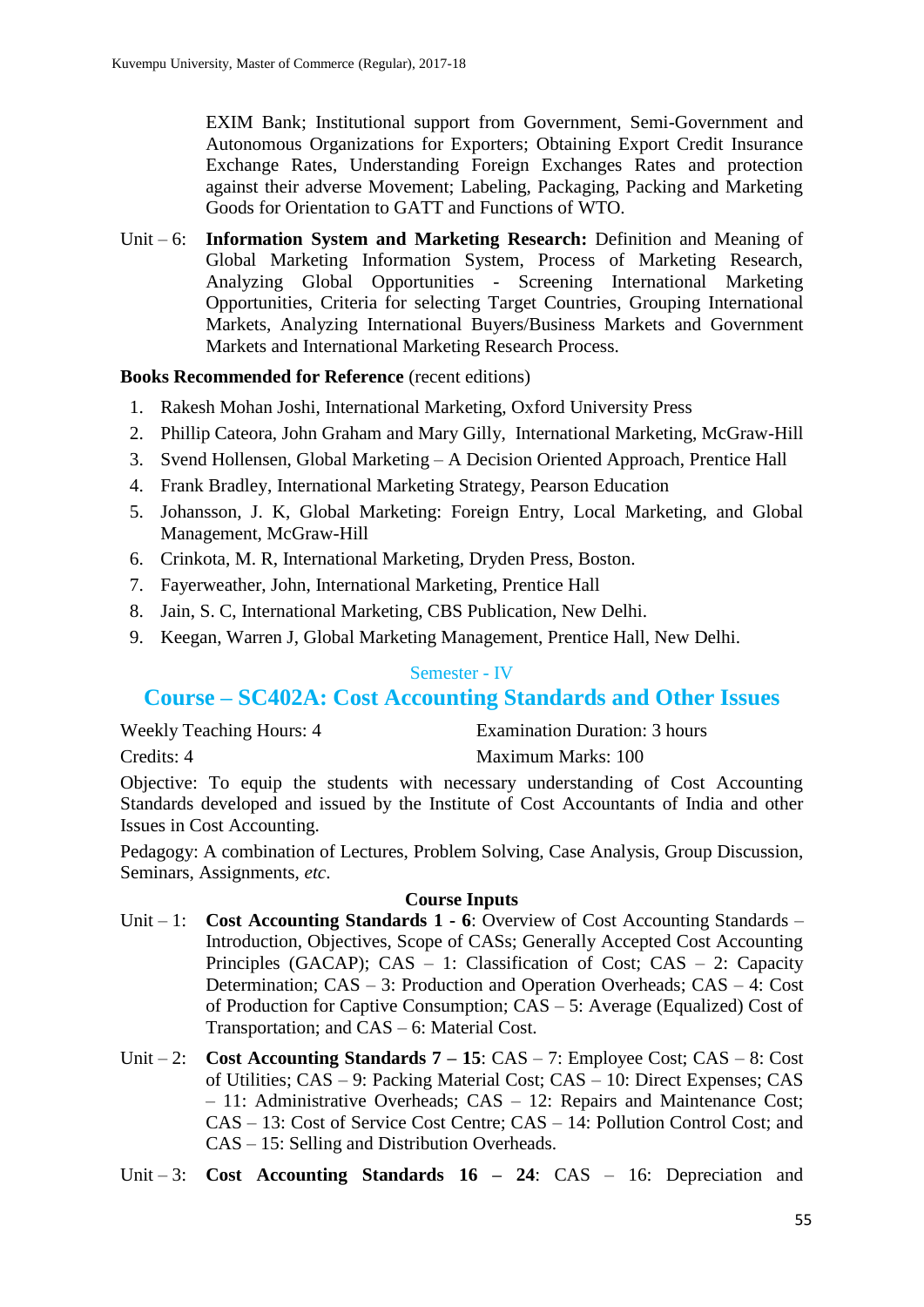Amortization; CAS – 17: Interest and Financing Charges; CAS – 18: Research and Development Cost; CAS – 19: Joint Cost; CAS – 20: Royalty and Technical Know-how Fee; CAS – 21: Quality Control; CAS – 22: Manufacturing Cost; CAS – 23: Overburden Removal Cost; and CAS – 24: Treatment of Revenue in Cost Statement.

- Unit 4: **Uniform Costing:** Introduction, Meaning and Definitions of Uniform Costing; Application of Uniform Costing system; Pre-requisites for introducing Uniform Costing System, Objectives, Fields for Uniformity; Uniform Cost Manual; and Advantages and Limitations of Uniform Costing.
- Unit 5: **Cost Control Accounts – Non-integrated and Integrated Accounting Systems:** Introduction, Non–integrated Accounting System – Principal Ledgers, Principal Accounts, Treatment of Over- and Under-absorbed Overheads; Reconciliation – Reasons for difference in reported Profits, Procedure for Reconciliation (as the students have studied 'Reconciliation' at the B.Com level, the Course Teacher is required to provide only a brief lecture but to focus on solving advanced problems); Integrated Accounting System – Procedure of integrating Cost Books of Account into Financial Books of Account; and Cost Control and Cost Reduction.
- Unit 6: **Cost Audit:** Concept, Objectives, Scope, Organization and Programme of Cost Audit; Qualification, Appointment, Remuneration and Removal of Cost Auditor, Rights, Duties, Responsibilities and Liabilities of Cost Auditor in accordance with the Provisions of the Company Act, 2013.

### **Books Recommended for Reference** (recent editions)

- 1. J. Madegowda, Advanced Cost Accounting, Himalaya Publishing House
- 2. Sanjeev Singhal and R Sankaraiah, A Practical Guide to Cost Accounting Standards, Rules and Audit incorporating the GACAPs, CCH India
- 3. Cost Accounting Standards issued by the Institute of Cost Accountants of India (available in its website)
- 4. William N. Lanen, Shannon W. Anderson, Michael W. Maher, Fundamentals of Cost Accounting, Tata McGraw-Hill
- 5. Leslie G. Eldenburg and Susan K. Wolcott, Cost Management.
- 6. B. M Lall Nigam and I. C Jain, Cost Accounting Principles and Practice, PHI
- 7. Ravi M. Kishore, Advanced Cost Accounting and Cost Systems, Taxman
- 8. S. P. Iyengar, Cost Accounting Principles and Practice, Sultan Chand & Sons
- 9. S. N. Maheshwari and S. N. Mittal, Cost Accounting Theory, Shree Mahavir Book Depot
- 10. V. K. Saxena and C. D Vashisth, Cost Accounting, Sultan Chand & Sons

# Semester - IV **Course – SC402B/D: Global Business Finance**

Weekly Teaching Hours: 4 Examination Duration: 3 hours

Credits: 4 Maximum Marks: 100

Objective: The object of this course is to make the students to acquaint with the International Financial Management in order to assist the MNCs in respect of international financial matters.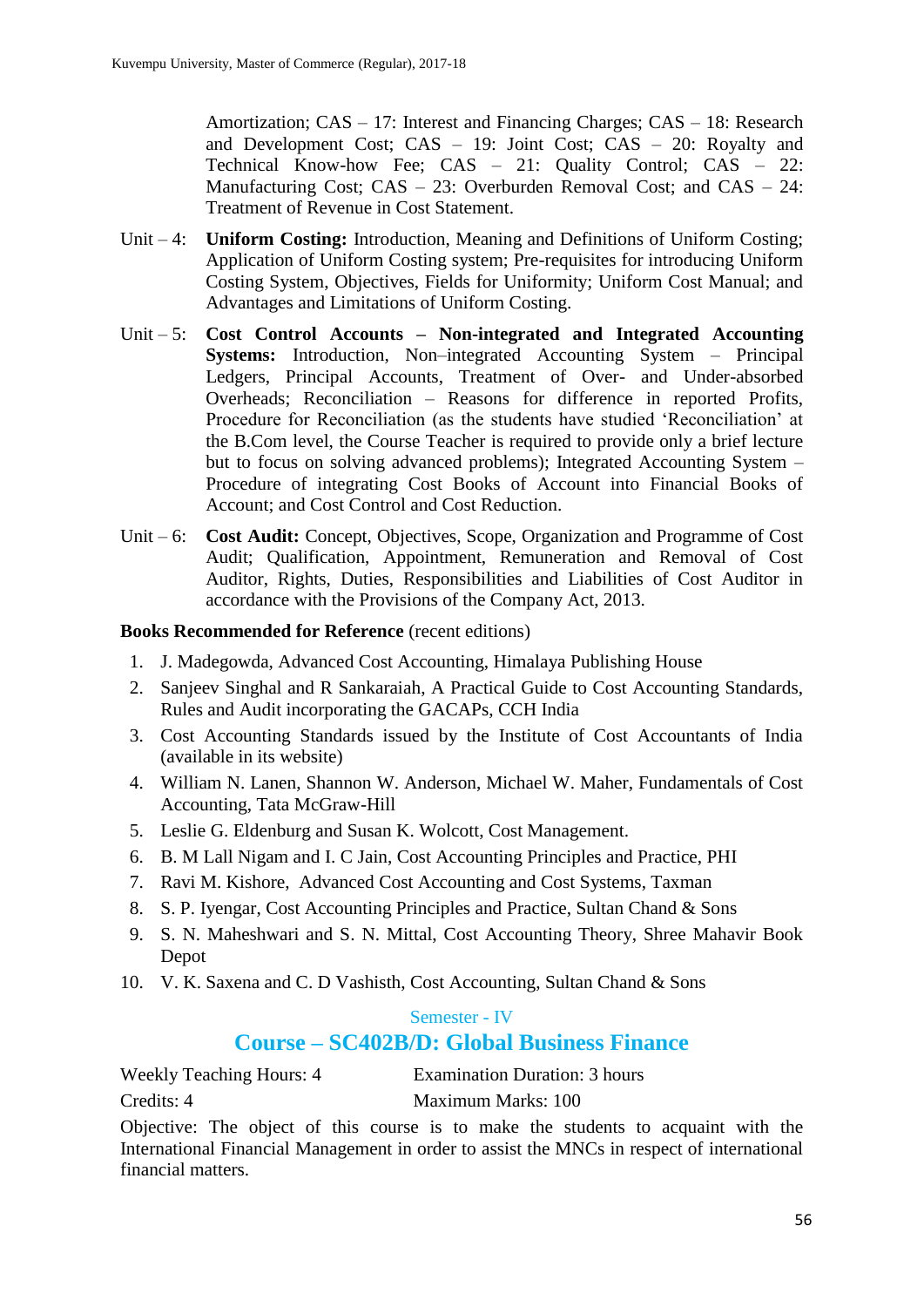Pedagogy: A combination of Lectures, Problem Solving, Case Analysis, Group Discussion, Seminars, Assignments, *etc*.

#### **Course Inputs**

Unit – 1: **International Financial Institutions and Markets:** An overview of Global Business Finance, Distinguishing Features, Objectives, Significance, Factors responsible for increased role of Global Business Finance, Challenges, Finance Function in the Global context, Global Finance Manager, Role of Global Finance Manager in MNCs, and Differences between Global Financial Management and Domestic Financial Management.

> International Financial Institutions and Markets: Origin, Objectives, Structure and Operation of – Bank for International Settlement (BIS), International Monetary Fund (IMF), World Bank Group - International Bank for Reconstruction and Development (IBRD), International Finance Corporation (IFC); International Development Agency (IDA), Multilateral Investment Guarantee Agency (MIGA) and International Conference for Settlement of Investment Disputes (ICSID), Development Banks, Euro Currency Markets, Euro Banking, Market for International Securities – International Bonds, Euro Notes and Euro Commercial Papers, and Medium Term Euro Notes.

- Unit 2: **Foreign Exchange Market and Exchange Rate Determination:** Concept of Forex Market, Features and Structure of Forex Market, Functions and Role of Forex Market, Participants of Forex Market, Mechanics of Currency Trading, Foreign Exchange Market in India, Types of Transactions and Settlement Dates, Exchange Rate and Theories of Exchange Rate Determination, Factors influencing Exchange Rate, Determination of Exchange Rate in the Spot Market and Forward Market, Calculation of Outright Rate, Bid Price, Ask Price, Quotation, Types of Quotation, Currency Futures - Forward Contracts *Vs* Future Contracts, Arbitrage, Covered Interest Arbitrage, Hedging and Speculation.
- Unit 3: **Foreign Exchange Exposure and Risk:** Introduction, Nature of Exposure and Risk, Types of Foreign Exchange Exposures – Translation, Transaction and Economic Exposure, Management of Foreign Exchange Exposure Risk through Hedging – Internal and External Techniques; and Balance of Payment.
- Unit 4: **Cost of Capital and Financial Structure of MNCs:** Introduction, Determination of Cost of Capital - Cost of Debt, Cost of Preference Shares, Cost of Equity Capital, Cost of Retained Earnings, Weighted Average Cost of Capital; Financial Structure of Multinational Groups, and Capital Structure for Foreign Subsidies.
- Unit 5: **International Capital Budgeting Decisions:** Introduction, Basic Concepts of International Capital Budgeting, Issues in Foreign Investment Analysis - Estimation of Cash Flows, Cost of Capital, and Portfolio Consideration of MNCs.
- Unit 6: **Short-Term International Financial Management:** Introduction, International Cash Management in a Multinational Group, Management of Receivables and Inventory, and International Working Capital Management.

#### **Books Recommended for Reference** (recent editions)

1. Alan C Shapiro, Multinational Financial Management, John Wiley Publication.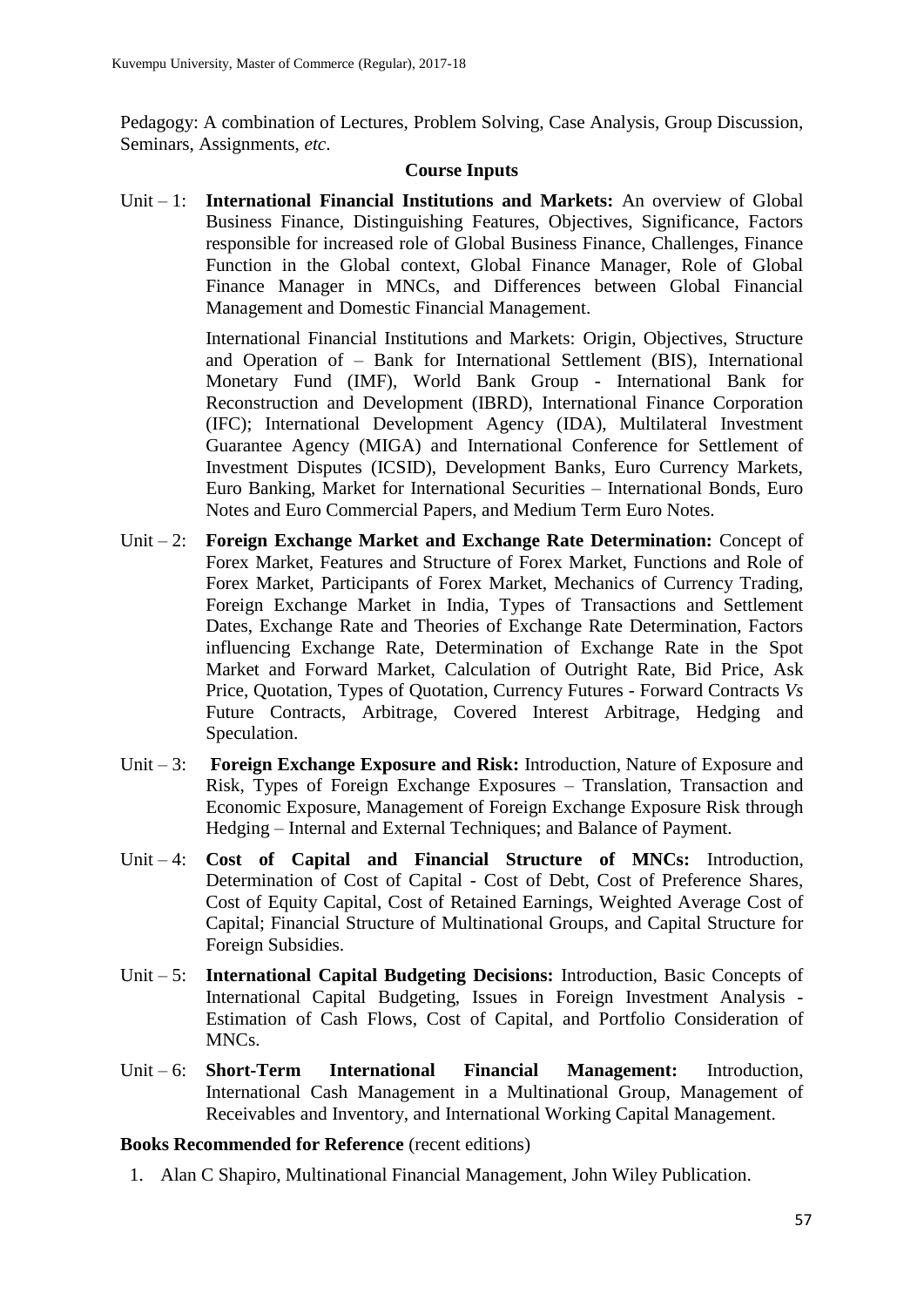- 2. Eun and Resnik, International Financial Management, TMH Publication.
- 3. Reid W. Click, Joshua D. Coval, The Theory and Practice of International Financial Management, Prentice Hall of India Pvt. Ltd
- 4. Maurice D. Levi, International Finance, McGraw Hill International Editions
- 5. Jeff Madhura, International Finance Management, South Western Thomson Learning.
- 6. IAN Giddy, Global Financial Market, AITBS, New Delhi.
- 7. Jeevanadan C, Foreign Exchange and Risk Management, Sultan Chand and Sons
- 8. V. K Bhalla, International Finance Management, Galgotia Publishing Company
- 9. P G Apte, International Financial Management, THM Publication.
- 10. P K Jain, Josette Peyrard, Surendra S Yadav, International Financial Management, Macmillan India Ltd.
- 11. Chatterjee B. K, Principles of Foreign Exchange, Himalaya Publishing House
- 12. Madhu Vij, International Financial Management, Excel Books.

# Semester - IV **Course – SC402C: Actuarial Science**

Weekly Teaching Hours: 4 Examination Duration: 3 hours

Credits: 4 Maximum Marks: 100

Objective: To enable the students to understand the procedural aspects of calculating the premium and application of Actuarial Science in Insurance.

Pedagogy: A combination of Lectures, Problem Solving, Case Analysis, Group Discussion, Seminars, Assignments, *etc*.

- Unit 1: **Introduction to Actuarial Science:** History of Actuarial Science, Area of Application of Actuarial Science, Objectives of Actuarial Science, Meaning and Definition of an Actuary, Role, Responsibilities and Powers of an appointed Actuary, Actuarial Profession and Product Design, IRDA Regulation for Appointment of an Actuary, Actuary Society in India and Abroad; Global Insurance Scenario and Challenges for an Actuary,
- Unit 2: **Annuities:** Compound Interest Rate Theory. Classification of Annuities, Accumulated and Present Value of an Annuity - Immediate, Due, Certain and Deferred Annuity; Perpetuity - Immediate and Due.
- Unit 3: **Probability:** General Principles, Theories, Events, Dependent and Independent, Mutually Exclusive, Probabilities of Death And Survival.
- Unit 4: **Mortality and Premium**: Concept of Mortality, Components of Mortality Table, Sources of Mortality Table, Stages of Construction of Mortality Table; Graduation - Purpose of Graduation; Premium - Mortality, Interest and Expenses, Types of Premium, and Loading for Expenses.
- Unit 5: **Commutations Functions:** Different Plans of Insurance, Formulae for Different Plans, Commutation Function; Calculation of Accumulated and Present Value of Premium for different Insurance Plans - Whole Life, Endowment, Pure Endowment, and Temporary Assurance.
- Unit 6: **Valuation:** Theoretical aspects, Data required, Method of Valuation; Valuation of Surplus - Need and Sources and Distribution of Surplus; Policy Value -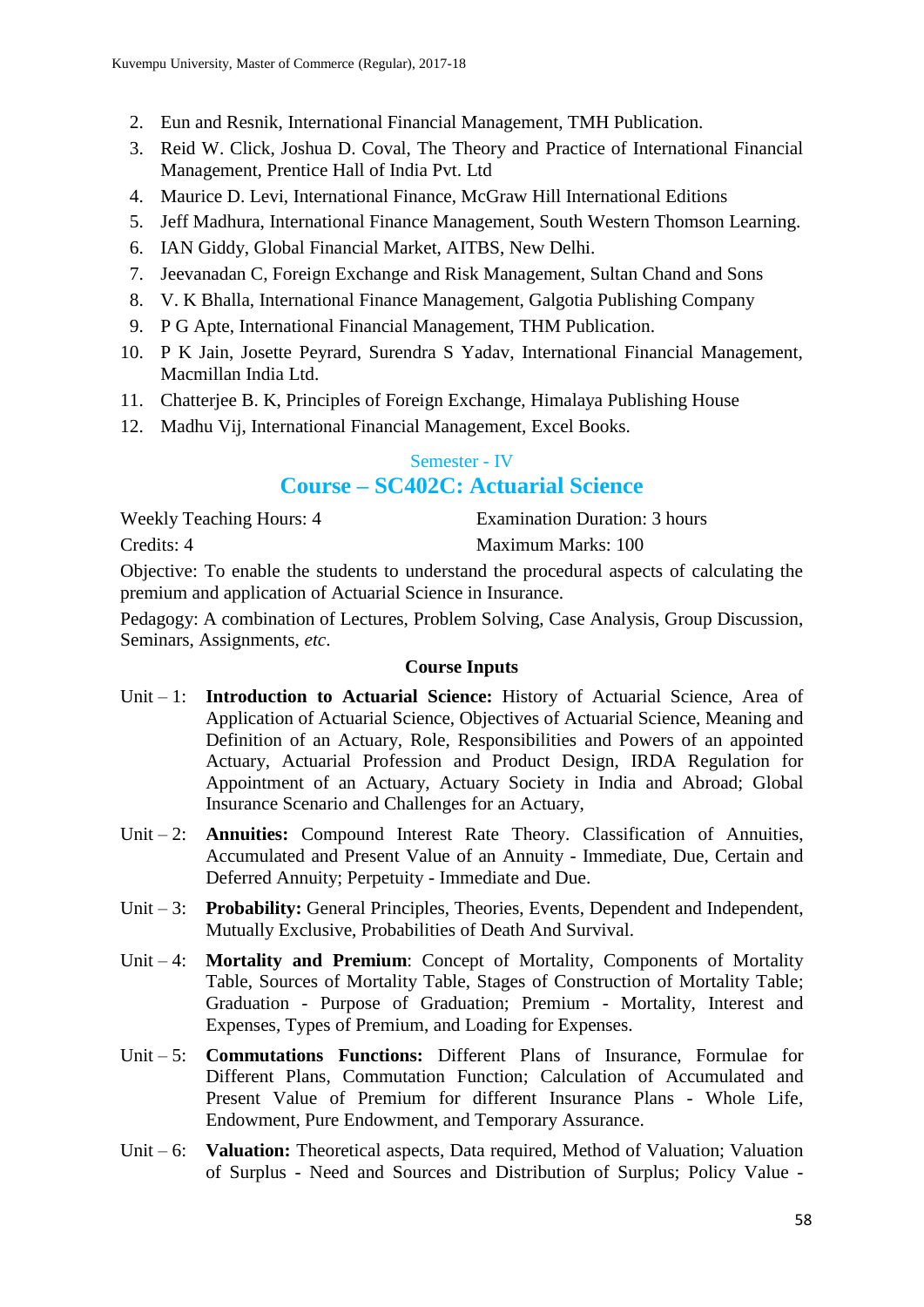Prospective and Retrospectives Policy.

# **Books Recommended for Reference** (recent editions)

- 1. Karl Borch, Mathematical Theory of Insurance, Lexington Books
- 2. K. C Mishra and C. S Kumar, Elements of Actuarial Science, Cengage learning
- 3. ICRIM (Hyderabad), Actuarial Principles and Practices
- 4. Badla B. S, Insurance Fundamentals, Deep and Deep Publication
- 5. Jawahar Lal U, Insurance Industry, ICFAI Press
- 6. Donald D. W. A, Compound Interest and Annuities, Cambridge University Press
- 7. R. E. Underwood, The Elements of Actuarial Science, Pitman
- 8. Harry Freeman, Mathematics for Actuarial Students, Cambridge University Press
- 9. T. S. Mann, Law and Practice of Insurance in India, Deep and Deep Publications
- 10. Mishra K. C, Practice of Life Insurance, Cengage Learning
- 11. Mishra K. C, Life Insurance Underwriting, Cengage Learning
- 12. K. C. Mishra and R. C. Gupta, Financial Management and Insurance Accounting, Cengage Learning

### Semester - IV

# **Course – SC402E: International Human Resource Management**

Weekly Teaching Hours: 4 Examination Duration: 3 hours Credits: 4 Maximum Marks: 100

Objective: To equip the students to understand the importance of International HRM in the modern business world and with skills for applying these concepts/models to the problems relating to the management of HR.

Pedagogy: A combination of Lectures, Case Analysis, Group Discussion, Seminars, Assignments, *etc*.

- Unit 1: **International Human Resource Management (IHRM)**: Fundamentals of IHRM; Approaches to IHRM; Difference between Domestic HRM and IHRM, Managing International HR Activates - HR Planning, Recruitment and Selection, Training and Development, Performance Management, Remuneration, Socio-Politico-Economic System – US, UK, Japan and India – A comparative analysis; M&A – Integration of acquired employees in newer Cultures, Global Mobility and HR - International Postings, Internationalization of HRM - Socio-cultural context, and Organizational dynamics and IHRM.
- Unit 2: **HR Functions in International Context:** Different Approaches to Multinational Staffing Decisions - Ethnocentric, Polycentric, Geocentric, Region-Centric; Selection - Factors in Expatriate Selection – Technical Ability, Cross-Cultural Suitability, Family Requirements, MNE Requirements Context; Backdrop of International Training - Current Scenario in International Training and Development, Training and Development of International Staff, Types of Expatriate Training, Types of Cross Cultural Training, Career Development, Knowledge Transfer in Multinational Companies; Performance Management Systems in International Context, HRM Practices in different Countries - Japan, USA, UK, Turkey, Middle East, India and China.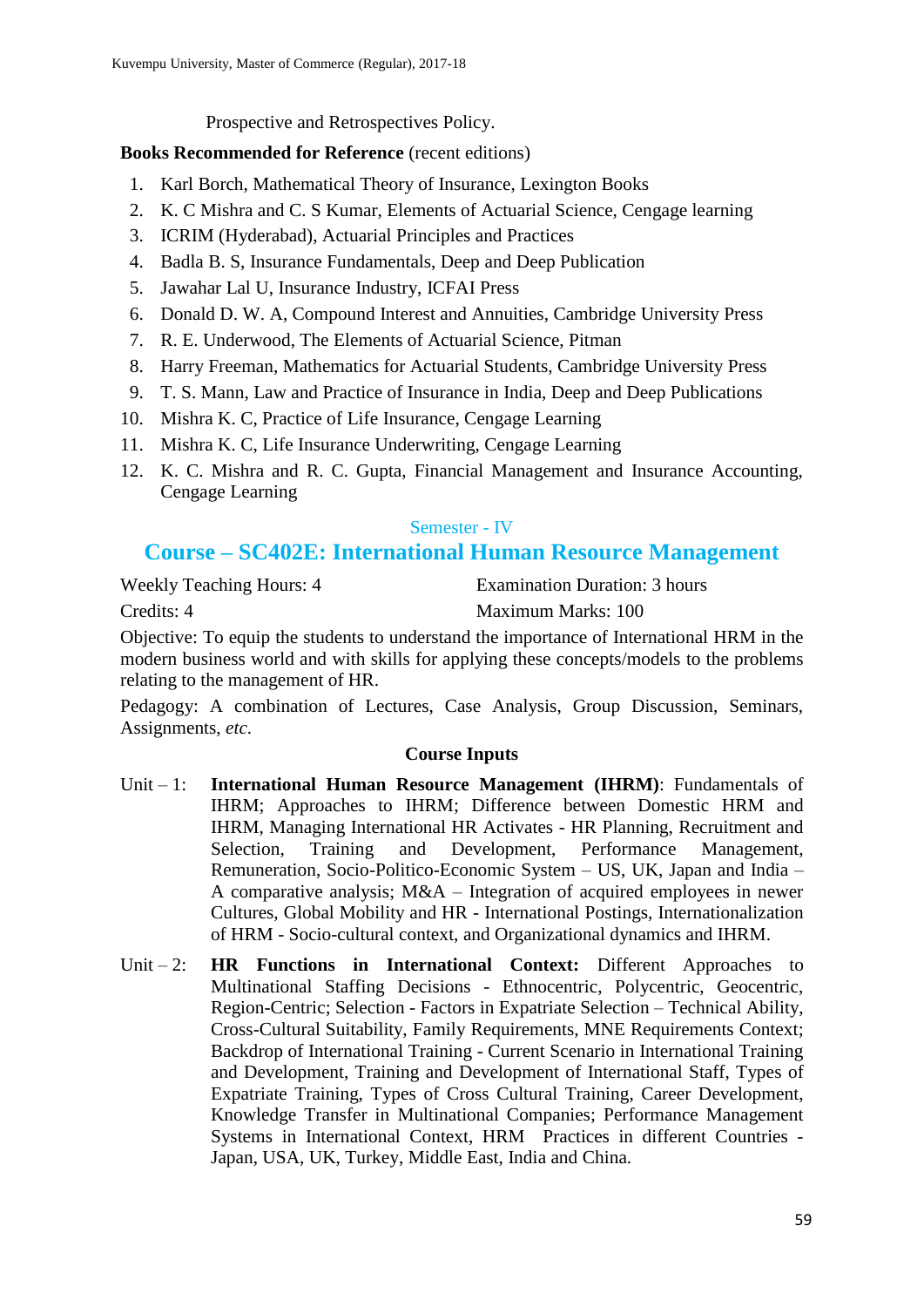- Unit 3: **International Staffing, Compensation and Benefits:** Nature of IHRM, HR Requirements, Domestic and International Labor Market, Sources, Executive Nationality Staffing Policies, International Staffing and International Compensation Programme, Designing Compensation Programme – Approaches to International Compensation, Incentives and Corporate Commitments; Japanese Model - Components, Objectives and Methods of Compensation; Taxation Aspects; Changing Trends in International Employment, International Migration and its impact on Recruitment, and International Talent Management.
- Unit 4: **Culture and International HRM:** Role of Culture in International HRM, Culture and Employee Management Issues, Organizational Processes in IHRM, Linking HR to International Expansion Strategies, Challenges of International Human Resource Management, Expatriation and Repatriation, Selection Methodology of Expatriation - Process of Repatriation, Job related Adjustments, and Organizational Development
- Unit 5: **Managing HR in Virtual Organizations:** Meaning and Types of Virtual Organizations - Difference between Traditional and Virtual Organizations, Features of Virtual Organization, Managing HR in Virtual Organizations, Challenges of International Performance Management, Career Management and International HRM.
- Unit 6: **Industrial Relation and International HRM Practices:** International Labour Relations; Key Issues, Response of labour to MNCs, Social Dumping, International Joint Venture and HRM, International HRM Strategies - Differentiation or Integration and Emerging Trends.

- 1. Peter J Dowling, Denice E Welch, Randall S Schuler, International Human Resource Management, Thompson
- 2. Monir H Tayeb, International Human Resource Management, Oxford University Press
- 3. Hugh Scullion and Margarel Linehan, International Human Resource Management, McMillan
- 4. Evans, The Global Challenge: Framework for International HRM, McGraw Hill
- 5. Hillary Harris, Christ, Brewster and Paul Spamon, International HRM, VMP Publishers
- 6. Terence Jackson, International HRM, Sage Publication
- 7. Anne Wil Harzing and Joris Van, International HRM, Sage Publication.
- 8. Peter. J. Dowling, Marion. Festing and Allen Engle, International Human Resource Management
- 9. Randall S Schular, Dennis R Briscoe and Liss Beth Claus, International Human Resource Management.
- 10. Rao P L, International Human Resources Management, Excel Books.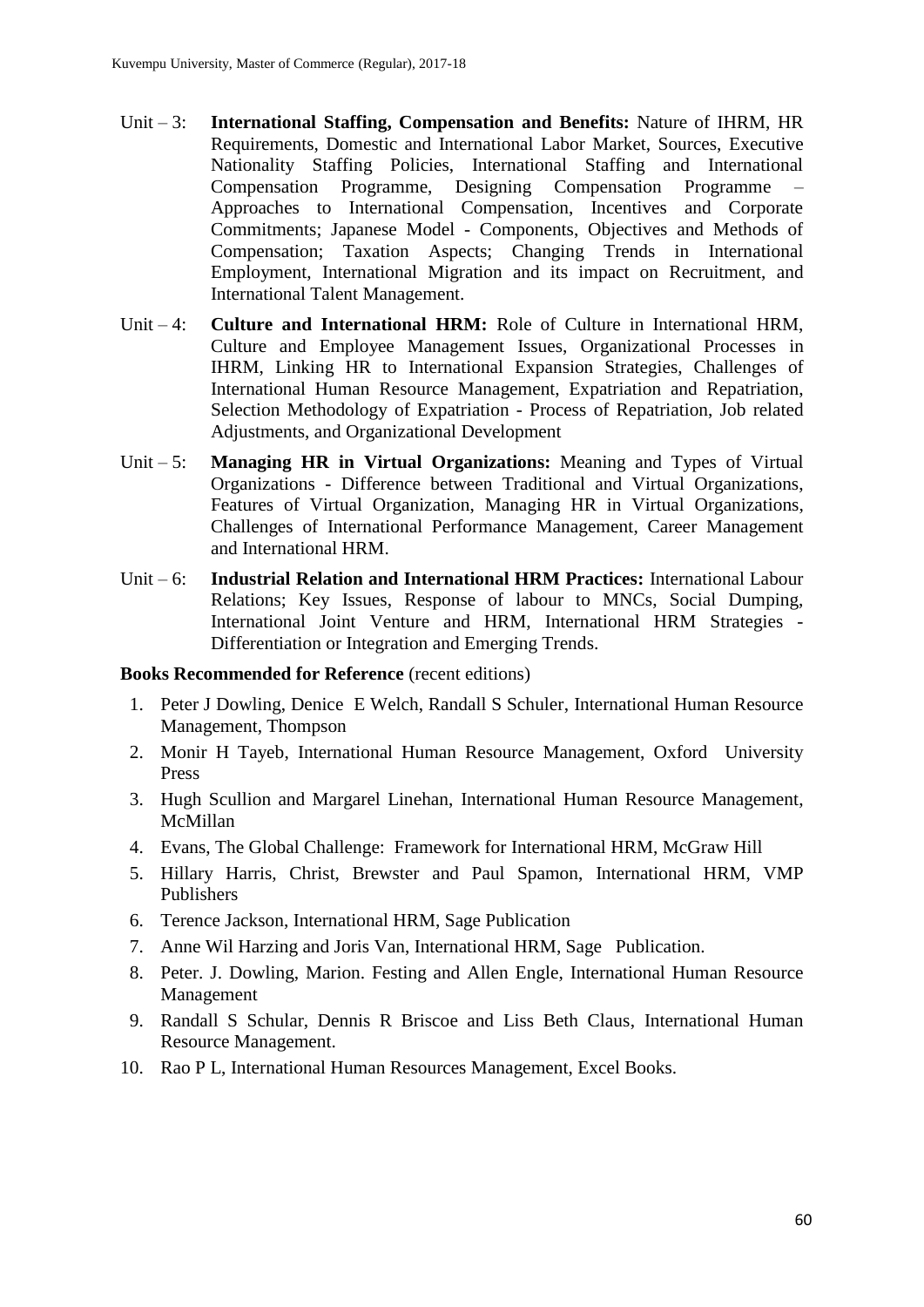# **Question Paper Pattern for Semester-end Examinations**

Each Question Paper shall be divided into four Sections *viz.*, Section – A (Objective Type Questions), Section – B (Conceptual), Section – C (Analytical), and Section – D (Application).

**Section – A:** Maximum Marks: 5

One question comprising five sub-questions (objective type – one-word answer questions, fill in the blanks, matching, and/or multiple choice questions) and the students have to answer all the five sub-questions.

Each sub-question carries one mark.

For the purpose of convenience, the students shall answer all the five subquestions of this Section at one place continuously in the first page.

- **Section – B:** Maximum Marks: 20 Four questions shall be answered out of five questions. Out of five questions, three shall be problems in the case of Quantitative Courses. Each question carries five marks.
- **Section C:** Maximum Marks: 20 Two questions shall be answered out of three questions. Out of three questions, two shall be problems in the case of Quantitative Courses. Each Question carries ten marks.
- **Section D:** Maximum Marks: 30 Two questions shall be answered out of three questions. Out of three questions, two shall be problems in the case of Quantitative Courses. Each Question carries fifteen marks.
- Note: (1) In the case of theory courses, one case shall be included in Section C or D. (2) Calculator, Mathematical Table and Present Value Table are allowed.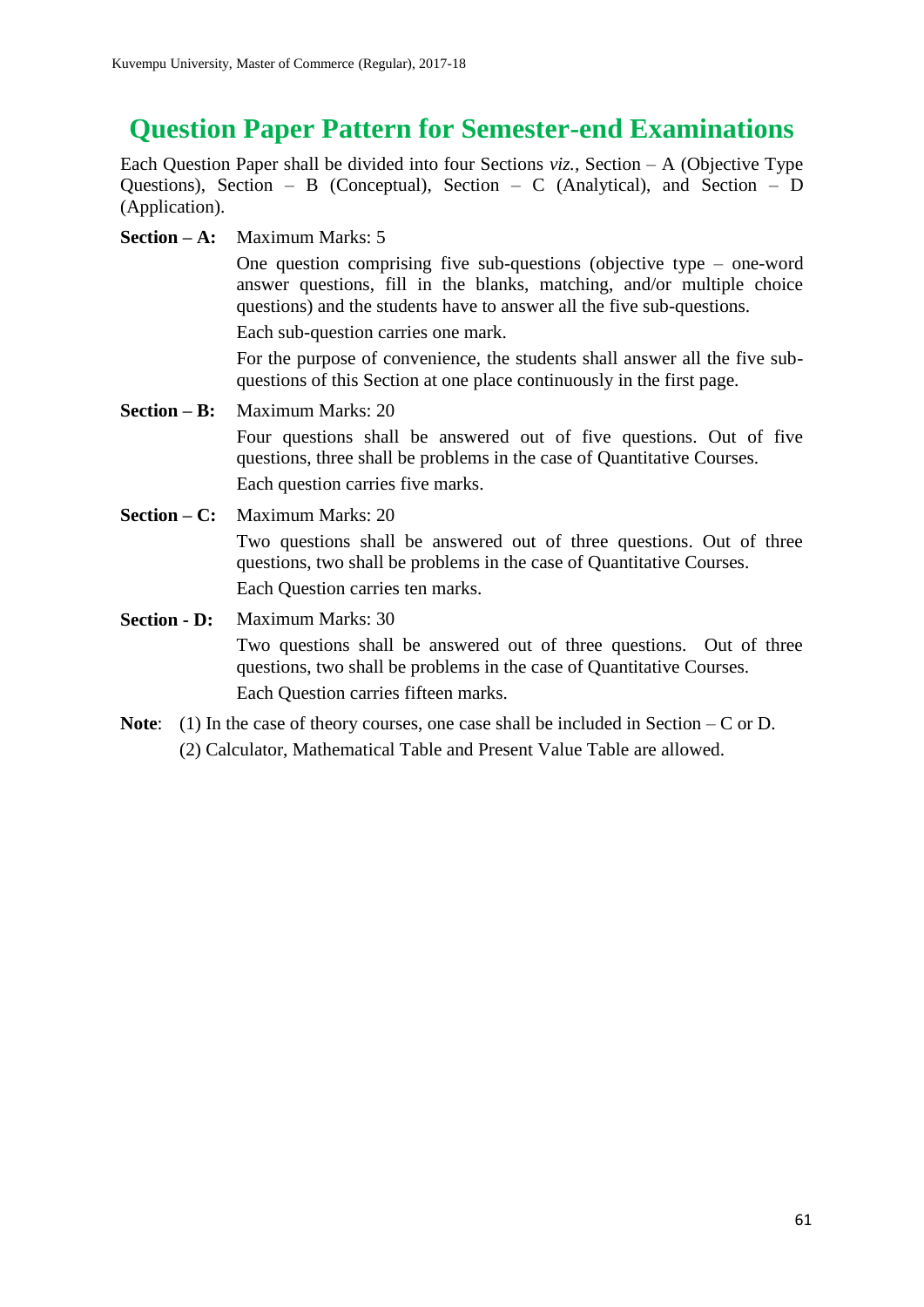# **Elective (Inter-disciplinary) Courses offered for the Students of other Disciplines/Departments**

Semester - II

# **Course – EL201: Personal Financial Planning**

Credits: 2 Maximum Marks: 50

Weekly Teaching Hours: 2 Examination Duration: 1<sup>1</sup>/<sub>2</sub> hours

Objective: To provide an overview to the students of other Disciplines about different personal financial plans for investment, tax, retirement, *etc*.

Pedagogy: A combination of Lectures, Problem Solving, Case Analysis, Group Discussion, Seminars, Assignments, *etc*.

### **Course Inputs**

- Unit 1: **Financial Planning:** Introduction, Importance, Process, Professionalism in Financial Planning, Concepts of Money Value, Net Worth, Simple and Compound Interest.
- Unit 2: **Saving and Investment Plans:** Introduction, Savings Instruments Setting Up a Savings Plan – Tax Saving Schemes; Need for Investment, Financial Markets and Instruments, Investment Planning Strategies and Case Studies
- Unit 3: **Insurance Plans:** Introduction, Features of Insurance, Role of Insurance in Personal Financial Planning, Product Profile of Life and Non-Life Insurance Policies, Tax Benefits and Case Studies.
- Unit 4: **Retirement Planning:** Introduction, Importance, Process of Retirement Planning, Types of Pension and Annuity Plans and Case Studies.

### **Books Recommended for Reference** (recent editions)

- 1. Khan M. Y, Financial Services, Tata McGraw Hill
- 2. Kotreshwar G, Risk management, Insurance and Derivatives, Himalaya Publishing House
- 3. Avadhani V. A, Management of Financial Services, Anmol Publications
- 4. ICFAI, Personal Financial Planning
- 5. Mishra K. C and Steward Doss, Personal Financial Planning, Cengage Learning India
- 6. Jeff Madura, Personal Financial Planning, Pearson Edition

### Semester - II

# **Course – EL202: Principles of Marketing**

Weekly Teaching Hours: 2 Examination Duration: 1<sup>1/2</sup> hours

Credits: 2 Maximum Marks: 50

Objective: To provide an overview to the students of other Disciplines about the foundations of Marketing.

Pedagogy: A combination of Lectures, Case Analysis, Group Discussion, Seminars, Assignments, *etc*.

### **Course Inputs**

Unit – 1: **Marketing and Consumer Behaviour:** Definition, Nature and Scope of Marketing, Approaches to Study Marketing, and Core Concepts of Marketing.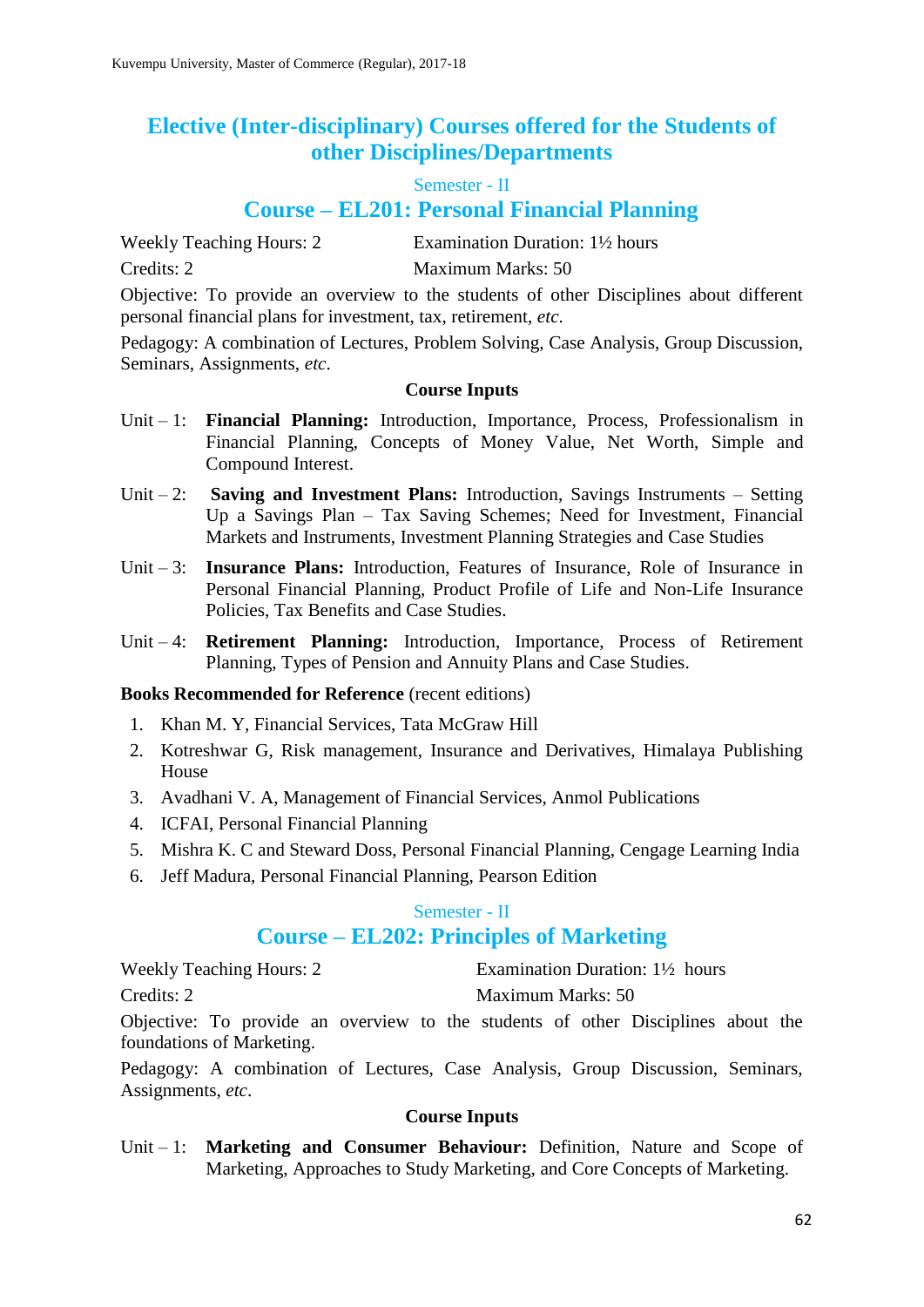Consumer Behaviour: Factors influencing Buying Behaviour, Buying Motives, Stages of Buying Decision, Consumer Behaviour in adopting New Products, and Organizational Buying Behaviour.

- Unit 2: **Product Management:** Types of Products, Product Mix and Product Line, Product Life Cycle and New Product Development and related Strategies.
- Unit 3: **Pricing:** Pricing Objectives, Pricing Methods, Pricing Procedure, Nature and Uses of Price Discounts.
- Unit 4: **Distribution Management and E-Marketing:** Channel of Distribution, Nature of Marketing Channels, Role of Marketing Channels**,** Channel Policies. E-Marketing: Growth of Online Marketing, Advantages and Disadvantages of Online Marketing, Opportunities and Challenges in Online Marketing.

### **Books Recommended for Reference**

- 1. David Jobber, John Fahy, Foundations of Marketing, TMH Publishers
- 2. Russel Edward, The Fundamentals of Marketing, AVA Publishing
- 3. William J. Stanton, Fundamentals of Marketing, McGraw-Hill Publication
- 4. S K Baral and S C Bihari, Advanced Approach to Marketing Management, A.I.T.B.S Publishers
- 5. William D Perreault, E Jerome Mc Carthy, Basic Marketing A Global Managerial Approach, McGraw-Hill Publishers
- 6. Michael J. Etzel, Bruce J Walker, William J Stanton, Ajay Pandit, Marketing-Concepts and Cases, McGraw-Hill Publishers
- 7. Philip Kotler, Kevin Lane and Keller, Marketing Management, Pearson Education Publication
- 8. Philip Kotler, Armstrong, Principles of Marketing, Pearson Education Publication
- 9. Alexander Chernev, Strategic Marketing Management, Cerebellum Press Publication
- 10. Geoffery K Francis, Modern Marketing Management, TMH Publication
- 11. Abha Mathur, Principles of Marketing, Mewar University Press
- 12. Jeff Tanner, Mary Anne Raymond, Principles of Marketing, Flat World Knowledge

### Semester - III

# **Course – EL301: Micro Finance**

| <b>Weekly Teaching Hours: 2</b> | Examination Duration: $1\frac{1}{2}$ hours |
|---------------------------------|--------------------------------------------|
|---------------------------------|--------------------------------------------|

Credits: 2 Maximum Marks: 50

Objective: To make the students understand the Indian Micro Finance Sector and its contribution for women empowerment and financial inclusion.

Pedagogy: A combination of Lectures, Case Analysis, Group Discussion, Seminars, Assignments, *etc*.

- Unit 1: **Introduction**: Meaning, Definition, History of Micro Finance, Micro Finance Products and Services, Micro Finance and Rural Financial Services, Micro Finance as a tool for Development, Problems of Micro Finance in India; Micro Finance *Vs* Micro Credit.
- Unit 2: **Micro Finance Models:** Credit Lending Models of Micro Finance Cooperative Model, Grameen Joint Liability Group Model, SHG Model,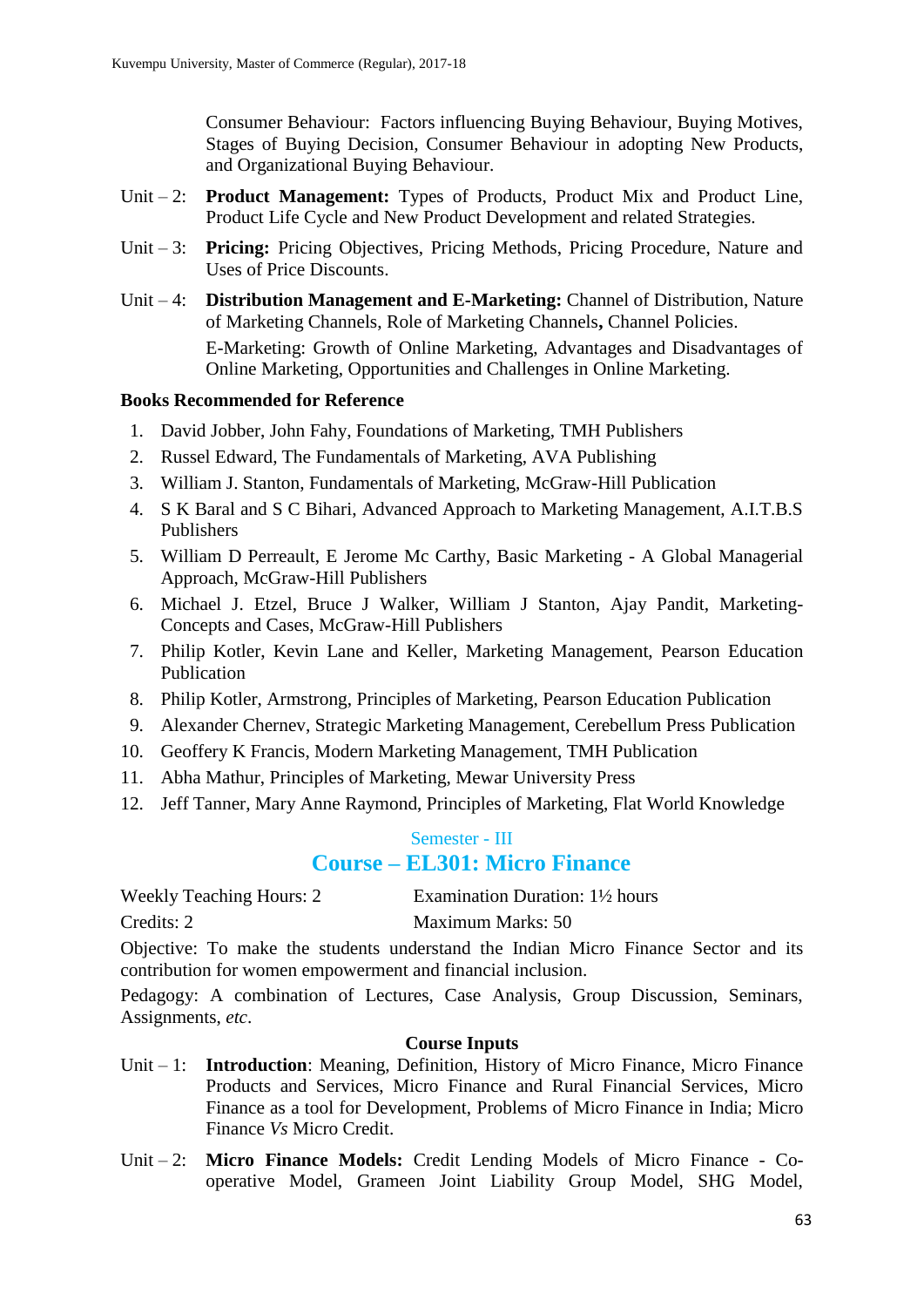Federated SHG Model, Status of Micro Finance in India; SHG-Bank Linkage Progammes in India - Introduction, History, Progress under SHG-Bank Linkage Programme in India.

- Unit 3: **Micro Finance and Women Empowerment:** Concept of Women Empowerment, Women Empowerment through SHGs, Role of Micro Finance in Women Empowerment, Socio-Economic Empowerment of Women, and Challenges to Women Empowerment and Micro Finance.
- Unit 4: **Financial Inclusion and Micro Finance:** Concept of Financial Inclusion, Definition, Importance of Financial Inclusion, Causes of Financial Exclusion, Need for Financial Inclusion, Role of Micro Finance in Financial Inclusion, Tools of Financial Inclusion and Methods, and Achievements of Financial Inclusion in India.

### **Books Recommended for Reference** (recent editions)

- 1. Debadutta K. Panda, Understanding Micro Finance, Wiley
- 2. P. Gupta, Introduction to Managing Micro Finance, Cyber Tech publication
- 3. Prabhu Ghate, Micro Finance in India, Sage Publication
- 4. Rohit N. Desai, Micro Finance (Evolution, Achievements and Challenges), Galaxy Book Company
- 5. NABARD's Annual Report
- 6. Report of Rangarajan Committee on Financial Inclusion, Government of India.

# Semester –III **Course – EL302: Income Tax Law and Practice**

Weekly Teaching Hours: 2 Examination Duration: 1.30minutes Credits: Maximum Marks: 50

Objective: The course aims at making students conversant with the concept of corporate tax laws and also their implications on Tax planning and management.

Pedagogy: A combination of Lectures, Case Analysis, Group Discussion, Seminars, Assignments, *etc*.

### **Course Inputs**

- Unit 1: **Basic Concepts**: Income Tax; Corporate Tax; Assessee; Assessment Year; Previous Year; Company, Different kinds of Companies; and Incidence of Tax.
- Unit 2: **Tax Planning**: Meaning of Tax Planning, Tax Avoidance, Tax Evasion and Tax Management – Features, and Scope for Tax Planning.
- Unit 3: **Computation of Tax Liability**: Income from Salary; Income from House Property; Income from Business; Capital Gains; Income from Other Sources; Carry Forward and Set Off of Losses; Deduction from Gross Total Income; Computation of Net Income; Computation of Tax Liability; and Dividend Tax. Exemptions for Assesse with reference to all assesses.
- Unit 4: **E-Filing and Assessment:** E-filing Procedure; Assessment Procedure and Types of Assessment.

### **Books Recommended for Reference** (recent editions)

1. Vinod K Singhania and Kapil Singhania, Direct Tax Planning and Management,